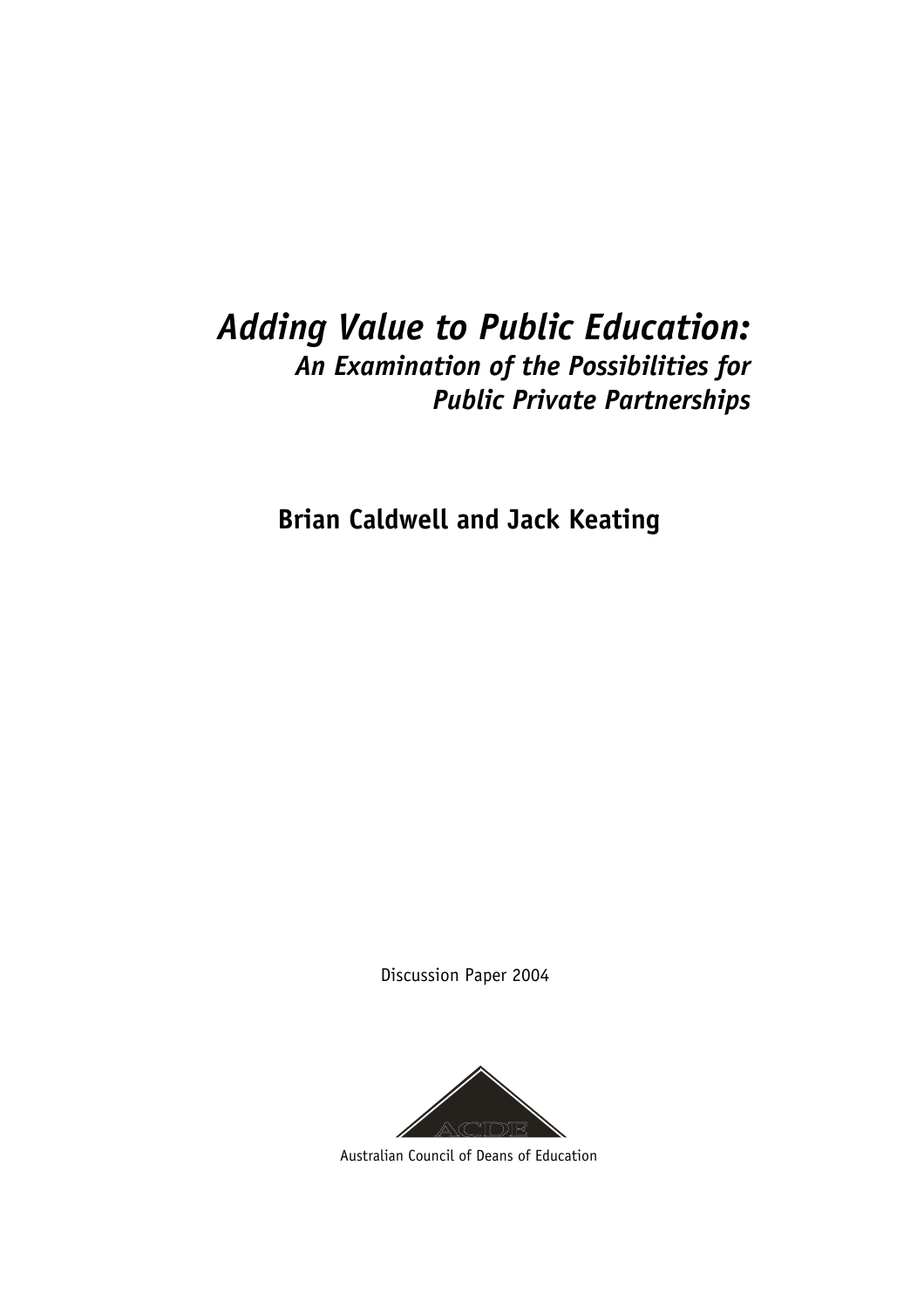**BRIAN CALDWELL** is Managing Director of Educational Transformations Pty Ltd and Professorial Fellow in the Department of Education Policy and Management at the University of Melbourne where he served as Dean of Education from 1998 to 2004. **JACK KEATING** is Professorial Fellow and Deputy Director in the Centre for Post-Compulsory Education and Lifelong Learning at the University of Melbourne.

November 2004

The Australian Council of Deans of Education Incorporated (ACDE) is the national organisation of the deans of faculties of education and heads of schools of education in Australian universities. ABN: 58 003 862 359

ISBN: 1 876814 10 1

This work is copyright. In addition to reproduction permitted under the Copyright Act 1968 (as amended), it may be reproduced in whole or in part for research, training or policy development purposes, subject to the inclusion of acknowledgement of the source, and no commercial use or sale. Reproduction for purposes other than those specified above requires the written permission of the ACDE. Additional copies of this report may be purchased for \$22 (including GST and postage). Please make cheques out to the 'Australian Council of Deans of Education', and send the order to:

Executive Officer, ACDE c/o RMIT University PO Box 71 BUNDOORA VIC 3083 Phone: 03 9925 7844 Fax: 03 9925 7586

The views expressed in this paper do not necessarily reflect the views of the Australian Council of Deans of Education.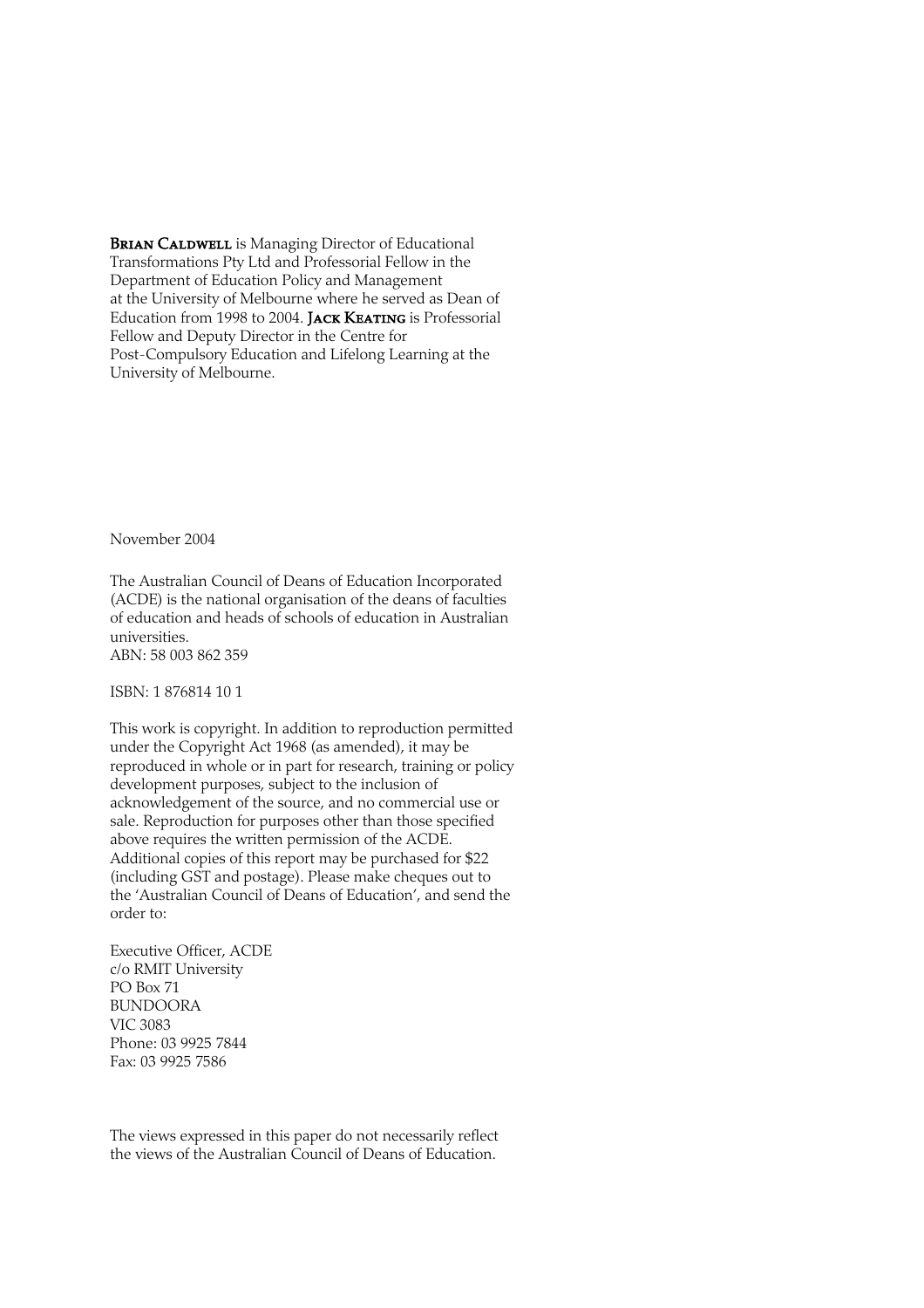### **Abstract**

The paper explores the multiple dimensions of public-private partnerships in education that have been initiated in Australia and overseas, especially in the UK. It argues that the growing importance of education in modern societies and economies necessitates more flexible and diverse approaches to the provision of education, including public schooling. Public-private partnerships provide an important means of doing this and can underpin major reforms and innovations.

Several arguments are advanced for public-private partnerships. They concern the limitations and inadequacies of solely government provided education, the increased demands for financing education, a changed and broader concept of public good, and the opportunities to build social capital.

The paper explores a range of approaches to public-private partnerships. They include mixes of public and private schools, private participation in the delivery of public education, education-industry partnerships, forms of private investment in education, networks of public and private organisations, school - community partnership, and private management of public education providers. There is a considerable amount of evidence of the success of both international and national innovations in public-private partnerships. They have mostly produced better educational outcomes and at lower costs for governments. However, they do raise challenges for the ways in which we plan, govern and manage educational provision, for the ways in which educators work, and for our attitudes towards diversity and on-going change in education.

A public private partnership in school education is a legally binding agreement between a public authority responsible for a school or school system and a non-public entity that is intended to bring a benefit to each party. The non-public entity may be an individual or organisation and may be either profit or non-profit. For a non-profit entity, the benefit may be the satisfaction of a mission that may include the achievement of a benefit to the education partner. The non-private entity may be an organisation of volunteers.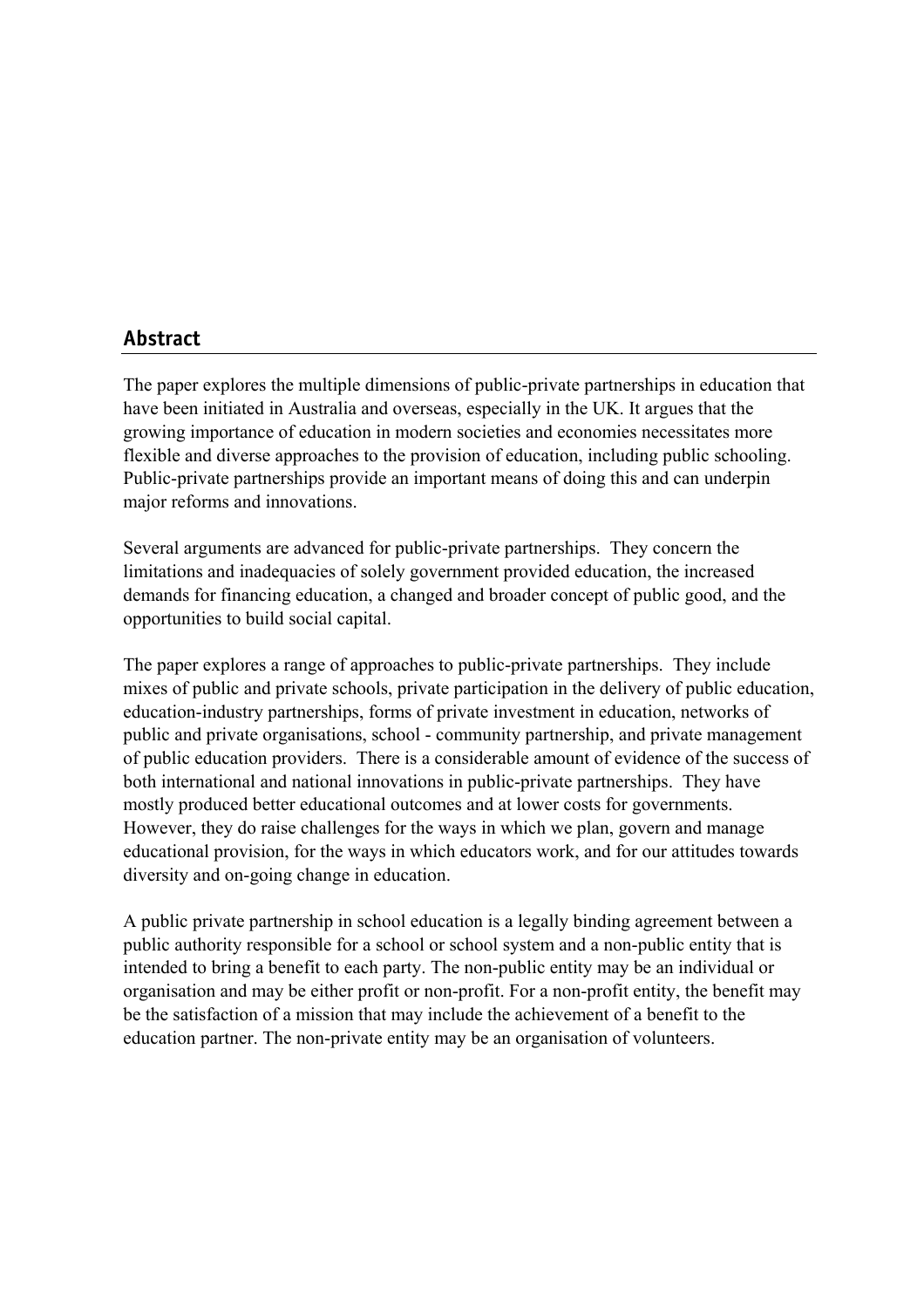## *Purpose*

The purpose of this paper is to identify different forms of public private partnership that have emerged in school education in recent times and to draw implications for the future of such arrangements in Australia.

## *Scope*

Particular attention is given to developments in Australia, where such partnerships are multiplying, especially at the upper secondary level, and in the United Kingdom. In the latter, while often proposed and implemented on a limited scale by successive Thatcher and Major Conservative governments, there has been a gathering of momentum during the first and second terms of the Blair Labour government. Reference is also made to developments in the United States where some systems of public education have entered into agreements with private companies to manage some or all of their schools. The leadership of Nelson Mandela in South Africa is noted. It is concluded that there is a substantial case for the proposition that public private partnerships can add value to public education.

Certain exclusions are noted at this point. The paper is not concerned with voluntary contributions, payments of non-tuition fees, and local fund-raising, nor is it concerned with small-scale one-off agreements between particular schools and various providers of educational services, even though the criterion of benefit to the various partners is satisfied. These arrangements have been part and parcel of the scene in public education for much of its history. These are generally accepted although they remain contentious, especially in circumstances where schools become dependent on these sources of support, with governments being accused of abdicating their responsibilities to public education, or where there are gross inequities in the capacities of schools in different socio-economic settings to secure such support. The paper is not concerned with arrangements for non-public schools, for example, non-government schools in Australia. The focus is on more recent phenomena that are formally known as public private partnerships or are consistent with the definition offered at the outset.

# *Public private partnerships are contentious*

Public private partnerships are novel and often contentious in countries where the concept of public has been synonymous with government. In these instances, a public school is considered to be a school that is owned, funded and operated by government, with teachers and those supporting the work of teachers at the school site being employees of government. The points of contention may be ideological, educational or pragmatic. An ideological objection would derive from the perceived weakening of commitment to public education when government relinquishes its traditional role in any of the aforementioned elements. This may be expressed as a belief that the establishment of a public private partnership is tantamount to the privatisation of public education. An educational objection would be raised when the nature of the non-public entity or the benefit it derives are perceived to be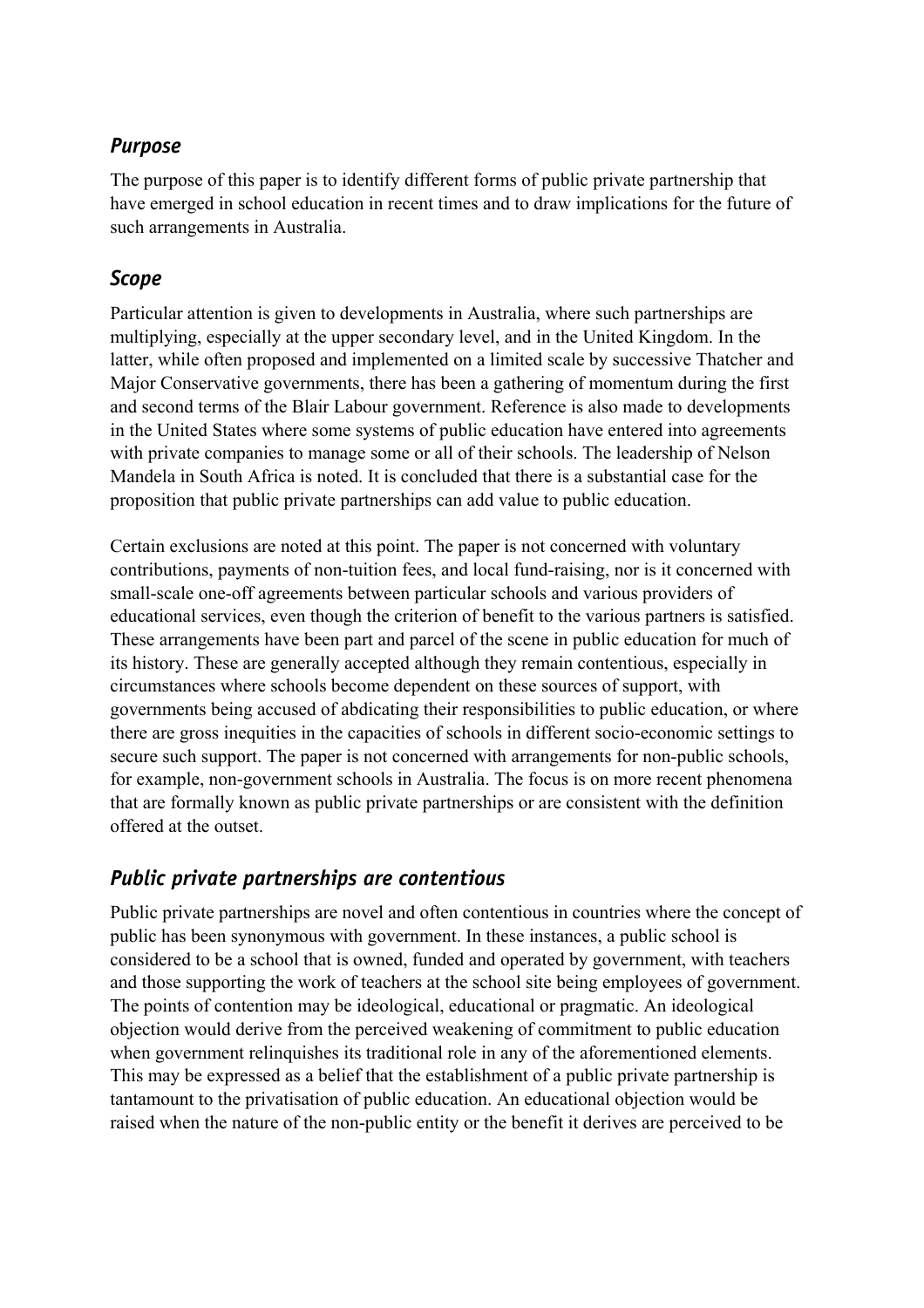inconsistent with the nature and purpose of public education. A pragmatic objection may be upheld when the expected benefits are not realised by either partner.

## *Outline*

The first part of the paper provides a broad overview public education in Australia, giving particular attention to secondary schools in the context of change on a global scale in economic and social affairs. An examination of the pressures for change and the opportunities for improvement suggests that changes in structures and provision are desirable, if not inevitable.

The second part of the paper deals more specifically to structures and provision that involve public private partnerships. The starting point is an outline of arguments that have been advanced in support of public private partnerships and highlights some of the principal objections. Then follows a range of illustrative case studies drawn from Australia, England, South Africa and the United States.

The third part draws implications for Australia, reaching the conclusion that the weight of evidence supports the proposition that public private partnerships can add value to public education. Several options are explored. It is also concluded that the creation of public private partnerships does not constitute the privatisation of public education.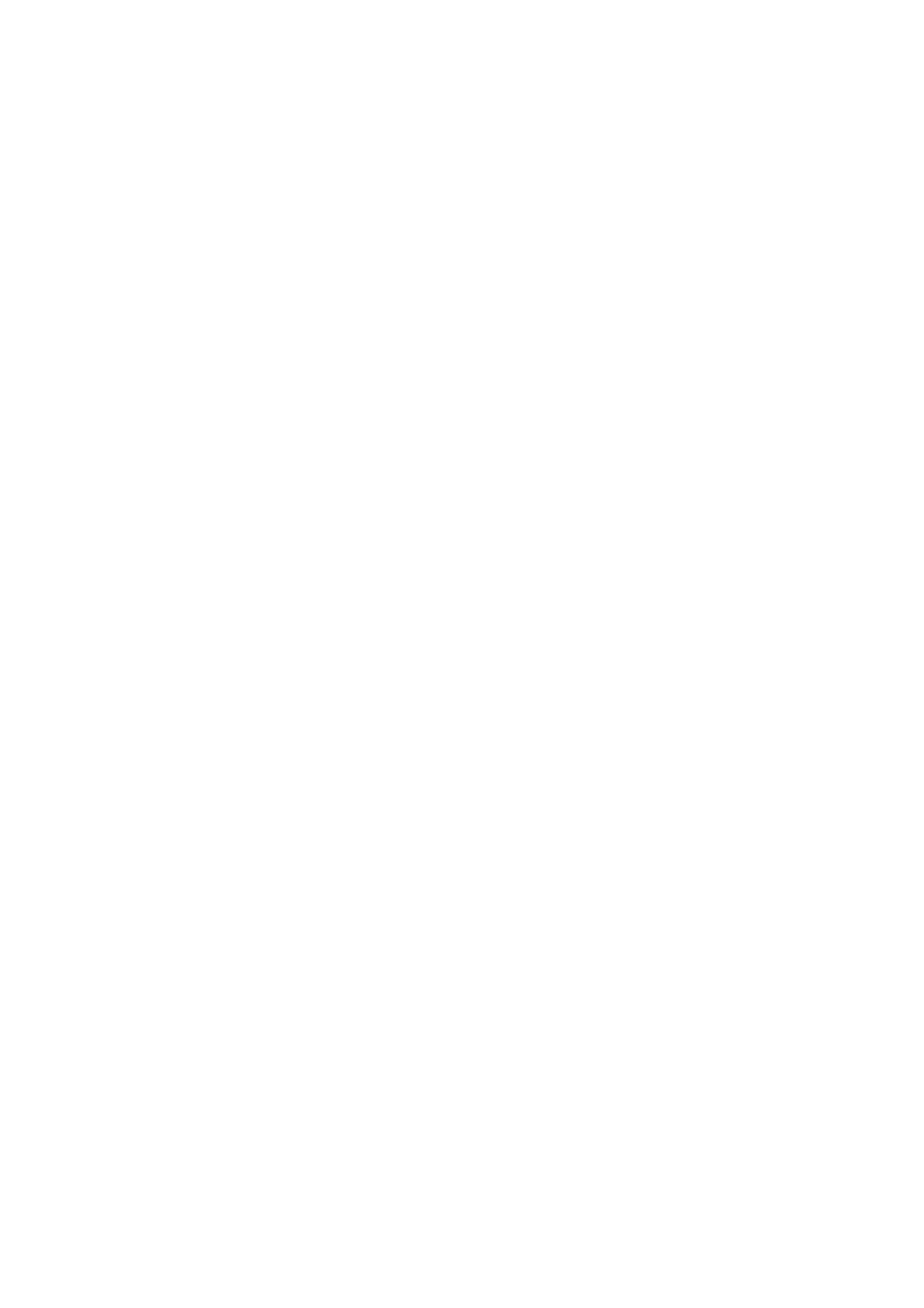## **Contents**

| Part 1: The Context for Change in Public Education |    |  |
|----------------------------------------------------|----|--|
| Part 2: Public Private Partnerships                | 15 |  |
| Part 3: Implications for Australia                 | 33 |  |
| References                                         | 37 |  |
| Acknowledgements                                   | 41 |  |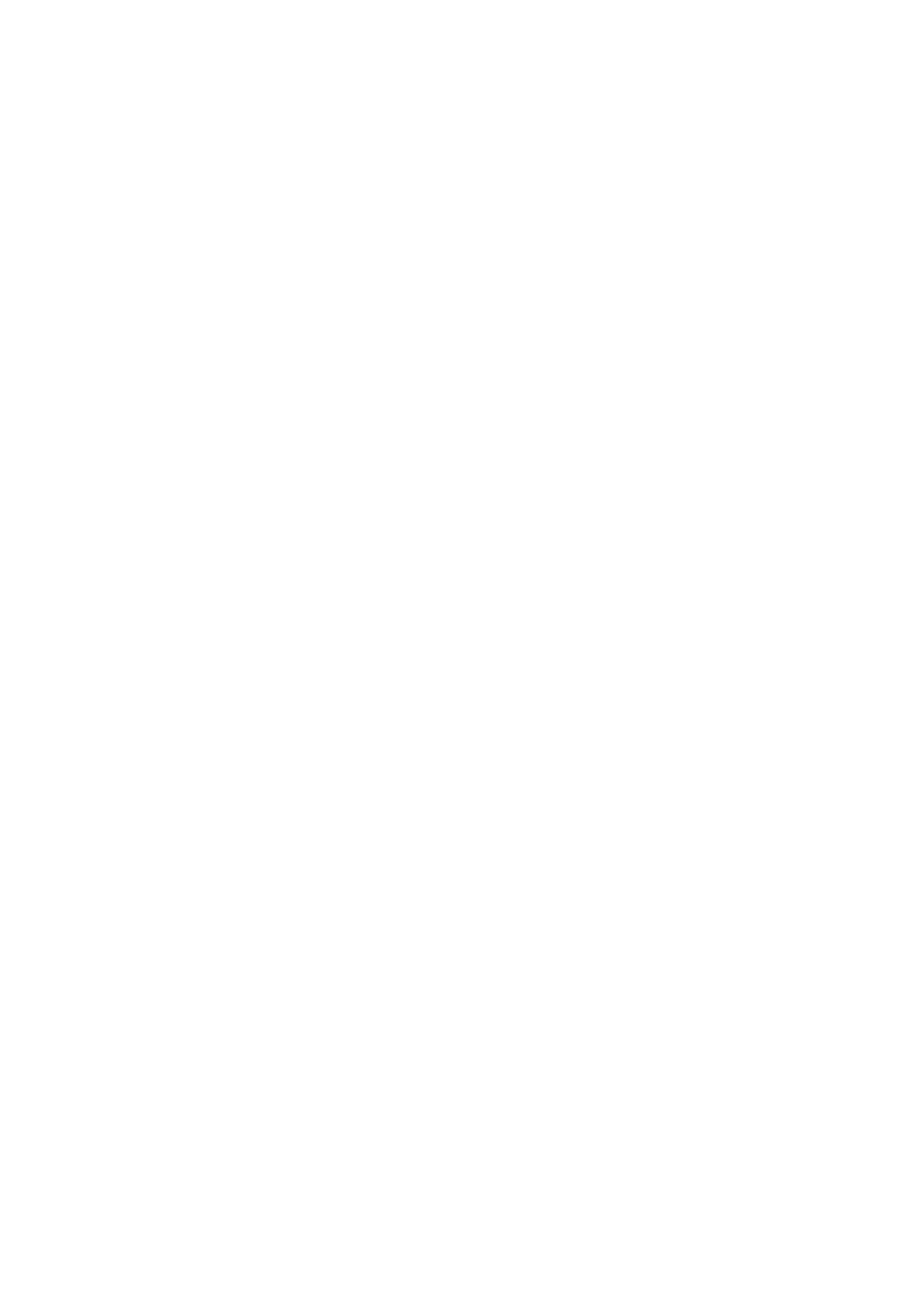# **Adding Value to Public Education: An Examination of the Possibilities for Public Private Partnerships**

## **Part 1: The Context for Change in Public Education**

The first part of the paper provides the broad context for change in public education in Australia. It deals with the relationship between schools and government, the emergence of the knowledge economy, patterns of governance of public education, the relative decline of public education, transition and the youth labour market, diversity in secondary education, and historical constraints on change. Part 1 sets the stage for consideration of emerging patterns of governance in the form of public private partnerships.

# *The role of the state in public education*

As an institution and as an industry schooling has proven to be remarkably durable. Over a 130-year period it has changed very little. Apart from its more recent expansion into mass secondary education the basic structures, organisational and industrial forms of schooling have changed very little. It remains predominantly public, centrally managed, compulsory and delivered through relatively standardised classroom modes. Culturally it has changed little: its curriculum is relatively unchanged, and its centralised industrial forms have proven more durable than those of any other major industry.

The reasons for this durability are related to the attachment of public education to the state, and the state's quest for stability, and to its relative detachment from external demands. Contrary to some common assumptions, mass education was not a product of industrialisation. Rather it has been associated with the formation of nation states, and has been central to the development of knowledge, values and loyalties that form the foundation of the liberal democracy. Mass systemisation of schooling underpinned the processes of nation building in the  $19<sup>th</sup>$  century (Green, 1990), and subsequently has continued its central role in providing the knowledge and values that underpin citizenship and the political processes of liberal democracies.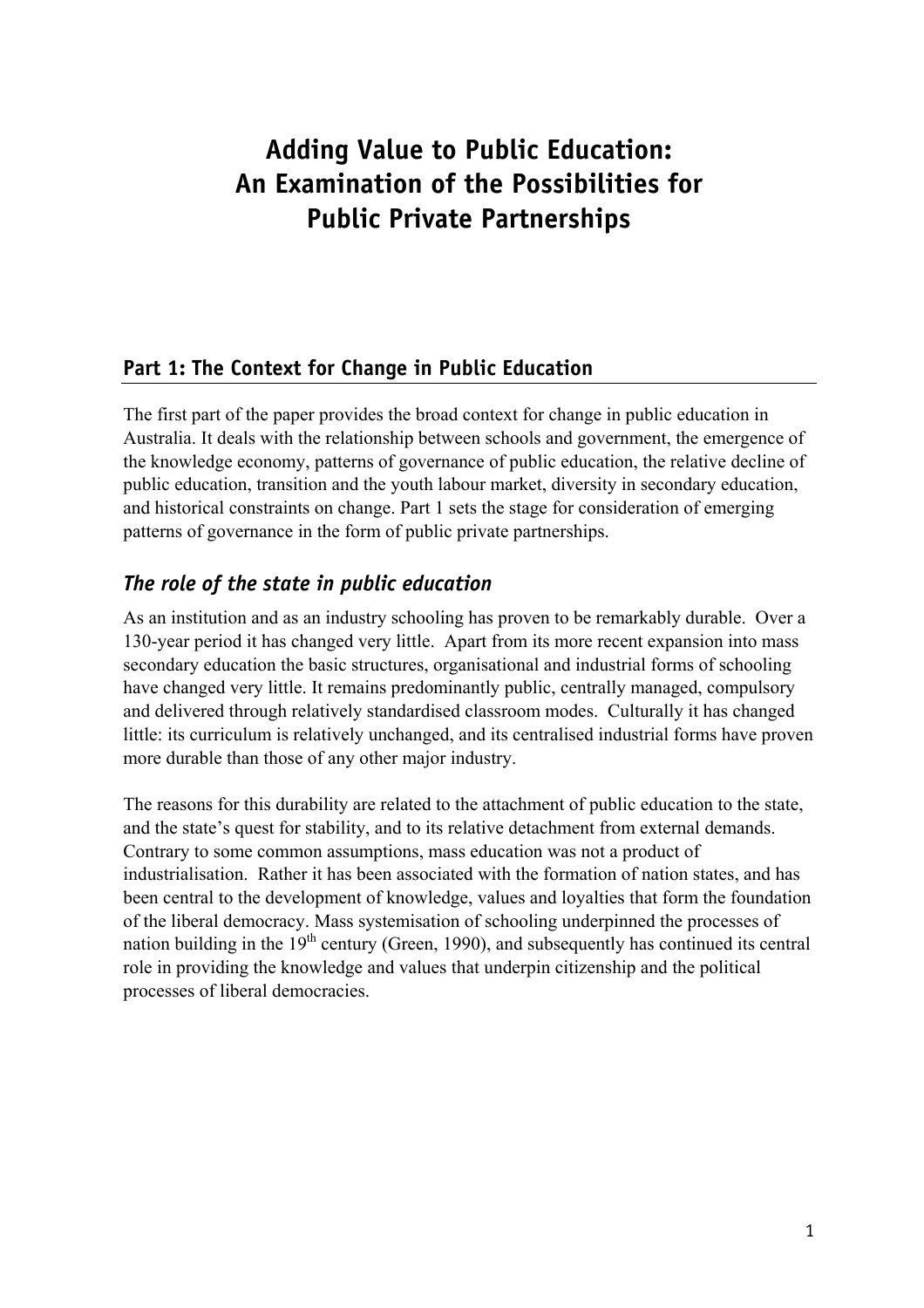Education essentially has been supply led rather than demand driven (Archer, 1979), and its attachment to the state through the forms of public education have ensured that the primary drivers of education have been relatively stable. The essential purposes of government in market-based economies are those of ensuring social and economic stability and providing social and economic infrastructure. For this reason education has been regarded as a key responsibility of the state, and equal access to it has been seen as central to the basic principles of a liberal democracy.

While some might argue that school education largely has been an extension of the factory system, this is difficult to sustain. The standardised forms of schooling have always been more thorough than those of industry, and are proving to be much more durable than those of industry. They have been maintained more through the internal cultures and interests of the 'education industry' than through external pressures. Essentially the chief external demands upon public schooling have been to produce the knowledge and values that underpin public commitment to the institutional forms of the nation state, and the basic skills for civic participation. This stabilising influence is reinforced through the high degree of systematisation and segmentation of schooling and its inherent tendency to seek to maintain this systematisation and segmentation.

The institution of 'public education' has been constructed in this manner. It is closely related to the state, and there has been a tendency to define public education through its institutional form of centrally funded and administered state schools. It is the case, of course, that public education also is seen as being based upon important principles of 'free, compulsory and secular'. However, its institutional form has been the key to its stability, and arguably is now a factor in its limitations.

In this paper we argue that the standardised form of schooling, particularly at the secondary level, faces new pressures for change. These pressures have built up in the latter years of the  $20<sup>th</sup>$  century, but are now being felt most forcefully in the  $21<sup>st</sup>$  century. They can be seen both as trends in Australia that go back three decades, and as major paradigmatic changes that are associated with the concept of globalisation. We argue that these changes have major implications for the concept of public education and the principles and purposes that underpin it. In particular, there are pressures upon the institutional forms of state managed, centralised and standardised schools. These pressures are related to the growing importance of knowledge, learning and innovation. More so than in any other era there are growing economic demands for and upon education. These demands translate into higher levels of private demand for education, which is shown in the increased demands for university education, despite the increased private costs of the Higher Education Contributions Scheme (HECS).

Conversely, the consequences of under achievement in education are greater than in the past. Education is strongly linked to employment and economic outcomes, and those members of the community who face problems of unemployment and under employment, and who have low incomes, are more likely to have had poor educational outcomes.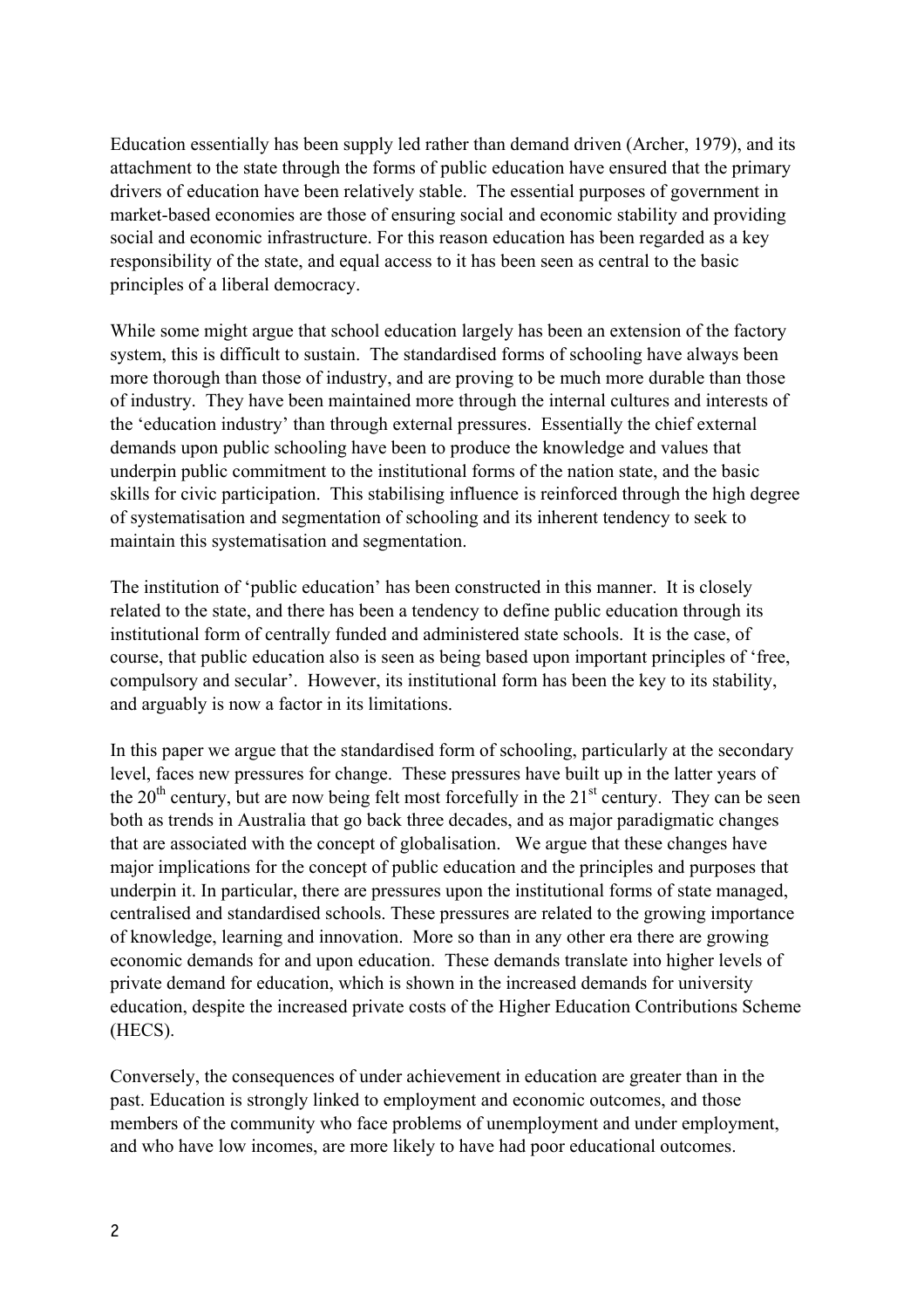These developments are placing greater demands upon schooling, especially secondary schooling. Some states in Australia, notably Queensland and Victoria, have followed international examples by establishing targets for year 12 completion. As a consequence the demands upon secondary education have increased, and the capacity of the standardised public school systems to meet these demands is limited. An example of this is the 9,000 enrolments amongst 15-19 year olds that were recorded in Adult and Community Education (ACE) providers in Victoria in 2002 (Haukka et al, 2003). In many cases schools simply have not been able to meet the needs of these students.

Further examples of the pressure for diversity of provision are the growth in Vocational Education and Training (VET) in schools programs in all states and territories (Ainley, 2003), and the growth in apprenticeships in schools. There also is an increasing incidence of students undertaking upper secondary studies in year 10, and year 12 subjects in year 11. More students in secondary education are undertaking university subjects.

It also is important to recognise growing regional diversity in patterns of educational participation and needs. This diversity is associated with corresponding changes in regional economies and demography, which as global phenomena can be expected to increase.

These pressures all point to the growing obsolescence of a standardised institutional form of school education. Tertiary education in Australia already is highly diversified, and it is clear that it will become more so. Primary education, on the other hand, is relatively stable with high levels of public support and satisfaction, and is unlikely to change radically in the immediate future. Secondary education, however, is subject to much greater pressures, both in terms of private demand and government demands.<sup>1</sup> In Australia secondary education is increasingly private, and increasingly heterogeneous in the structure of provision. Apart from the standard form of  $7 - 12$  or  $9 - 12$  schools, there are senior colleges, multi-campus colleges, educational precincts, community colleges, cooperative clusters and other forms of collaboration and partnerships. The paper explores structural options in secondary education in Australia, and especially the options of mixes of public and private provision. In doing this it examines initiatives in Australia and overseas, and explores the possibilities that are available for the Australian context.

 $\overline{a}$ 

<sup>&</sup>lt;sup>1</sup> The pressure of government demand is shown by the extraordinary number of government reviews and inquiries into upper secondary schooling over the past two decades. Almost all state, territory and federal governments have conducted at least two reviews.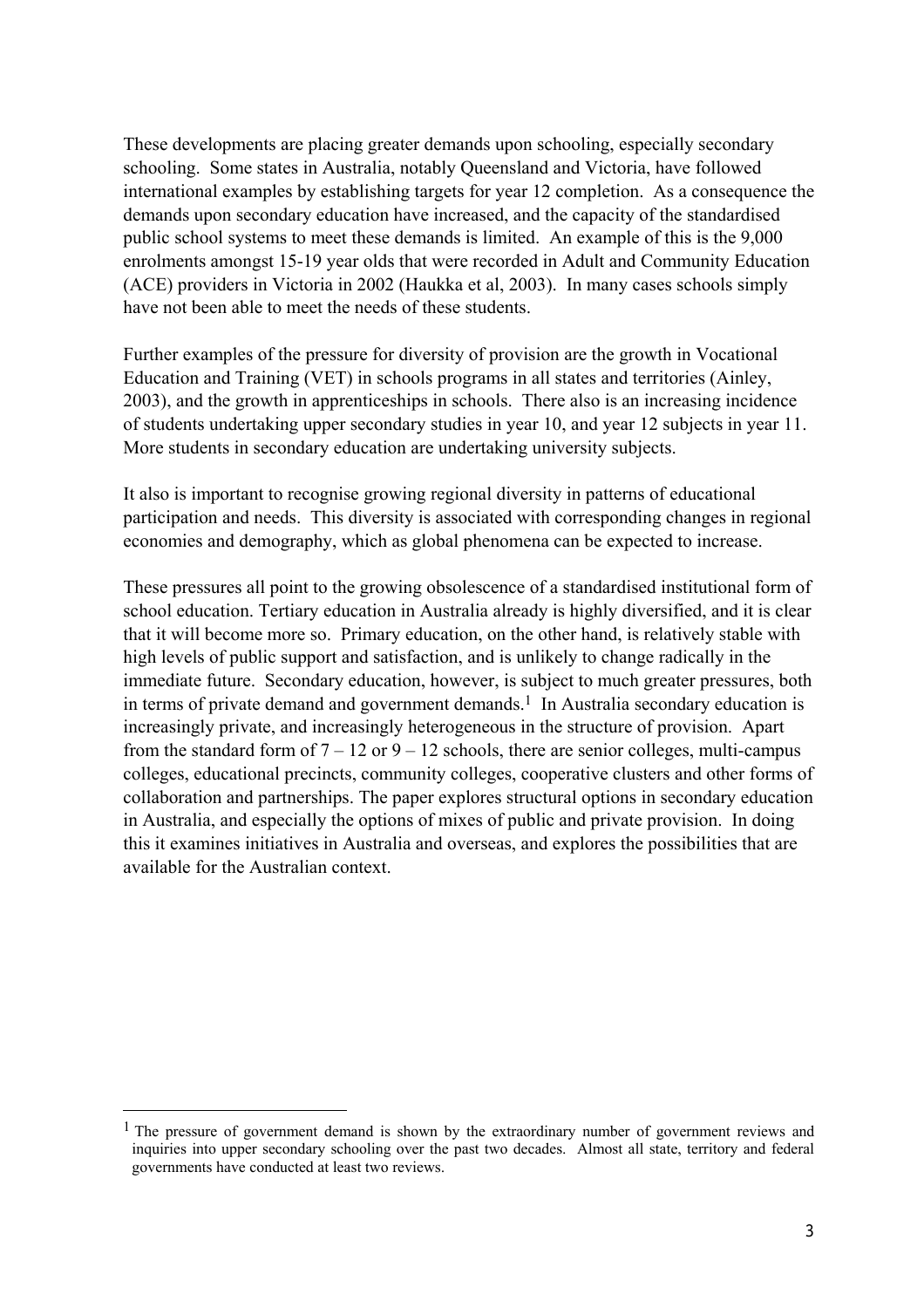## *Globalisation and the knowledge economy*

The post second world war period in the developed economies saw a rapid expansion in post elementary education. Consistent with the history of supply led expansion several theorists (such as Dore, 1976) argued that this growth was leading to credentials inflation, where people were gaining levels of education and training that typically exceeded the levels of skills that were needed for their work demands. This growth was related to growing positional competition (Collins, 1979) where education has come to replace family and networks as the main means of accessing high status and paid occupations. This post war change also occurred in Australia, and largely explains the increase in the intense competition for university access and the tertiary education ranks derived from year 12 assessment scores (Teese, 2000). There is evidence that this competition is increasing despite the rapid growth in university enrolments over the past 15 years and the advent of fees in the forms of the HECS.

Part of Dore and Collins' thesis was that credentials inflation would weaken the exchange value of education due to oversupply caused by the positional competition. More than two decades after these predictions there is little evidence for the economic devaluation of education. In fact the opposite appears to be the case.

Table 1 gives relative earnings for people with different education levels across OECD countries in 2001. Type A tertiary represents degree level education and type B diploma level. Private rates of return for tertiary education, especially university degrees are high in most OECD countries, including countries like the USA where a relatively large percentage of adult workers have tertiary qualifications. Furthermore, the public sector has traditionally been the main recruiter of tertiary qualified labour, yet the USA has amongst the smallest public sectors of OECD countries.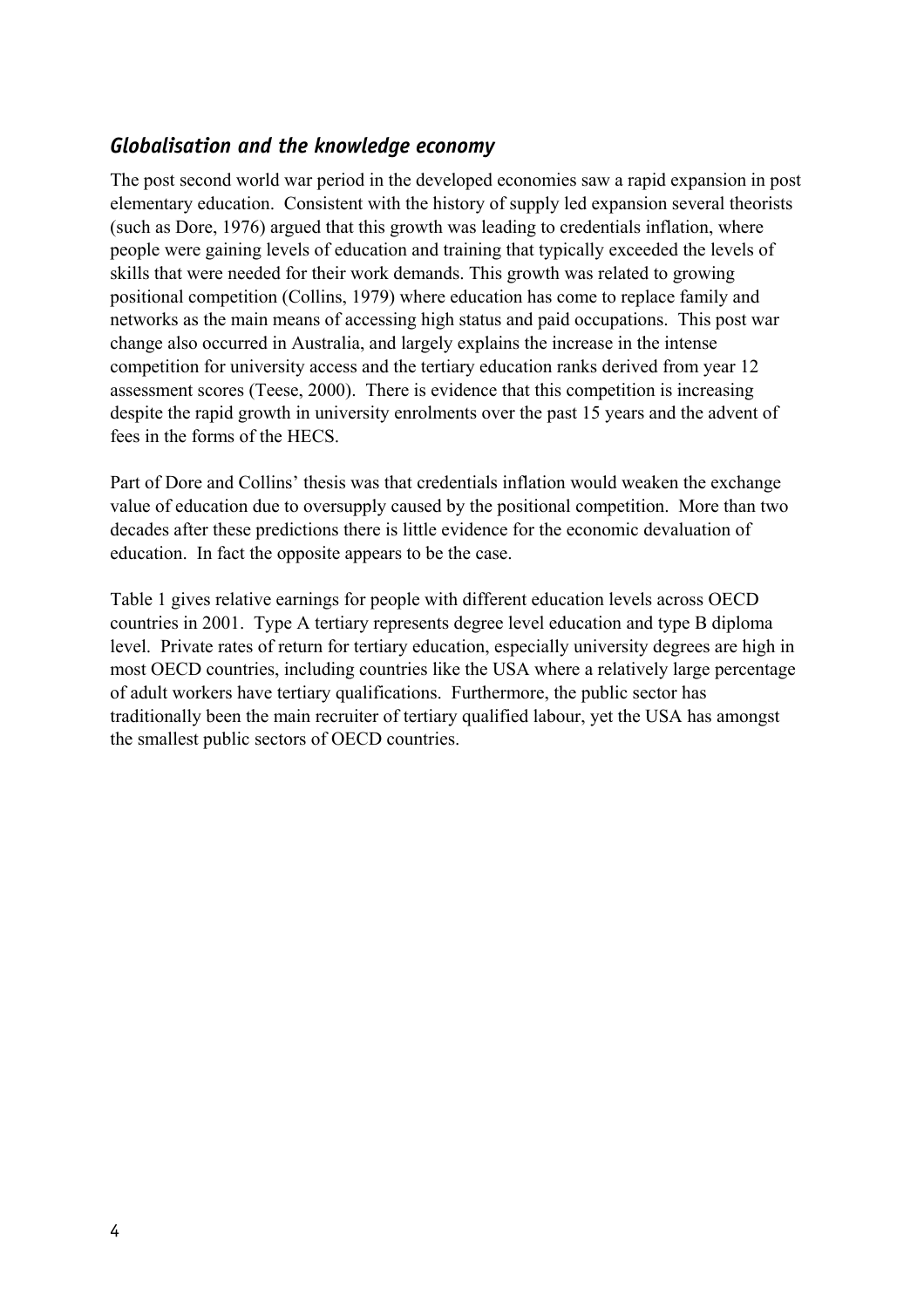|                      | Men                                |                           |                           |                                                 | Women                              |                           |                           |                                                 |
|----------------------|------------------------------------|---------------------------|---------------------------|-------------------------------------------------|------------------------------------|---------------------------|---------------------------|-------------------------------------------------|
|                      | Below upper secondary<br>education | Upper secondary education | Tertiary-type B education | Tertiary-type A & advanced<br>research programs | Below upper secondary<br>education | Upper secondary education | Tertiary-type B education | Tertiary-type A & advanced<br>research programs |
| Hungary              | 74                                 | 100                       | 220                       | 222                                             | 71                                 | 100                       | 141                       | 160                                             |
| Portugal             | 57                                 | 100                       | 153                       | 192                                             | 59                                 | 100                       | 136                       | 209                                             |
| France               | 86                                 | 100                       | 137                       | 181                                             | 81                                 | 100                       | 139                       | 165                                             |
| <b>United States</b> | 63                                 | 100                       | 123                       | 180                                             | 65                                 | 100                       | 120                       | 177                                             |
| Czech Republic       | 77                                 | 100                       | 182                       | 176                                             | 75                                 | 100                       | 124                       | 176                                             |
| Finland              | 91                                 | 100                       | 124                       | 172                                             | 98                                 | 100                       | 121                       | 170                                             |
| United Kingdom       | 73                                 | 100                       | 123                       | 165                                             | 63                                 | 100                       | 137                       | 195                                             |
| Country mean         | 77                                 | 100                       | 130                       | 157                                             | 74                                 | 100                       | 126                       | 166                                             |
| Spain                | 76                                 | 100                       | 101                       | 156                                             | 66                                 | 100                       | 90                        | 156                                             |
| Denmark              | 85                                 | 100                       | 118                       | 143                                             | 90                                 | 100                       | 114                       | 146                                             |
| Canada               | 81                                 | 100                       | 112                       | 143                                             | 69                                 | 100                       | 118                       | 165                                             |
| Switzerland          | 77                                 | 100                       | 124                       | 140                                             | 80                                 | 100                       | 133                       | 160                                             |
| Australia            | 83                                 | 100                       | 116                       | 138                                             | 84                                 | 100                       | 112                       | 154                                             |
| Ireland              | 72                                 | 100                       | 104                       | 136                                             | 55                                 | 100                       | 142                       | 155                                             |
| Korea                | 90                                 | 100                       | 109                       | 136                                             | 75                                 | 100                       | 138                       | 181                                             |
| Norway               | 89                                 | 100                       | 130                       | 135                                             | 88                                 | 100                       | 144                       | 137                                             |
| Germany              | 63                                 | 100                       | 101                       | 131                                             | 68                                 | 100                       | 106                       | 167                                             |
| Netherlands          | 85                                 | 100                       | 128                       | 130                                             | 71                                 | 100                       | 133                       | 150                                             |

### **Table 1: Relative earnings of the population with income from employment by educational attainment persons aged 30 to 44**

Source: OECD, 2001b

Consistent with Dore and Collins' thesis the exchange value of qualifications tends to be less than that assumed by qualifications and awarding authorities. The exchange value of qualifications has been strengthened through licensing and control of occupational entry arrangements of occupational labour markets. In recent years occupational labour markets have weakened across most OECD nations, yet the apparent exchange value of qualifications and rates of return have been maintained or even increased.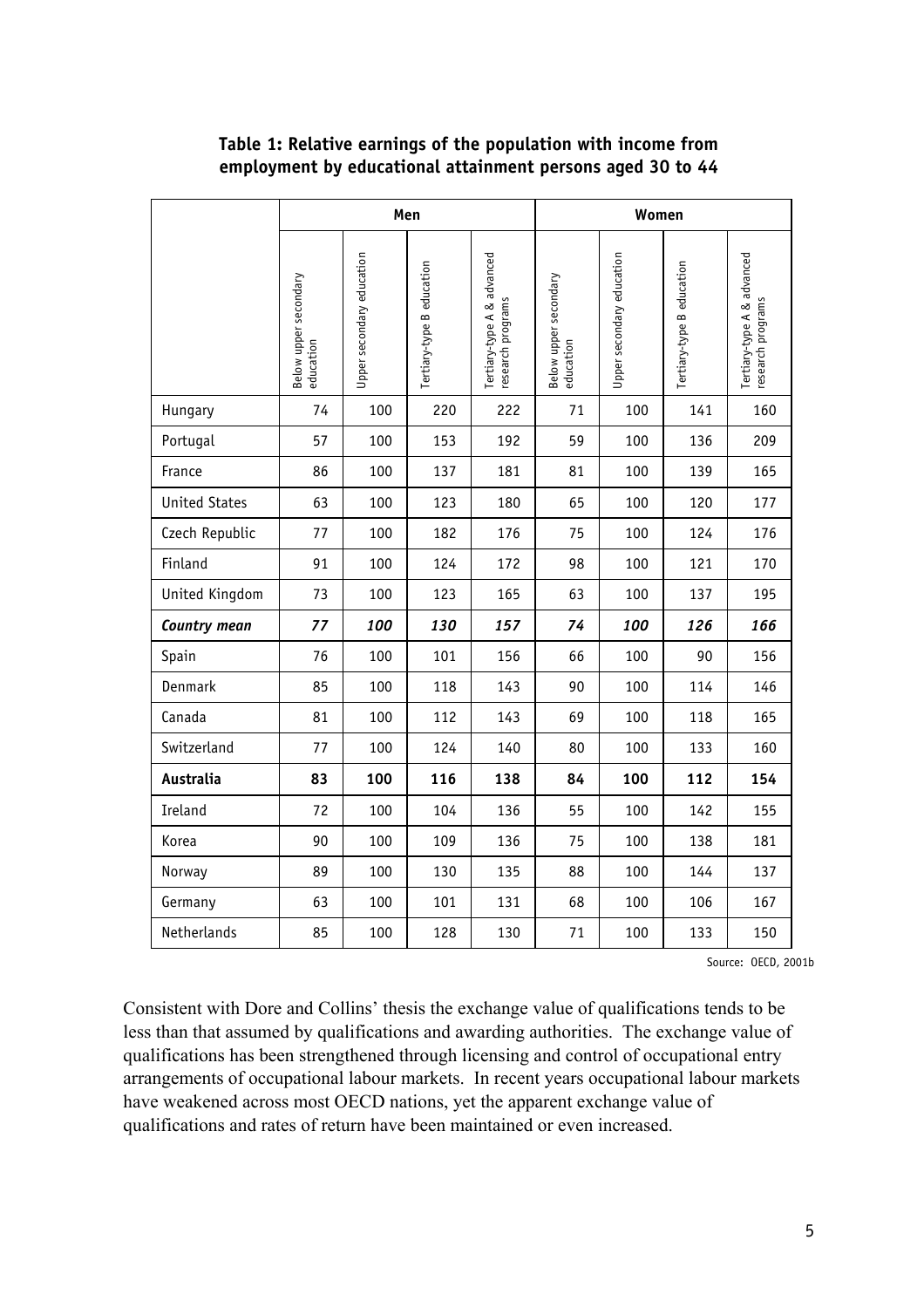These developments suggest that there is increased industry demand for education and training, and this is reinforcing the positional competition that is increasing individual demand for education. In contrast to the industrial era there is evidence that the industries that are associated with the 'knowledge economy' have a high demand for highly educated labour. The knowledge worker needs high levels of cognitive skills, and the capacity to innovate and develop new knowledge and skills, that is lifelong learning. There also is evidence that the knowledge industries are increasing in OECD economies, including Australia.

Successful economies will be those that can retain high levels of income for the bulk of their workforces. In an era of increased global competition price competition for mass-produced industrial products has increased. Low wage countries such as China, Bangladesh, and the Philippines increasingly dominate these markets. High wage and income economies needs to invest in new and high value added products. They need to constantly innovate both in production methods and products. They require highly skilled, flexible and innovative workforces, which typically have high levels of education.

The knowledge economy also is associated with changing employment patterns. Contingent employment (part-time, casual) has increased, and Australia has amongst the highest levels of contingent employment, especially for women, amongst OECD nations. This growth has contributed to growing gaps in wage and income levels, which in turn correlate strongly with educational levels.

Low levels of labour stability were regarded as an asset during the industrial era, and the practices of lifetime employment in Japanese industry were seen as one of the reasons for its remarkable success in the latter decades of the  $20<sup>th</sup>$  century. Knowledge industries typically have smaller firms than the giant companies of the industrial era, and these firms are less inclined to train their own workers. As a consequence they depend upon workers bringing their own skills to the firms, and moderate levels of labour exchange and mobility have become a feature of these industries. The main example of this is Silicon Valley in the USA where knowledge is spread through high levels of labour mobility and informal exchanges between firms (Schiff 1999). Innovative industry clusters that have attracted so much attention from the OECD in recent years are based primarily upon human exchanges of employment and knowledge, and mostly through informal means.

#### *The knowledge economy and governance*

The OECD (2001) has pointed out that the differences in the economic performances between regions within European Union countries is greater than those between countries. Globalisation has accelerated gaps in economic performances between regions. Not only are industries able to rapidly relocate to favourable environments, but also workers are increasingly mobile. The most mobile workers, geographically and occupationally, are educated workers. The capacity of regions to attract the knowledge workers is becoming a more important economic asset.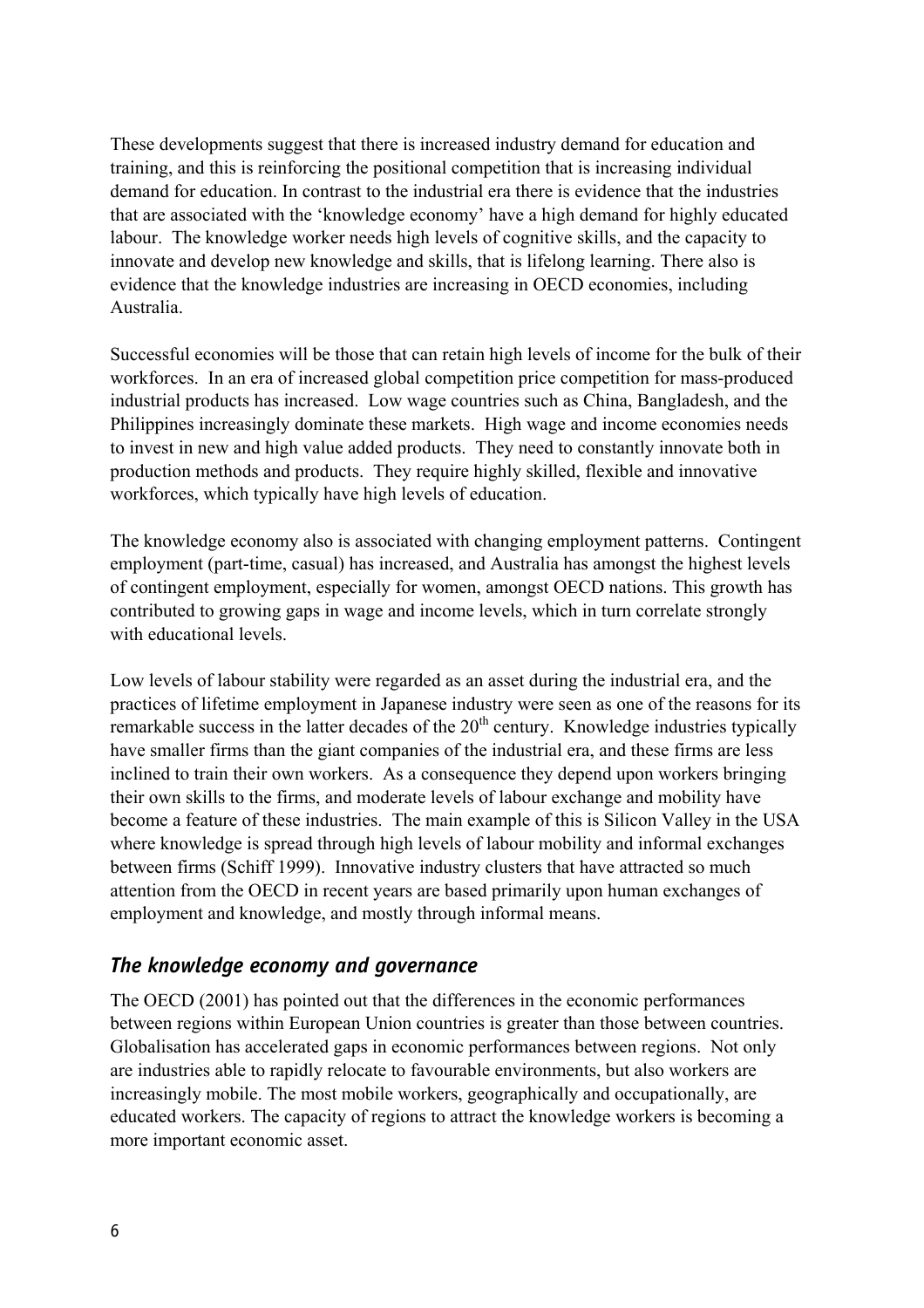In the global shift of knowledge industries and knowledge workers the great cities are the winners. The differences in economic performances between these cities and their hinterlands are increasing. This applies whether it is New York, London, Paris, Shanghai, or Sydney. The 'knowledge worker' is increasingly mobile, both occupationally and geographically, and one factor in this mobility is life style. That is, the knowledge worker is increasingly able and inclined to choose attractive living environments. For this reasons, regions that want to attract knowledge industries need to provide lifestyle attractions. For most this is the great cities, and this is expressed in Australia in the reluctance of medical professionals to live outside the cities.

These changes have led to political and economic agendas. On the one hand regional identity and autonomy is re-emerging after the great period of the nation state, which extended from the mid  $19<sup>th</sup>$  century until the end of the  $20<sup>th</sup>$ . The push for regional identity and autonomy is most apparent in Europe, where 'nations' such as Scotland have reasserted their sovereignty. However, these pressures also are apparent in countries such as China, Mexico, Indonesia and the Philippines. On the other hand most nations now are forming into economic blocs. Apart from the European Union there are the North America Free Trade Agreement, Central America Free Trade Agreement, Southern Africa Development Community, Asian Free Trade Agreement, and more.

Both of these developments have challenged the dominant  $20<sup>th</sup>$  century concept of the nation state. Although this does not mean that the concept of the nation state is obsolescent it does mean that governments face new agendas. This is apparent in Australia where state governments have become aware of the impact of regional economic and voting patterns upon election outcomes. State governments have responded with regional development plans and ideas of cross government or place based management. At the federal level the agenda of regional security has become dominant.

At both levels of government, but especially at the state level where service delivery is greater, the business of government has become more complex in a context of more rapid economic and social change, and new infrastructure (including regulatory infrastructure) and service demands. The large number of variables that are influenced by government and which are seen to influence the competitiveness of economies demonstrates the growing demands upon governments.2

 $\overline{a}$ 

<sup>2</sup> The World Competitiveness Yearbook (2003) lists 91 variables under the heading 'Government Efficiency'. As well, there are a large number of variables under the heading 'Infrastructure' for which governments typically have a high degree of responsibility.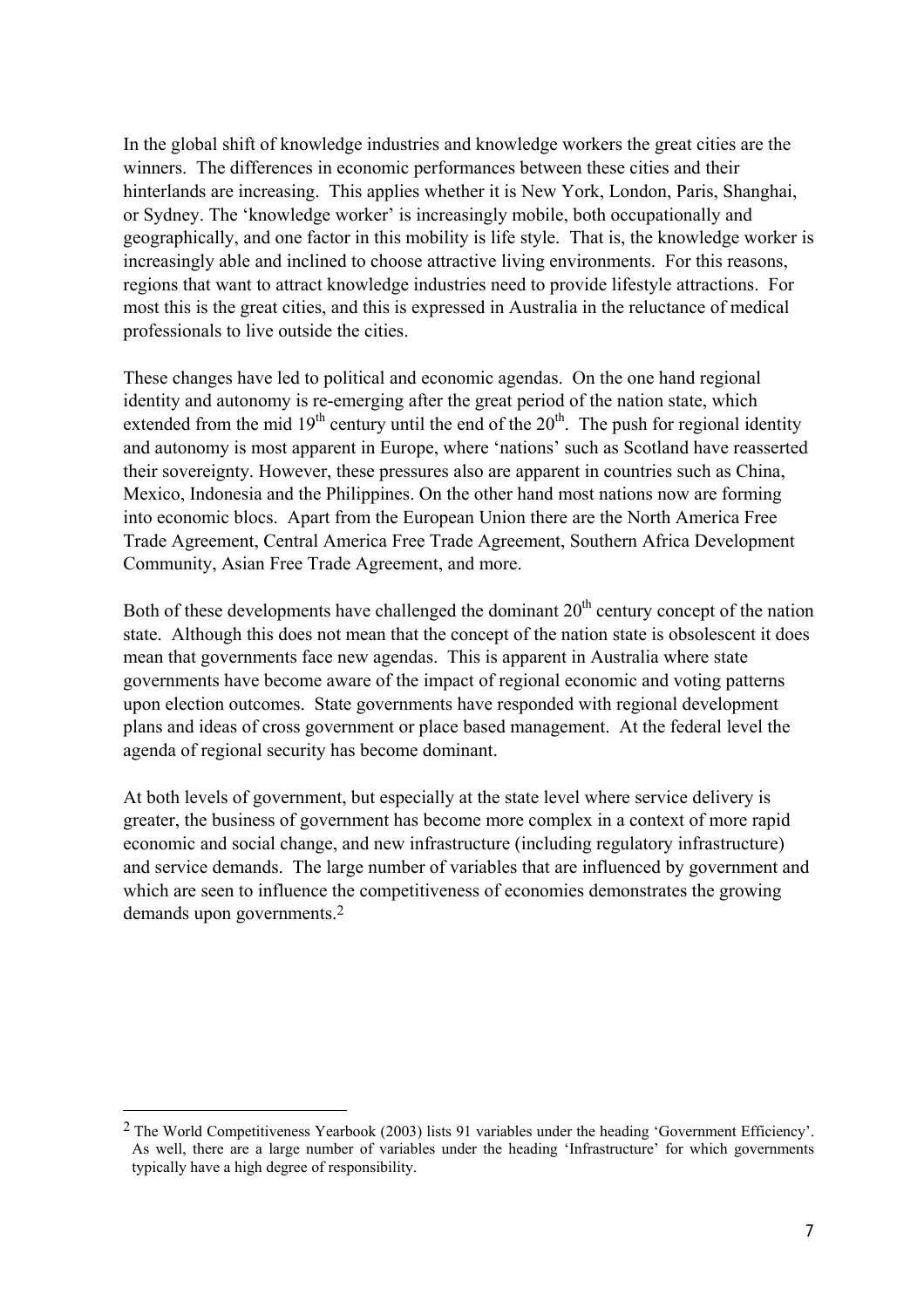The business of governance has become more complex in a more dynamic and diverse economic and social environment. There are signs that government is looking to develop new forms of governance through the devolution of decision making to local and regional levels, regional planning initiatives, the recognition that different regions have different needs, and joined up approaches to governance. As well, governments are looking towards partnerships with the private sector, for both infrastructure and service delivery. Examples are road construction and administration, public transport, medical services, and employment services. These new approaches can be applied to education, including secondary education.

## *The relative decline of public education*

The decline in relative enrolments in government schools is well known. There has been an annual enrolment drift of approximately  $0.4 - 0.5$  per cent from government to nongovernment schools over a period of 28 years. This is leading to fears that public education will become residual, patronised only by the poor and providing relatively low quality schooling.

Efforts to redress this scenario have included a greater emphasis upon learning outcomes, some devolution of authority to schools and some competition between schools. Most states in Australia now have some form of 'school improvement' programs or agendas. These measures have and are likely to have mixed levels of success. On the whole, however, there has been little formal questioning of the basis public education model of government owned and managed schools, which remain highly standardised in their organisational structures and processes.

Much of the international literature on the so-called 'knowledge economy' predicts that personal intellectual capital will become the most valuable form of economic capital in the future. It suggests that this will change traditional industrial relationships between employers and employees, and thus will create new incentives for individuals to learn and to keep learning.

Whether these predictions are accurate or far-fetched can be debated. However, it is clear that 'public education' is being subject to pressures that it has not experienced in the past and that these pressures are likely to grow. Individual demand is likely to grow and to diversify, and the nature of the learning that is sought through or in association with education, including schooling, also is likely to diversify. The link between learning and productive activity is now more apparent in most types of education, and means of accessing knowledge is far more diversified.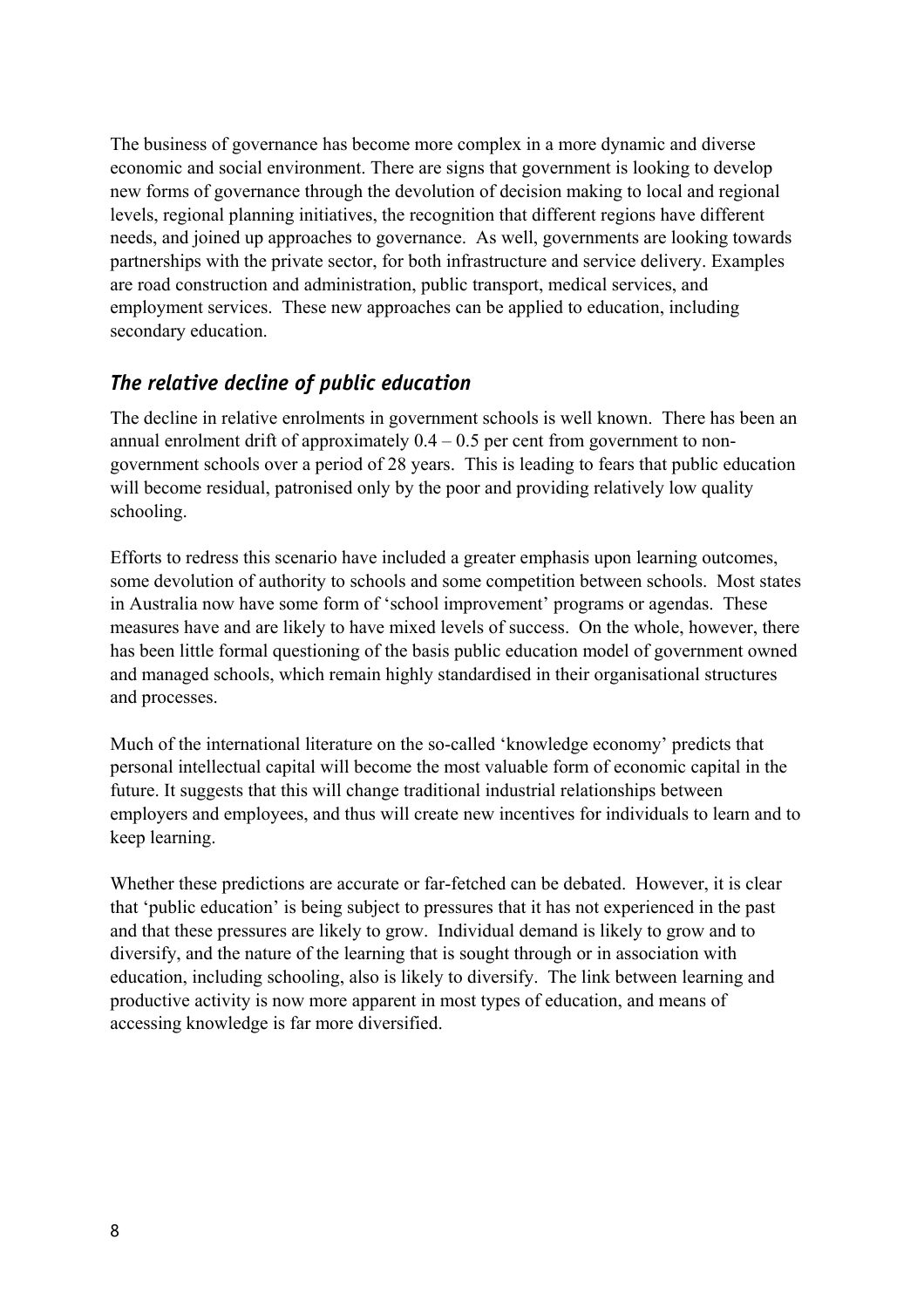Public education based upon centralised and standardised forms is threatened by these changes. An increase in individual demand for education will be accompanied by a demand for quality and for choice. Larger sections of the population are now motivated and capable of exerting choice, through their ability to pay. Of course, it is this very trend that provides the expression of the crisis of public education: That is those that don't have the capacity to pay will be denied the quality and the choice.

There is some evidence for the much predicted residualisation impact upon the government schools system. Secondary education in the Victoria has the lowest percentage of students in schools enrolled in the government sector. Table 2 indicates the enrolments of six SES bands of students in five categories of school size. The data indicate high concentrations of low SES students in small schools and high concentrations of high SES students in large schools. These results suggest that students from low SES backgrounds are concentrated in small schools that are declining in numbers, and that offer a limited range of study options. Conversely the more mobile higher SES schools are migrating to larger schools.

| <b>School</b><br>size | <b>High SES</b> | 2.00 | 3.00 | 4.00 | 5.00 | <b>Low SES</b> | <b>Total</b> |
|-----------------------|-----------------|------|------|------|------|----------------|--------------|
| Small                 | 9.1             | 18.4 | 15.4 | 22.2 | 20.5 | 30.6           | 19.1         |
| 2.00                  | 6.8             | 18.4 | 23.1 | 17.8 | 15.9 | 41.7           | 19.9         |
| 3.00                  | 22.7            | 26.3 | 20.5 | 20.0 | 18.2 | 11.1           | 19.9         |
| 4.00                  | 25.0            | 15.8 | 20.5 | 20.0 | 31.8 | 5.6            | 20.3         |
| Large                 | 36.4            | 21.1 | 20.5 | 20.0 | 13.6 | 11.1           | 20.7         |

**Table 2: Victoria Government secondary school size by SES band enrolment percentages in 2002.** 

Source: Compiled by S. Lamb (University of Melbourne) from unpublished data DE&T

The terms 'knowledge economy' and 'lifelong learning' may have a rhetorical ring to them. However, it is clear that overall societal investment in education is increasing, and that it will continue to increase. Governments caught between the twin pressures of tax reduction and increased demands in areas of health, age care, environmental protection and now security are unlikely to increase their investment in education. Given the substantial private returns, as well as industry returns to education, they are looking towards individuals and enterprises to increase their levels of investment. These trends left unmanaged are likely to exacerbate differences in unequal patterns of educational outcomes. Those who are most likely to invest in further education and training are individuals with strong educational backgrounds.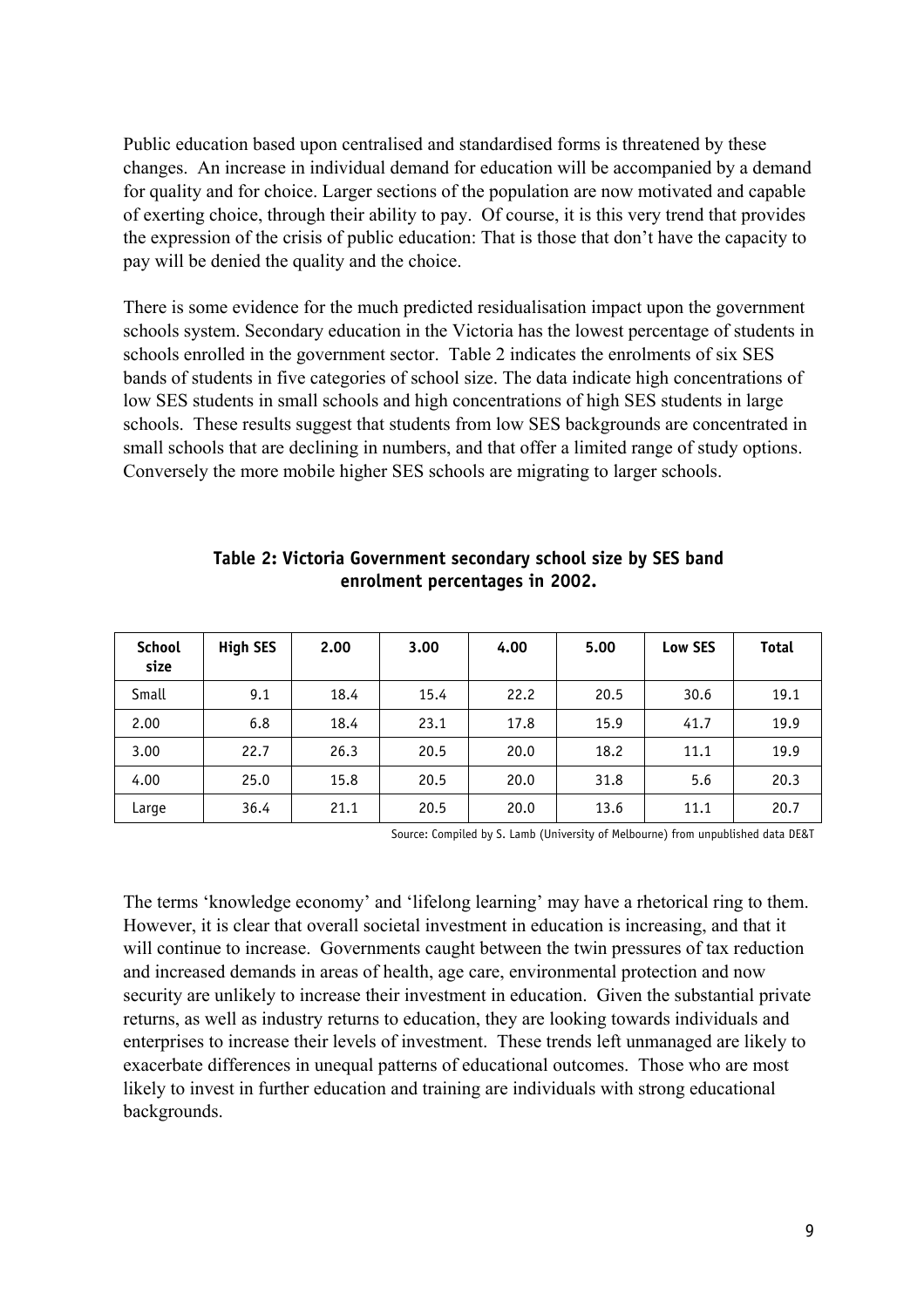## *Governance and education*

Changes that affect education are also having an impact upon governance. For many nations states that are trying to deal with the economic and social impact of globalisation governance is becoming a more complex task. This is readily apparent in the United Kingdom where there has been a furious rate of policy innovation and experimentation under the Blair Government. In Australia the policy responses to globalisation are more restrained by the structure of federalism. Nevertheless, there are signs of the complexity in areas such as health and education policy. However, this complexity is more apparent at the state rather than the federal levels. In particular state governments are aware of the different demands of different regions.

A number of reports in education and training in Australia for example Eldridge, 2001; Kirby, 2000) have located the different characteristics and need of different regions. These differences include educational needs. As the work of Teese et al (2002) demonstrate there are major differences in the patterns of educational participation and outcomes across regions in Australia. They include differences in the patterns of non-government and government school enrolments, TAFE and Adult and Community Education (ACE) enrolments within the school age cohort.

In response to these more diversified regional demands governments are looking towards new forms of partnerships between providers of education and training, and new forms of governance. Two states in Australia (Queensland and Victoria) have set targets for the percentage of students who complete year 12 or its equivalent. In the state of Victoria in 2002 approximately 55 per cent of full-time year 12 school students were enrolled in government schools. When TAFE and ACE enrolments are counted this percentage falls to 53%, and in some regions falls well below 50%. Furthermore this percentage is falling. While Victoria does have the lowest percentage of students in government schools, these data show that any strategies that are designed to achieve better and broader outcomes at the post compulsory levels and the OECD objective of lifelong learning for all will need to embrace all education and training and government and non-government sectors.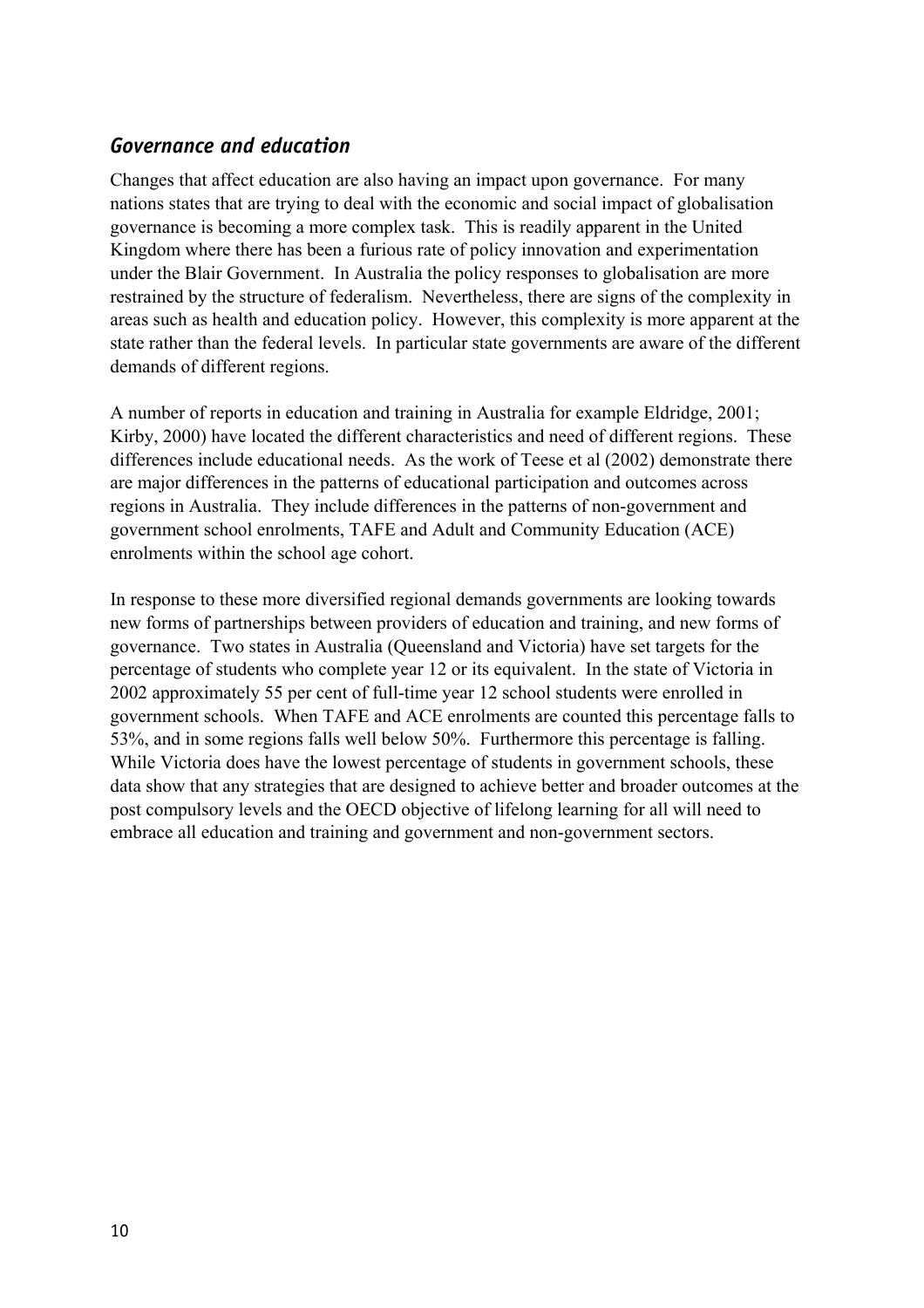### *Work, transition and the youth labour market*

The growth in upper secondary participation rates over the past two decades has been accompanied by major changes in work and the relationship of education to work. The rapid decline in full time teenage employment has contributed in a curious way to greater attention to work within secondary education. Over this period the education industry has accepted the relevance of work and employment skills to the curriculum, and over the past decade there has been an acceptance of structured links between education and work. Vocational subjects have progressed to competency based VET in schools programs, structured work placements and apprenticeships in schools. Enrolments in VET in Schools has increased as a percentage of senior secondary enrolments every year over the past decade (see Allen Consulting Group and NCVER, 2003), and the rapid take up of the vocational course, the Victorian Certificate of Applied Learning (VCAL), suggests that this trend is not about to abate.

Although full time teenage employment has collapsed over recent decades, especially for young women, part-time teenage employment has increased, and most teenagers who are in full time education engage in periods of part-time work. While in most cases there is no close or direct connection between this employment and education, formal employment is a regular experience for students in upper secondary education in Australia. This is a distinctive and now a relatively entrenched feature of life of teenagers and young adults in Australia.

The decline in full-time youth and young adult employment and the accompanying increases in full time education and training are the major factors in a significant shift in income away from young people in Australia. The advent of the Higher Education Contribution Scheme (HECS) and the successive increases in them have increased the income burden on young people. This burden is especially acute for sections of the community in the context of widening income gaps between high and low-income groups and different regions.

The changes are depicted most starkly in the 2001 OECD study on the Transition from Education to Employment. Figure 1 indicates the average number of years from the completion of compulsory schooling until gaining full time employment for a sample of seven OECD nations, including Australia. It can be seen than this period has increased for all nations over the period 1990 to 1997, and that for Australia this has increased by almost two years. Most of the increase is accounted for by an increase in the length of full time education. Given that the period represented in the OECD data has been one that moved from an economic recession to relative boom in Australia, it is likely that the trend of an increase in the transition period will have continued.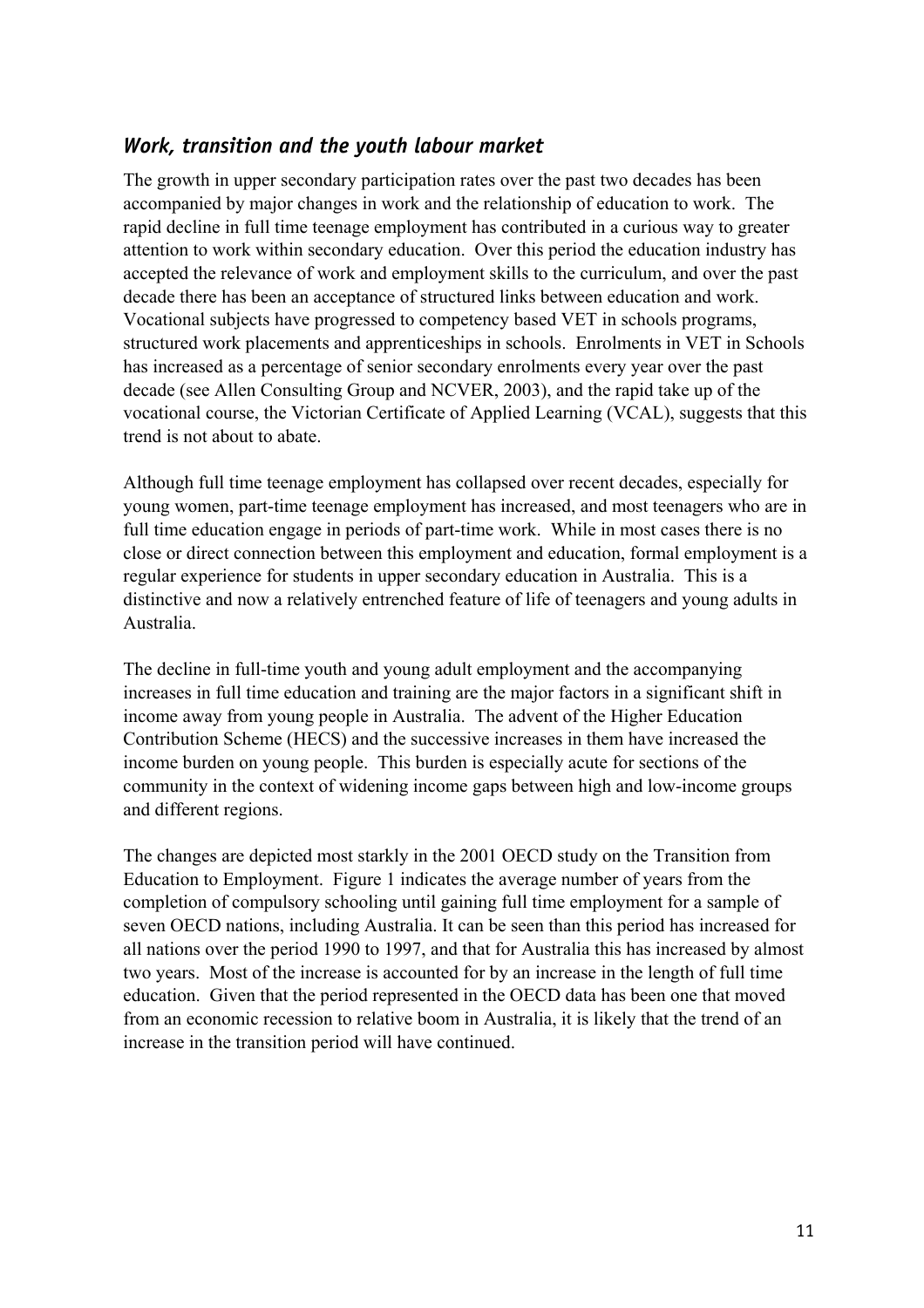# *Secondary education and diversity*

Upper secondary education in Australia has been formed through an extension of elementary education and the linkages with higher education. All states had junior technical schools, but by the late 1980s they had disappeared in all states (and much earlier in most). By the early 1990s all states and territories had adopted forms of common certificates, which to varying degrees attempted to ensure parity of esteem and in some cases parity of utility between subjects.

This move towards commonality has had some associated features. It has reinforced a concentration upon university education as the primary post school transition destination, something noted in almost all of the numerous reviews and reports into upper secondary education in Australia over the past two decades. Correspondingly it has weakened TAFE as a post school destination, and most students continue to regard it as a residual option. With the exception of Tasmania, the Australian Capital Territory, and Northern Territory states have adopted  $7 - 12$  or  $8 - 12$  schools as the predominant models for secondary education provision. This is in contrast to most other nations in the OECD that have a separate senior secondary phase and providers. This includes England and Wales, which over the past decade has seen a major shift in enrolments towards various types of upper secondary or further education colleges. Most other OCED nations also have distinctive vocational lines or programs, although there is a trend in some nations (such as France) to make these programs parallel with the mainstream academic programs.



#### **Figure 1: Change in the duration and composition of the transition for 1990-96**

Source: OECD, 2000, table 3.3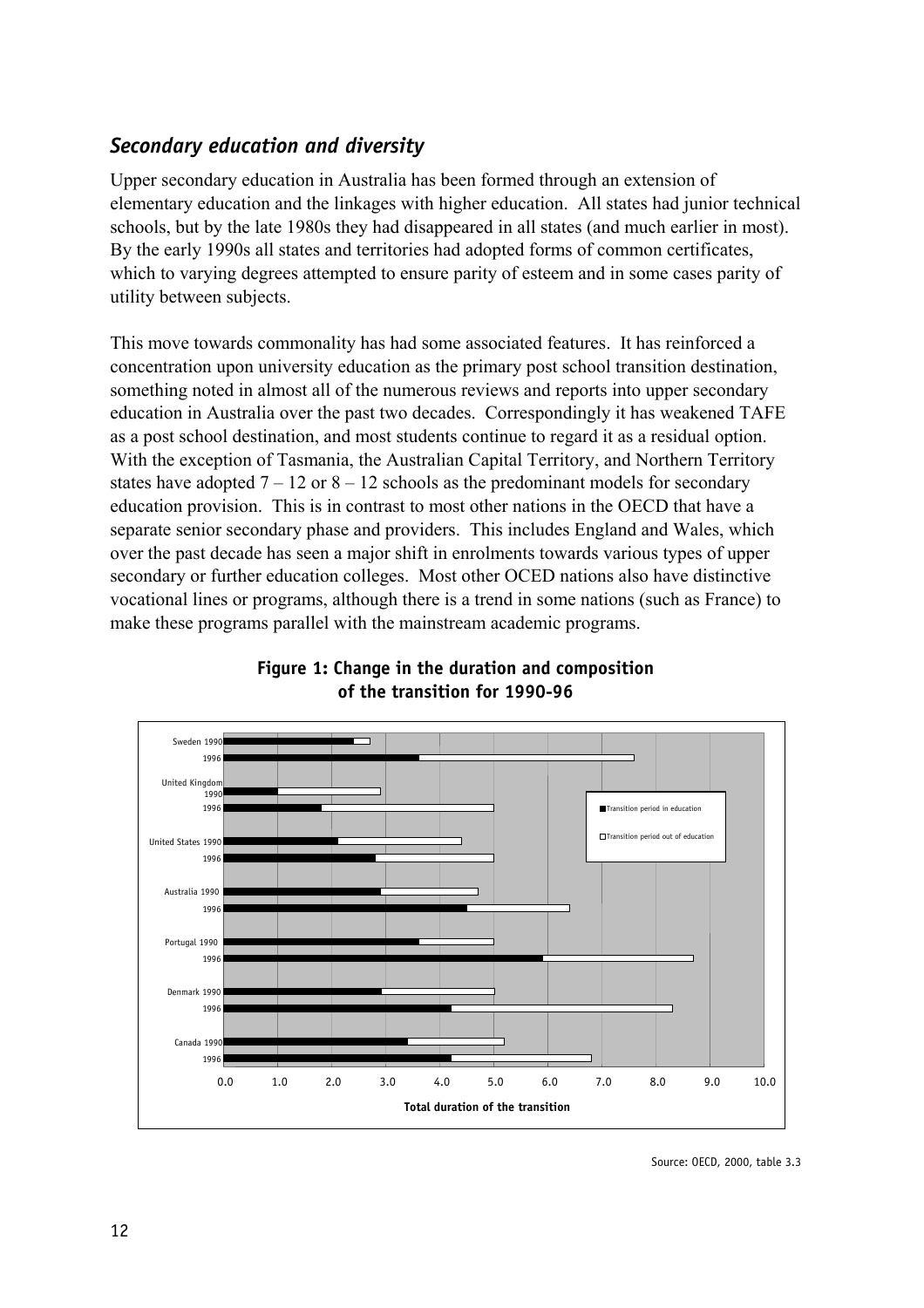Since the high water mark of 'commonality' in secondary education in the early 1990s, there have been clear signs of pressures for greater diversity. In curriculum and qualifications most of the upper secondary certificates have become more liberal or inclusive, especially in the vocational area. All systems encourage VET in schools and most encourage apprenticeships in schools. One state has established a new certificate (Victoria – VCAL). Schools also have expanded into vendor and international qualifications (the International Baccalaureate), and into university subjects.

States and territories also are coming to accept that there is a high degree of diversity in the levels of educational outcomes in upper secondary education. It intuitively is the case that levels of student performances will widen progressively through the years of schooling. Australia has relatively wide gaps in the levels of educational outcomes, as confirmed by the OECD PISA study (2002), and the senior secondary certificates effectively range from VET certificate I to degree level. Some states, such as Western Australia, have undertaken reforms to allow their certificates to better accommodate this diversity.

The role of the TAFE sector in provision for teenagers also is being recognised. All states and territories have significant levels of full-time teenage enrolments in TAFE, especially in non-metropolitan regions. TAFE also is a major provider of VET in Schools in most systems, mostly in partnership with secondary schools. It is highly likely that the TAFE sector will begin to offer associate and applied degrees in the near future, and institutes in some states (South Australia and soon in Victoria) already offer degrees. It is likely that TAFE institutes will build strategic partnerships with secondary schools, especially in provincial centres. As explored in Part 2 of this paper, there are examples of structured links between schools and universities in the five mainland states, and several more are mooted.

There are therefore multiple pressures for and trends towards diversity in upper secondary education. The pressures arise from the broader nature of the population that is staying on in education, the changes in the work and employment and their relationship with education, changing regional economic and social needs, pressures upon the financing of education and government budgets, and new approaches to governance. Trends include the diversification of courses and qualifications, greater flexibility within senior secondary certificates, new linkages between and combinations of qualifications, new approaches to the recognition of learning, including workplace learning, strategic links between providers, new purpose build multi sector providers.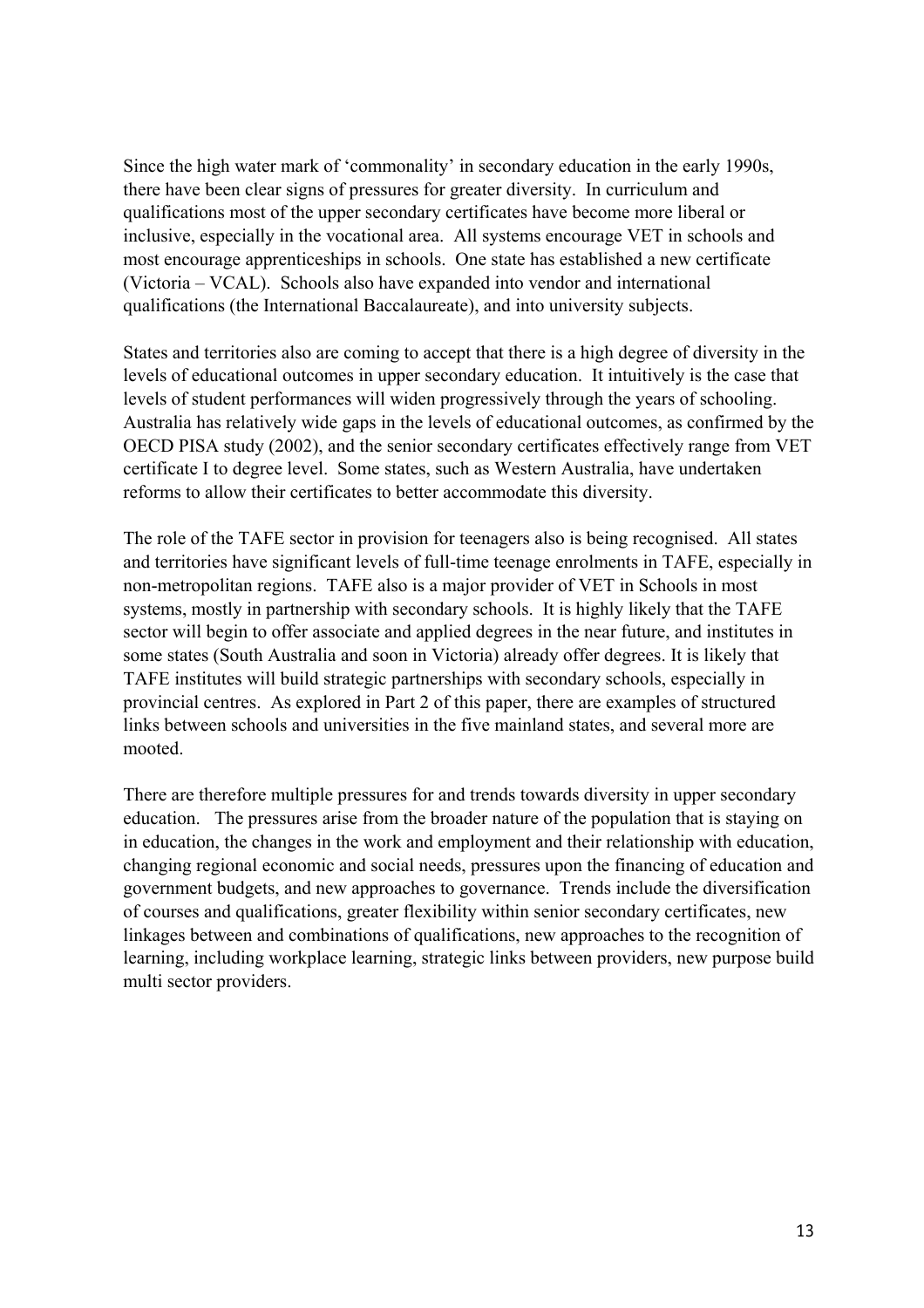# *The constraints of history*

The historical settlement of public education in the  $19<sup>th</sup>$  century and the subsequent evolution of government funding for non-government schools have not been conducive to the establishment of partnerships between public and private schools. In particular Australia has failed to develop models of partial integration between the government and nongovernment school systems that are common in Europe (see Eurydice, 2000), and which also have been established in New Zealand and Canada

The policy climate that the separation between public and private school education in Australia has made it unlikely that state governments in Australia would invest in the more radical measures that have been taken in the USA with such initiatives as the charter schools or the direct investment of private companies in public schools, such as the investment by a number of corporate and non-profit organisations in some ageing schools in the St Louis district (Trivers, 2002).

The radical measures introduced in the UK and the USA, as well as Chile much earlier in the 1980s (and subsequently in some other Latin American countries) can probably be accounted for by a deeper sense of crisis, combined with relatively radical policy regimes that have been most prominent in these nations. The standards of schooling in the 1990s in these countries compared poorly with those of other developed nations, and while they have improved their standards at the lower end of the scale, compare very poorly with those of European and Asian nations.

Fitz and Beers (2002) estimate that education management organisations, for-profit and notfor-profit management companies will generate up to \$123 billon (US) in revenue in 2000 in the USA, and \$8 billion in the UK. In Chile a large number of schools were corporatised in the 1980s (Carnoy, 1998), and nations such as Argentina and Brazil adopted some of the experiments with vouchers and corporatisation.

To an extent the most forthright example of a state sponsored public – private partnership in Australia is the development of nine new schools in New South Wales by a private consortium (Sexton, 2003). Even this endeavour within possibly the most 'public' of Australian school systems is relatively controversial. Another recent move away from the standard model has been the mathematics and science college built by the South Australian Government at Flinders University, designed in part to attract overseas students.

However, there remains the historical legacies in Australia, and a rather imperfect settlement that sees state governments take primary responsibility for government schools administered through a single and central state education department. This settlement and the structures of finance and governance act as a major restraint to the more radical developments that have taken place in the UK and North America. This is a problem as it limits renewal and the options in responding to the changed economic, labour market, regional and social environments.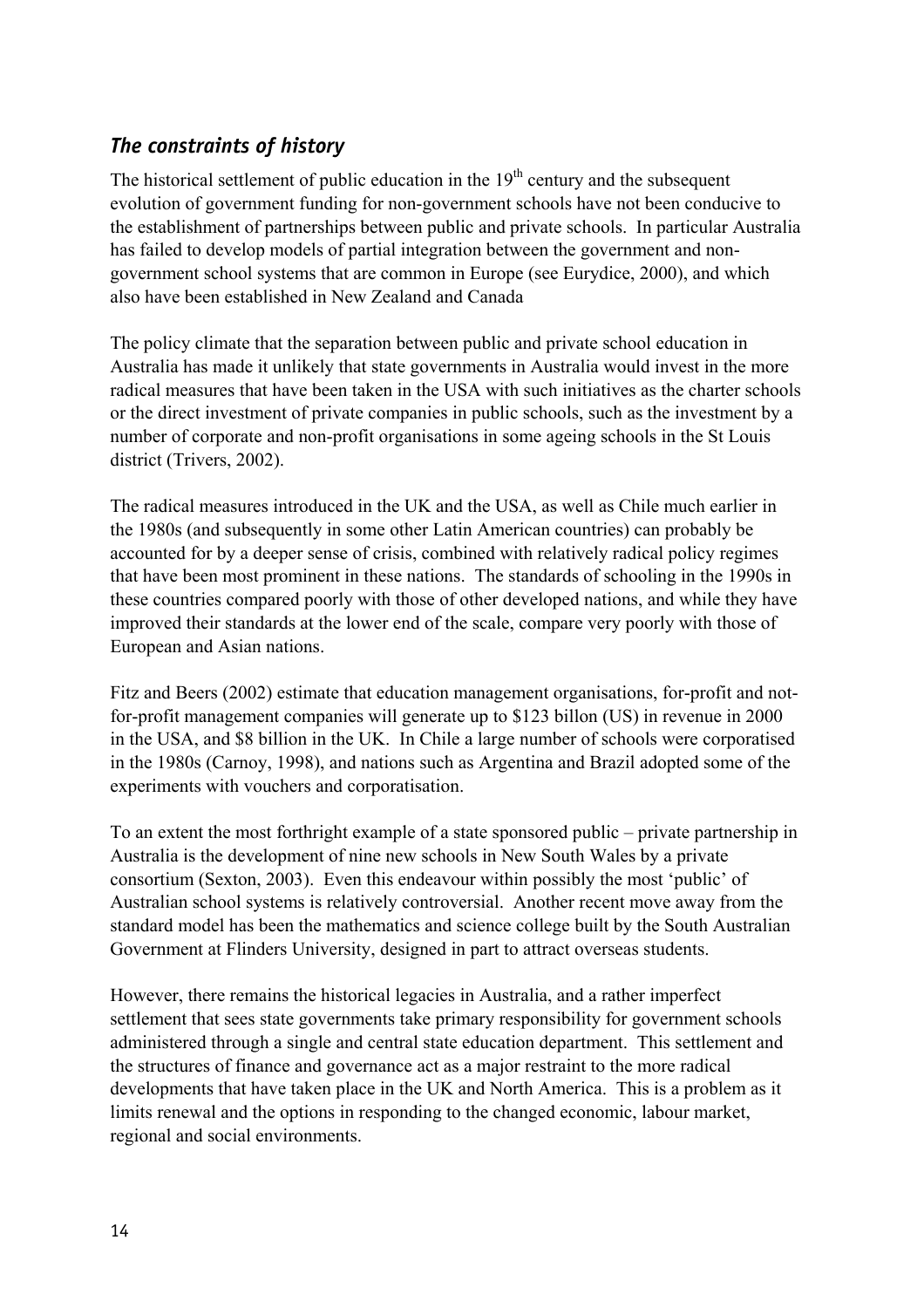## **Part 2: Public Private Partnerships**

Detailed attention is now given to the possibilities of public private partnerships. The starting point is a summary of five arguments that have been advanced for the approach, with brief illustration and a listing of objections that have surfaced in debates on the possibilities. Then follows a relatively detailed account of different approaches, with particular reference to Australia, United Kingdom and the United States. Brief reference is also made to South Africa.

## *Arguments for Public Private Partnerships*

Five arguments for public private partnerships emerge from a study of recent developments. These are briefly explained and illustrated, with more detailed accounts of particular practices in the next section. These five inter-related arguments may be described as the failure of a public authority to meet expectations, securing higher levels of funding, a 'third way' in the delivery of services to the public, the building of social capital, and the transformation of public sector services in a knowledge society.

#### *Failure of public authorities to meet expectations*

One argument derives from the perceived failure of a public authority to deliver education at a standard acceptable to citizens. Successive efforts to improve the situation have proved unsuccessful and, often as a last resort, government has turned to a non-public entity in an effort to remedy the situation. These are the conditions that led to the privatisation of educational services in support of schools in the London borough of Islington, or the privatisation of the management of certain schools in England that continue to be owned and funded by a public authority. It is also the argument for the engagement of companies such as Edison to manage some or all of the schools in some urban systems in the United States. These actions are based on the assumption that the services provided by the nonpublic entity will be delivered more efficiently and effectively. This assumption is challenged by those committed to an exclusive role for the public authority and the merits of the argument often turn on evidence of impact, which appears positive in the two instances cited in England and inconclusive in the case of the United States.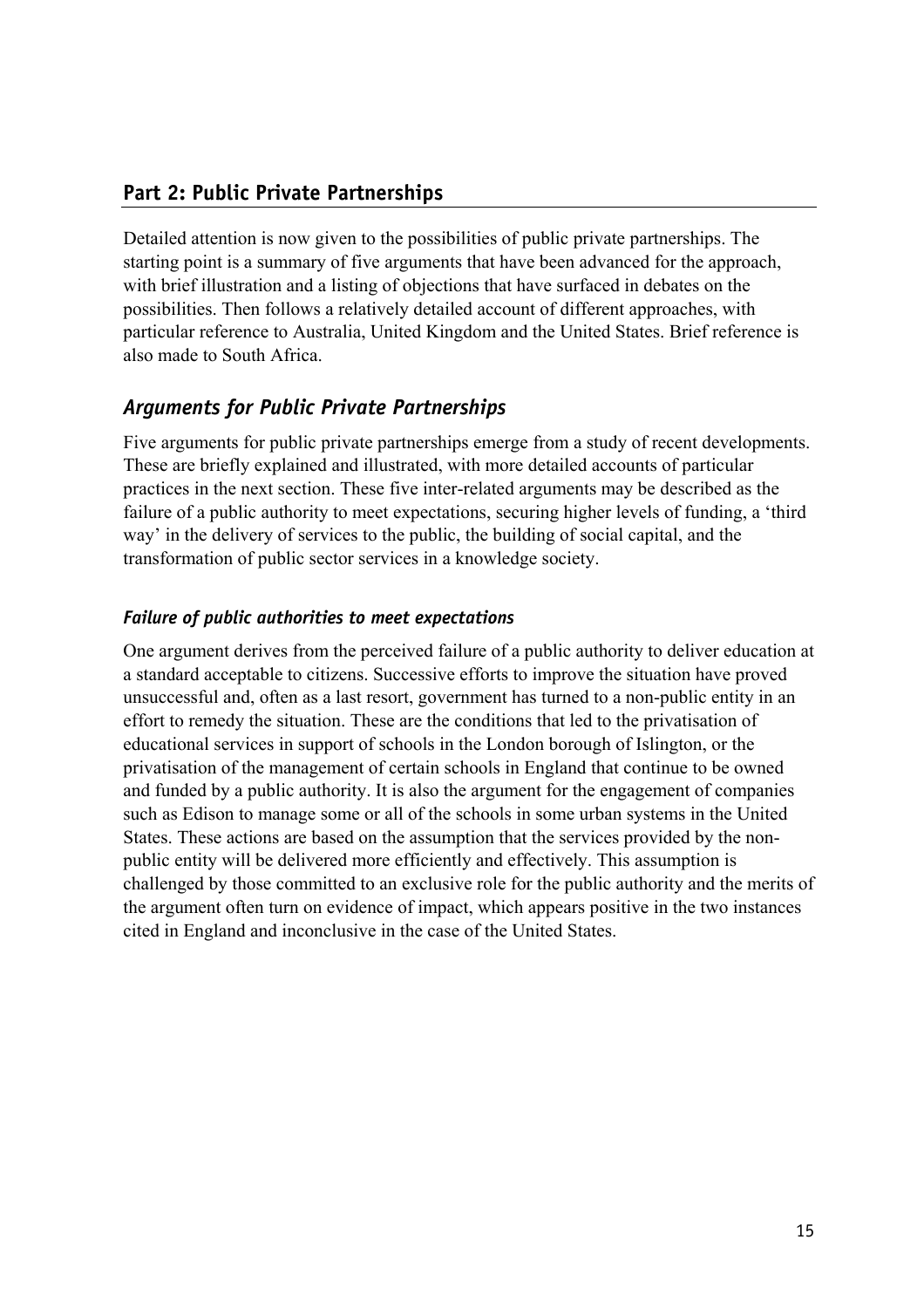#### *Securing higher levels of funding*

Another argument is concerned with the availability of funds. Levels of funds in the public purse may be insufficient to provide an educational service at the desired level and one or more mechanisms may be employed to secure support from a private entity. An example is the growing number of arrangements under the Private Finance Initiative in the United Kingdom that calls for a private investor to build or substantially re-furbish and then manage school buildings over a long term, under a leasing arrangement with the public authority. Payments from the public purse are spread over time. The alternative may be a significant increase in taxation or major change in budget priorities among different kinds of public services. All secondary schools in Glasgow have been re-built or re-furbished under such an arrangement. A non-education example in Australia is the recent decision of the state government in Victoria to re-build the Royal Women's Hospital – a public entity – with a substantial injection of private funds, with lease back and management by the private entity over 25 years. Objections are based on the long-term costs to the public authority or a failure to fulfil the contract, for example, when demographic shifts or perceived school performance lead to closure of the school, resulting in financial penalty for breach of contract.

Delfin Lendlease offered a similar line of argument in land developments in Australia in communities such as Caroline Springs in Victoria or Mawson Lakes in South Australia. The developer took the initiative but governments have realised a benefit in the planned integration of education and community, including a range of educational and noneducational services on a single site. A significant saving in public expenditure is realised when a government school, a Catholic school and an independent school, as in the case of Caroline Springs, have agreed to share some of their facilities.

#### *A 'third way' in delivering services to the public*

A third line of argument that some would interpret as ideological calls for a shift in the concepts of public and public good. In educational terms, the concept of public good may be reflected in an unwavering commitment to achieve the highest level of attainment for every student regardless of circumstance, but who owns the school, or who delivers the service, or even who provides the resources may be the subject of a more pragmatic outlook, depending on what it takes delivers this outcome. Such approaches are often framed by the concept of a 'third way' in terms of absolute adherence to basic values but, in respect to how to get there, to cite UK Prime Minister Tony Blair: 'We should be infinitely adaptable and imaginative in the means of applying those values. There are no ideological pre-conditions, [and there is] no pre-determined veto on means. What counts is what works' (Blair cited by Midgley, 1998, p. 44). Some ways in which the Blair Government has adopted the approach have been listed above and are illustrated further in the next section.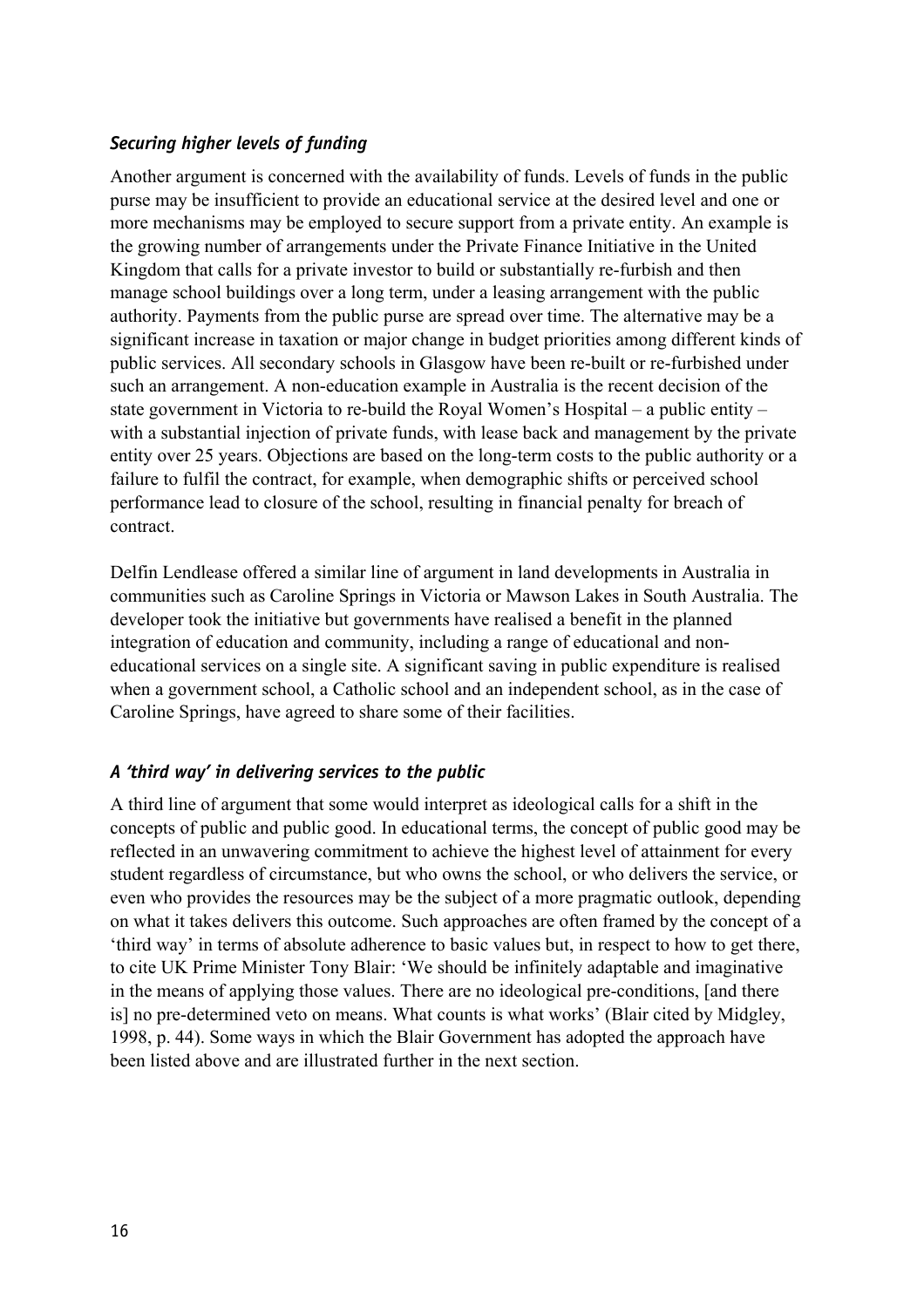Extending the concept, Leadbeater even suggests a 'fourth way' to build a common purpose in a knowledge society:

*Knowledge is our most precious resource: we should organise society to maximise its creation and use. Our aim should not be a third way, to balance the demands of the market against those of the community. Our aim should be to harness the power of both markets and community to the more fundamental goal of creating and spreading knowledge.* (Leadbeater, 1999, p. 27)

Critics of the 'third way' would contend that the concept is ill defined and, in the final analysis, fails to deliver. This line has been followed by critics of the approach in the United Kingdom where, after several years of government that draws on the concept, there is a view that public sector services in education and health are still poorly delivered, even after a substantial injection of additional public funds and a growing number of public private partnerships.

#### *The building of social capital*

Invoking the power of the community leads to the fourth line of argument that is in many respects the most substantive and persuasive. It suggests that partnership with a non-public entity draws on and enhances the social capital of the school or school system.

Interest in the concept of social capital has waxed and waned. It has re-appeared in recent times in Australia with claimants across the political spectrum. Interestingly, the concept dates from 1916 and its first use, according to Putnam (2000) was in the context of school education:

*The term social capital itself turns out to have been independently invented at least six times over the twentieth century, each time to call attention to the ways in which our lives are made more productive by social ties. The first known use of the concept was not by some cloistered theoretician, but by a practical reformer in the Progressive Era – L. J. Hanifan, state supervisor of rural schools in West Virginia. Writing in 1916 to urge the importance of community involvement for successful schools, Hanifan invoked the idea of 'social capital' to explain why.* (Putnam, 2000, p. 19)

Hanifan considered social capital to be 'those intangible substances [that] count for most in the daily lives of people: namely good will, fellowship, sympathy and social intercourse among the individuals and families that make up a social unit'. Hanifan believed that 'the community as a whole will benefit by the cooperation of its parts' (cited by Putnam, 2000, p. 19).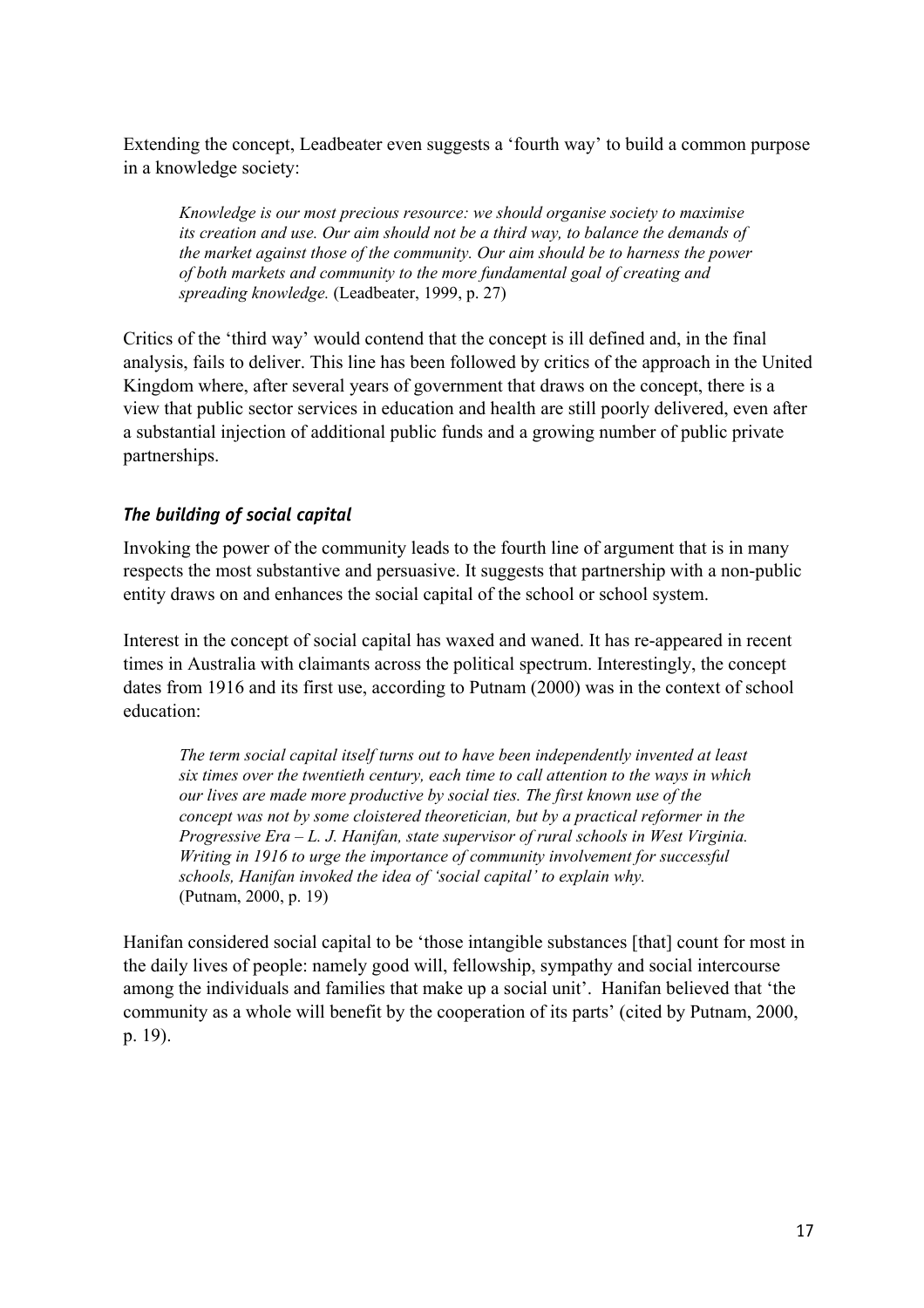A recent argument along the same lines in the field of education was advanced by Coleman (1988), with the study of Coleman and Hoffer (1987) of public and private schools in the United States concluding that differences in levels of student achievement are largely explained by differences in social capital, as reflected in the strength of mutually supporting relationships among school, community, home, church, and a range of non-profit entities including volunteer organisations. Coleman and Hoffer referred to the loss of social capital in recent decades and proposed a range of policy initiatives to re-build and extend it. More recently, Fukuyama (1995) and Putnam (2000) have written of the loss or absence of social capital, especially in western democracies.

Fukuyama defined social capital as 'the ability of people to work together for common purposes in groups and organisations' (Fukuyama, 1995, p. 10) (see Adler and Kwon 2000 for a range of definitions). This is a broader view of the concept than originally proposed by Hanifan and it is adopted in this paper, with a wide range of profit and non-profit entities included among those who should 'work together for common purposes' in support of schools.

In one sense, the interest of a non-public profit entity would be considered as a more limited form of capital, in the form of money, in expectation of a benefit, in the form of profit. In the line of argument presented here, however, such arrangements may be seen as part of a larger movement to secure a wider and deeper base of support for schools. Expressed simply, the provision of capital that delivers additional financial resources to schools can be viewed as a contribution to social capital when there is a commitment to 'work together for common purposes' in support of those schools. Similarly in respect to arrangements where individuals in profit or non-profit entities provide expertise in support of schools or school systems on a *pro bono* basis. The form of capital provided here is intellectual capital.

The creation of education action zones (EAZ) in England or local learning and employment networks (LLEN) in Victoria are examples of efforts to draw together a range of public and non-public entities in support of schools. The kinds of capital contributed in these arrangements are varied, including financial capital and intellectual capital (often referred to as 'cash' or 'in kind' contributions, respectively) but, to the extent that they are part of a coherent and comprehensive effort to build community support for schools and school systems, they may be considered to be efforts to build social capital. This reflects Fukuyama's definition cited above wherein a range of groups and organisation are working together for the common purpose of supporting a public authority in school education.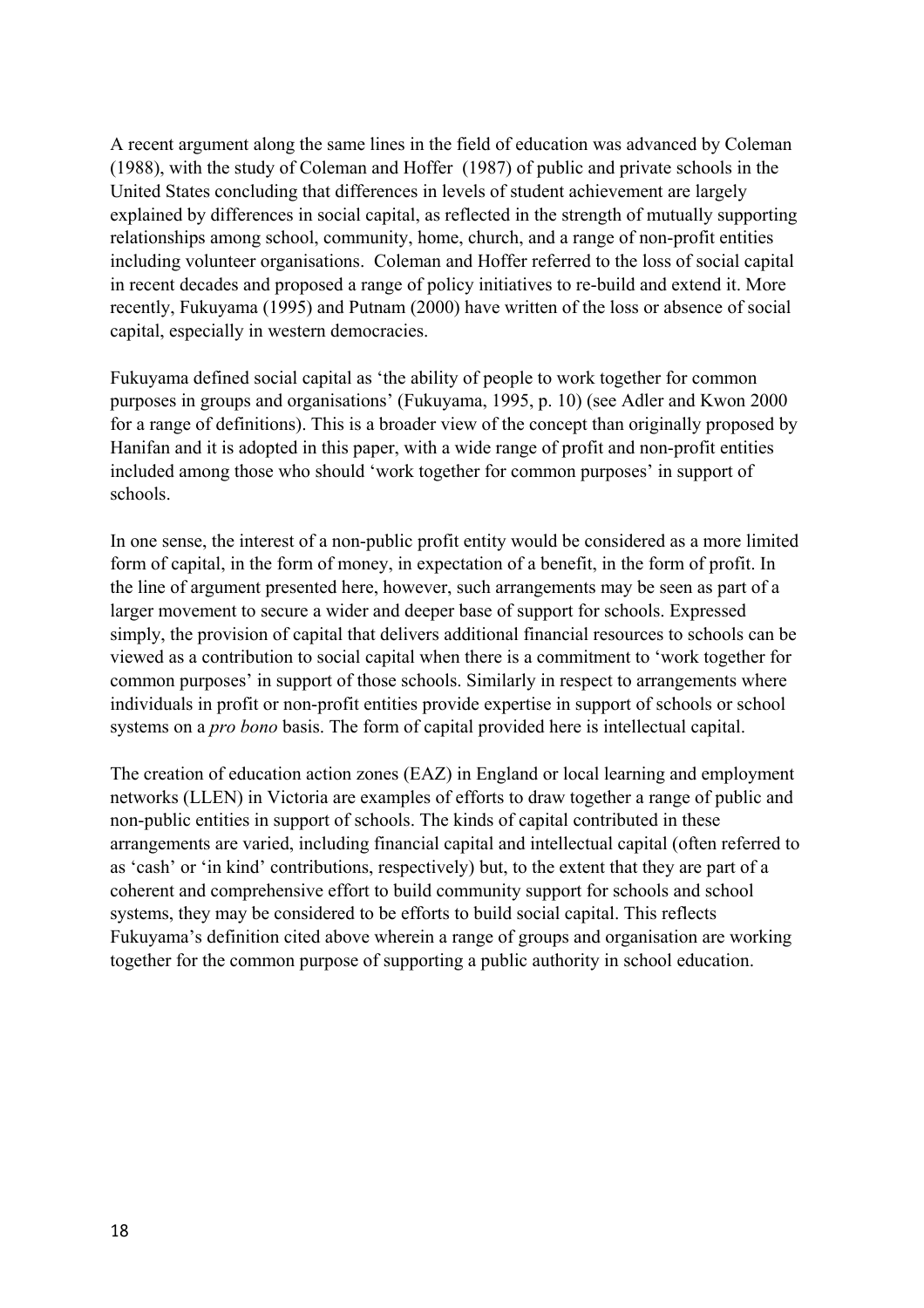The social capital line is more evident in the involvement of non-public non-profit entities in the support of schools. An example is the Community Action Network (CAN) in England that describes its work in the following terms:

*Community Action Network (CAN) and its partners are creating a model that will assist both in the transformation of education and community regeneration through networking, collaboration and innovation. Our focus is on improving education attainment through a new integrated approach to public service delivery. Through our work in some of the most deprived areas in the UK, CAN is able to deliver practical help and advice aimed at establishing creative and sustainable partnerships across all sectors.* (CAN, 2003, p. 1)

CAN employs the image of the 'social engineer', citing Prime Minister Blair's view that 'the combination of strong social purpose and energetic, entrepreneurial drive can deliver genuine results. But if the UK is to benefit fully then I believe it is important that the Government seeks to do all it can to help the future development of social enterprise' (CAN, 2003, p. 1). The CAN model is an interesting one, given its non-profit orientation and its extensive involvement in 'the transformation of education and community regeneration', and more detailed attention in given in the next section to the way it operates.

Finally, in presenting the case from a social capital perspective, there is a line of argument that suggests that maintaining a view of public as synonymous with government ['a public school is considered to be a school that is owned, funded and operated by government, with teachers and those supporting the work of teachers at the school site being employees of government'] has served to deny or limit access to social capital, and that to continue to do so will lead inevitably to the decline of the public school. Under this 'residualisation' scenario, the public school is merely a 'safety net' for those who cannot afford to attend a private school where, in addition to other forms of capital, social capital is perceived to be relatively strong. Interest in public private partnerships appears to be particularly strong in countries that are multi-cultural in character, and where there are gross disparities in levels of achievement, fears of 'residualisation' are high, and social capital is perceived to be weak. These countries include Australia, United Kingdom especially England, and United States especially in large urban school systems. In contrast, interest in such partnerships is not strong in countries that may not be characterised along these lines, for example, in Finland, Korea, Japan and Sweden. In these countries, social capital is generally considered to be strong. In Finland, for example, the impressive performance of its 15-year old students in PISA has been explained by many factors, but a noteworthy one is the strong level of support throughout the community for schools.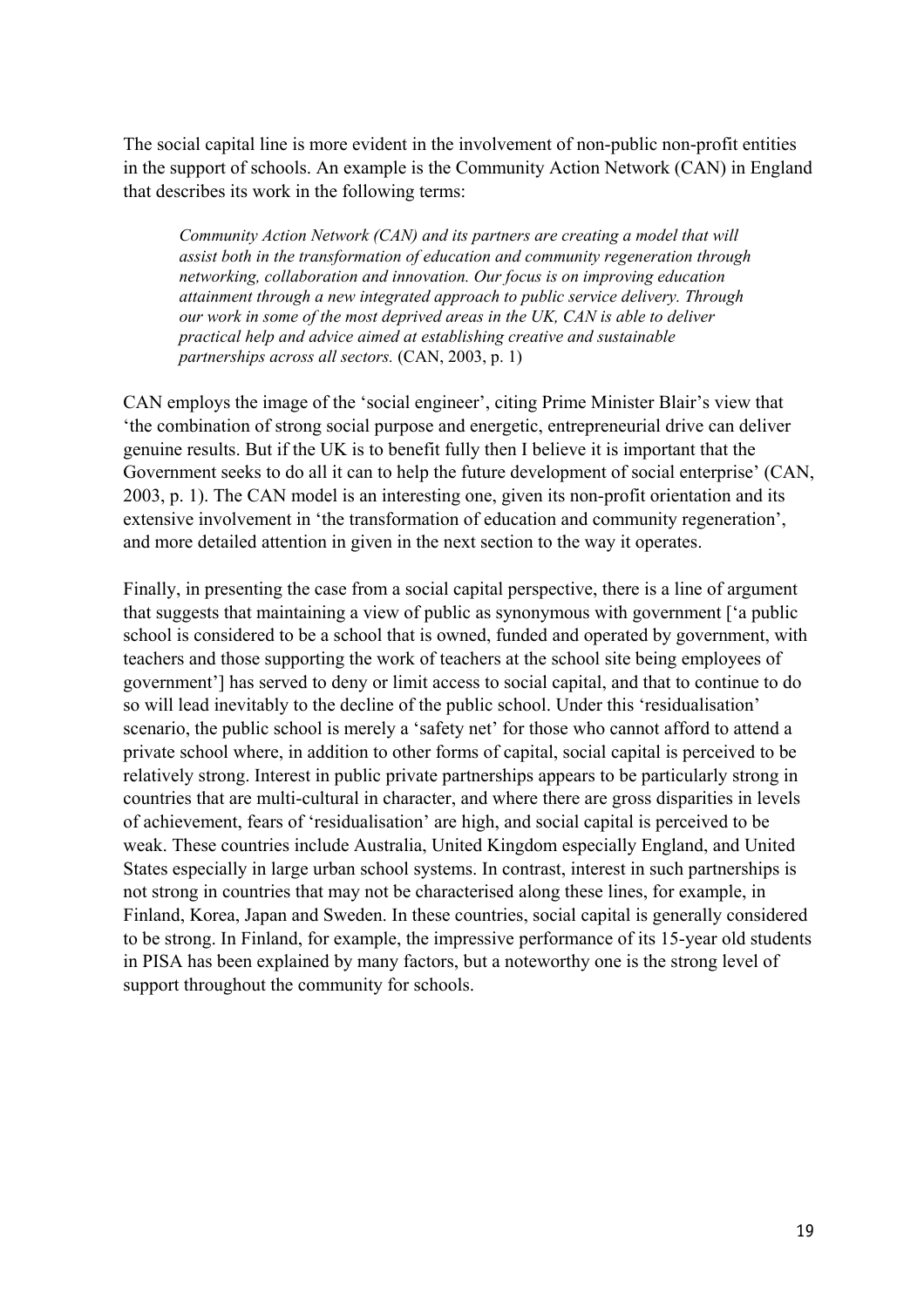#### *Transformation of public sector services in a knowledge society*

The final argument in support of public private partnerships lies in the analysis of trends in the transformation of public sector services. The Centre for Research and Innovation (CERI) of OECD provides such an analysis in its review:

*Education is being transformed, albeit unevenly and at varying pace, from a producer-led, planned system to one more guided by its multiple stakeholders, as are many other public services. It is called upon increasingly to be more responsive*  to the needs of the knowledge society and partnerships offer one way in which the *new demands can be met. Required competencies change, more advanced, specialised skills are called for, learning programmes 'tailor-made' to individuals or groups are in demand. New opportunities and competition are tending to open up in the conventionally public sector, a further driving force for public-private partnerships, and cutbacks in expenditure are also pushing the public sector to search for new (including private) partners.* (Istance and Kobayashi, 2003, p. 12)

Innovation in the governance of education is a noble pursuit, as is made clear in the mission of UNESCO and the five functions that this organisation of 188 nations has defined to carry out that mission. The mission of OECD includes an intention to 'stimulate experimentation, innovation and policy dialogue'. Its functions include service as a 'laboratory of ideas' so that it 'identifies emerging problems, seeks strategies to solve them, creates space for dialogue, and tests innovative solutions' (UNESCO, n.d.). It is evident that public education faces a range of problems as efforts are made to promote education as a fundamental right and to improve its quality. The creation and testing of innovative arrangements, including public-private partnerships, is consistent with these intentions.

## *Selected Illustrations of Public Private Partnerships*

A range of examples is offered here to illustrate the different approaches to public private partnerships that have emerged in recent years. These include private finance initiatives, city academies, private management of public schools, specialist schools, community action networks, moral persuasion, community design and the creation of education precincts, large-scale philanthropy, and emerging models at the upper secondary level. Illustrations are drawn from Australia, South Africa and the United States, but particular attention is drawn to developments in the United Kingdom, especially England, where the scene has been transformed in dramatic ways over the last decade.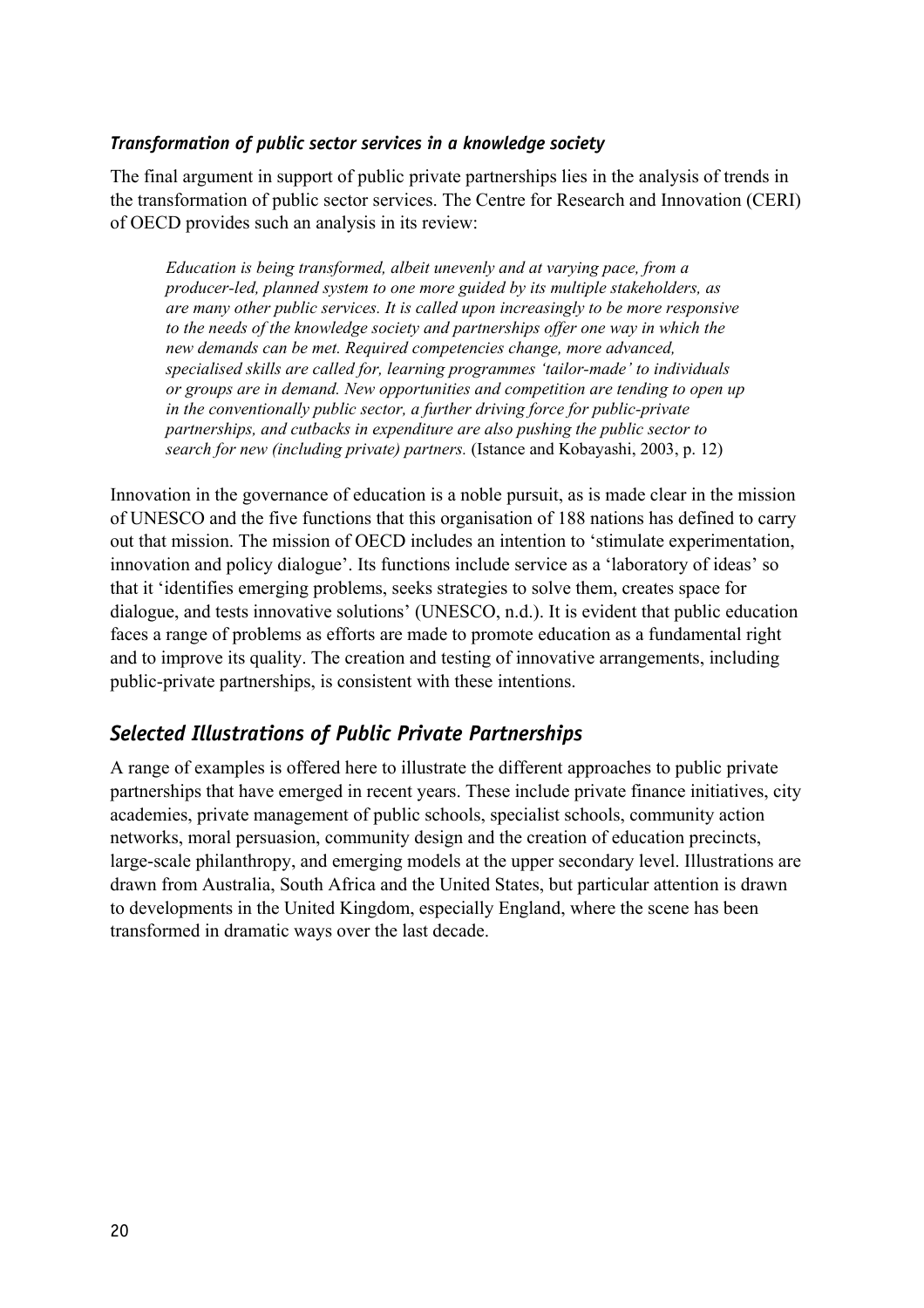#### *Private Finance Initiatives (PFI)*

The Conservative Government introduced Private Finance Initiatives (PFI) in the United Kingdom in the early 1990s. Under PFI, construction and refurbishment of schools are funded and implemented by private companies after which the school is leased back to the public authority (local education authority, usually for 25 years. These companies maintain the schools and draw profits from the lease arrangements. Proponents of PFI contend that it a better approach than securing a substantial injection of public funds over a short term, a course of action that will require higher taxes. They also draw attention to the benefit that principals are not required to manage the facilities under these arrangements, thus allowing them to focus on educational leadership.

PFI has expanded dramatically under the Blair Government, that shares the concern of local education authorities about the rapid deterioration of buildings that were designed many decades, even centuries ago for a different era of schooling. According to Farrell (2003a) there are now 59 contracts covering 595 schools with a total capital value of £1.6bn, with the Department for Education and Skills (DfES) allocating a further £1.6bn for 36 contracts involving more than 600 schools. Another 19 projects covering 260 schools are planned. The largest PFI is in Scotland where all 29 secondary schools in Glasgow are either new or have been radically modernised.

The chief drawback to the PFI (Farrell, 2003b) is the signing of contracts for 25 years in situations where subsequent demographic changes mean that the schools ought to be closed. It is argued that some non-PFI schools may be closed to save education authorities from massive penalties if this happens. The number of adverse cases appears small compared to the large number of contracts and schools that have gained immediate benefit. They are the unanticipated consequences of new policy in public private partnerships. New arrangements should seek to minimise the risk to all parties.

#### *City Academies*

A major project of the Blair Government is the establishment of City Academies that involve the closure, re-opening, re-naming and physical re-building of secondary schools in cities across England. These schools have been deemed to have failed their communities over a number of years despite various 'special measures' have been taken to achieve improvement. A feature that warrants their inclusion as an example of public private partnerships is the inclusion of one or more of the following elements: a contribution from the non-public sector of funds in the re-building program (normally a requirement), significant philanthropic support, or the management of the new school by a non-public entity, either profit or non-profit. At the time of writing, 12 academies have been opened and 25 more are in the planning stage. The intention is to establish 50 over the next four years, all in communities marked by poor educational performance and many replacing weak or failing schools.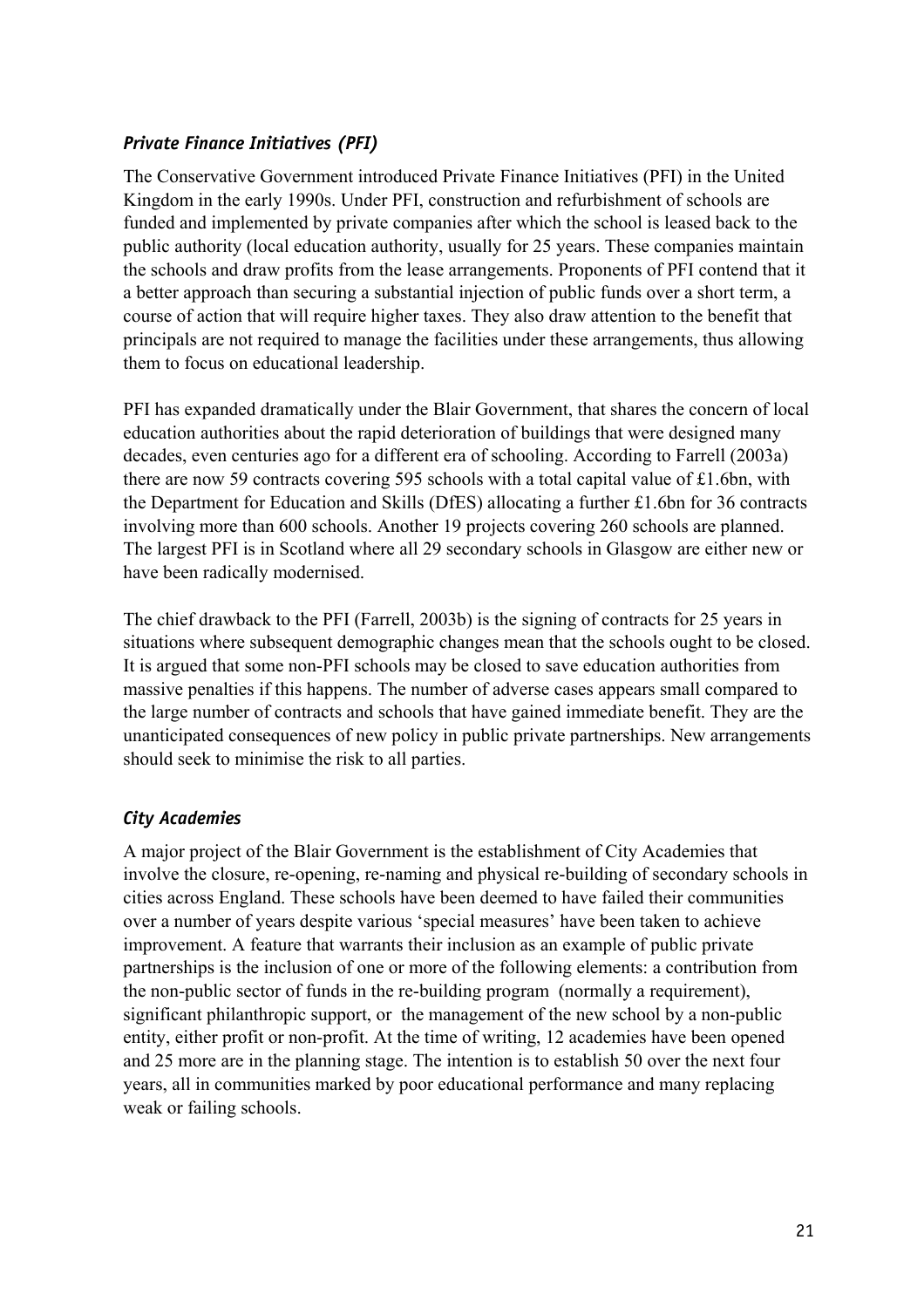The Blair Government invokes a social justice argument in proceeding down this path. In remarks delivered at the recent opening of the Bexley Business Academy in Thamesmead under the title 'Radical Reform is the Route to Social Justice' (Blair, 2003a), he declared that 'academies embody all we are seeking to achieve as a government, tackling social exclusion and transforming life prospects for the least advantaged in our society'. He continued with the following words, reflecting his personal beliefs on the matter of schooling and the planned transformation from the comprehensive schools of the 1960s:

*My passionate belief is that educational success is the route to social justice - for each individual young person, and for our nation as a whole - and that there is nothing more important for us as a nation than to invest in new and better schools in areas which have been failed in the past.* 

*In this you are an inspiration. This academy - and the investment it represents in people and facilities - could not be more focused on reducing social exclusion and extending opportunity and aspiration within a community which needs them desperately.* 

 *To those who fear radical change - and who claim we would be better off not tampering with the comprehensive schools we inherited from the 1960s - I say: come here to Thamesmead, visit the local community, hear about the failed school of the past, compare it with the Bexley Business Academy which is already becoming a beacon of hope and aspiration to the whole community, and see what a change for the better has taken place.* 

Blair was on sound grounds in presenting this argument. In his landmark address to the recent Labour Party Conference at Bournemouth (Blair, 2003b), he highlighted his visit to Thamesmead, noting its location in 'one of the most deprived estates in the country', with only three of 114 students at its predecessor Thamesmead Community College achieving 5 good GCSE passes in the final year before closure. It is now located in a £31 million building, being a sought after location for teachers, a 90 percent attendance rate and the number of students achieving good GCSE passes reaching 20 percent in its first year of operation. Blair recalled a conversation at the official opening: '[the] new attitude was summed up by one young student who told me she had been badgering her mum all week to buy an alarm-clock, as she was scared of sleeping in case she missed a single lesson. What better symbol of the opportunities we are giving our children'.

Of the £31 million invested in new buildings at Bexley, £28 million was provided by government and £3 million was donated by sponsors including Microsoft and Charlton Athletic (football club). The school is managed by a private firm known as the 3E's (derived from the slogan of 'education, education, education' used by New Labour in a statement of its three top priorities in the lead-up to its election in 1997). Its principals are Chief Executive Valerie Bragg, former head of the Kingshurst City Technology College in Birmingham (the first CTC in the UK), and Stanley Goodchild, former Chief Executive of the Berkshire County Council. It is a non-profit company and a wholly owned subsidiary of Kingshurst.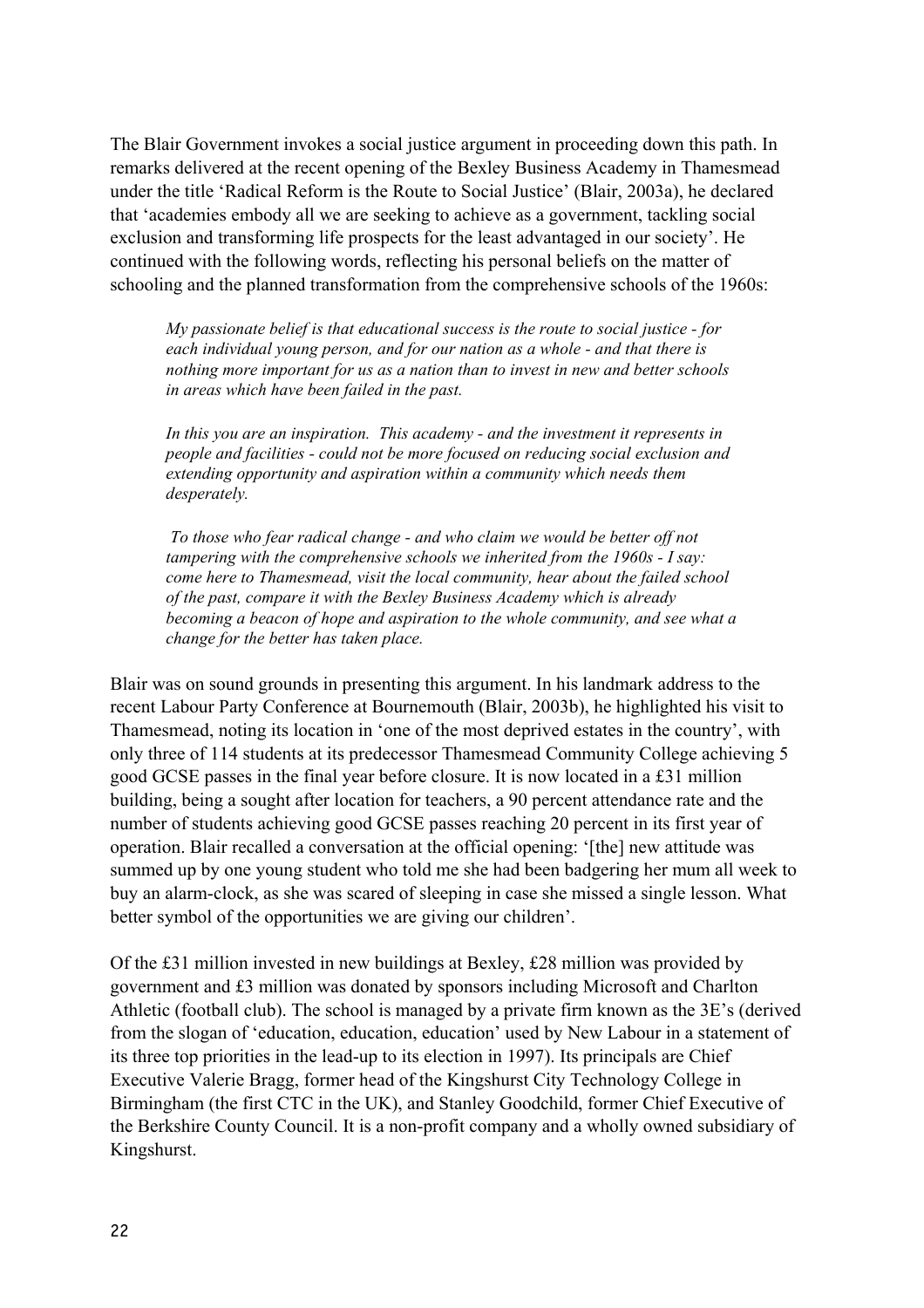An interesting development in the establishment of city academies is the appointment of an Executive Principal at Greig City Academy in Haringey, London. Formerly known as the Hornsby School (and described in the media as having 'a lamentable reputation at the bottom-of-the-league exam results'), it closed at the end of the 2002-2003 school year and re-opened as Greig Academy at the start of 2003-2004 with a new school uniform, a new philosophy and £50 million investment in infrastructure. Executive Principal David Triggs was appointed in May. He was Principal of Greensward School in Surrey. Greensward and Greig each now have their own principals, reporting to Triggs, who serves as Executive Principal to both schools. A feature of the public private partnership is the role played by the non-profit Community Action Network, described later in this section.

#### *Private management of public schools*

The 3E's is just one of a number of private companies now managing schools in England. The oldest and largest appears to be CfBT, founded in 1965 as the Centre for British Teachers. Based in Reading, it employs over 1300 full-time member of staff and currently operated in 20 countries. Its turnover in 2001 was £70 million. It is a non-profit entity, registered as a charity, and donating over £1 million annually to education projects and research endeavours around the world. It manages the School Improvement Service of the local education authority in Lincolnshire. Its international clients include the Ministries of Education in Brunei and Oman (see www.cfbt.org.uk).

Another large firm is Cambridge Education Associates (CEA) founded in the late 1980s by a small group of successful school principals and education officers from Cambridgeshire, a pioneering authority in the local financial management of schools that became a key component of the 1988 Education Reform Act and subsequently expanded by successive Conservative and Labour Governments. Since it is now embraced across the political spectrum the terms 'local financial managements' and 'local management' are no longer used, since they refer simply to the way all schools are managed in England. CEA continues to expand its operations, employing large numbers of experienced and successful leaders and managers in schools and school systems. CEA won the contract to provide educational services in the London borough of Islington.

Initial concern about public private partnerships that involve the management of schools has largely dissipated once it was realised that the key personnel were highly successful if not eminent educators in their own right. Concern was particularly high when it was announced that a school in Guildford was to be the first under private management in England. This is the school now known as the Kings College of the Arts and Technology, managed by the  $3E's$ .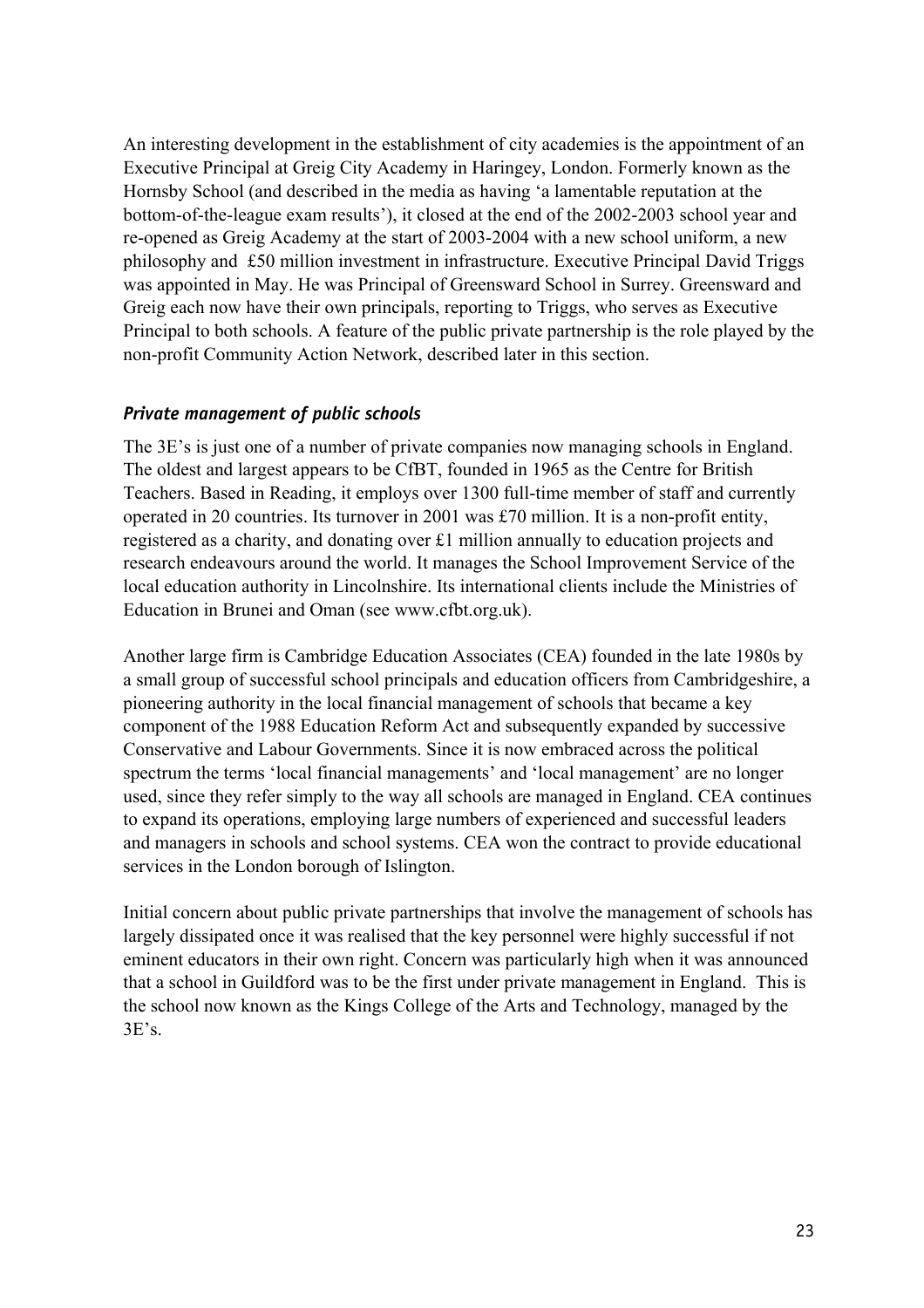There have been three efforts over the last decade to establish a successful school on the site in Guildford. The original school was re-named Kings Manor under a new head in 1993. It was closed on 31 August 2000 and re-opened on 1 September under its new name of the Kings College of the Arts and Technology. There was, however, 18 months of preparation by 3E's with current head David Crossley formally appointed after six months, taking up the post and then making new staff appointments and establishing the senior team five months before re-opening. Enrolments have grown from about 280 to about 750 in three years and the ceiling of about 1100 will be reached soon. Local primary schools would previously not recommend the school but it is now the destination of choice for those completing Key Stage 2 (upper primary). Indeed, enrolments at these schools have grown with the success of Kings. Kings' principal David Crossley offers a detailed account of his experience (Crossley 2002; 2003) and has visited Victoria to share his insights for schools in the Northern Metropolitan Region of the Department of Education & Training.

The US-based for-profit entity Edison is about to commence operations in England but its track record is not good. With an initial public offering in 1999, it is one of several such companies in the United States that have endeavoured to win contracts for the management of public schools in difficult circumstances. Indeed, with 57,000 students by 2001 it held a 43 percent market share among such companies. A report for JP Morgan (Odening, 2001) prepared in March of that year predicted shares valued on the stock market at US\$45 in the short term. In reality, their worth plummeted to less than US\$1 within 12 months. Even with a blending of education and business expertise its impact was seen as marginal in the face of unrelenting opposition from unions and others who believed that other avenues of reform were available within the public system. The range of public private partnerships in England, and their apparent success and growing acceptance in circumstances where virtually all other measures have been tried but have failed, suggest that Edison will find it difficult to succeed in its new international venture.

#### *Specialist schools*

One of the most notable developments in England is the establishment of specialist schools. Commencing in the Thatcher years with just 15 city technology colleges, there are about 1700 out of a total of 3200 secondary schools that have developed a specialist approach. Its success has led to it becoming a major item in the Blair Government's agenda for a second term. Facilitating the development is the Specialist Schools Trust and its network of over 2400 affiliated schools (see www.specialistschoolstrust.org.uk).

Ten specialisms are encouraged: arts, technology, languages, sports, business and enterprise, engineering, mathematics and computing, science, humanities and music. It is important to note that each school is still required to address the national curriculum framework in each key learning area. The important feature is the development of specialisation or areas of excellence in one or more of the nominated areas. These secondary schools, now clearly constituting a critical mass in England, may be found in every setting, with as many in low as in high socio-economic areas.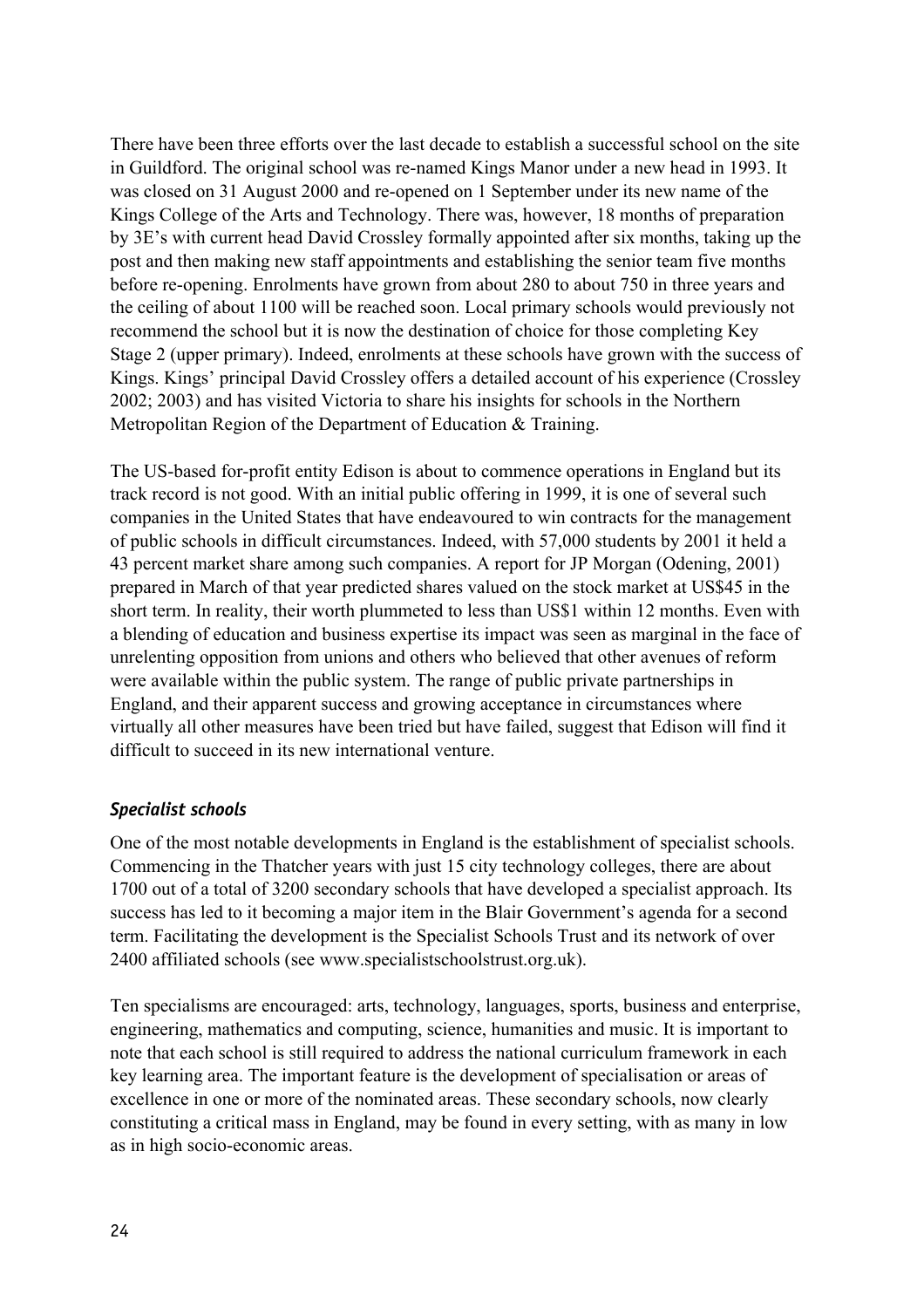Specialist schools consistently outperform non-specialist schools in terms of success of students in the GCSE (General Certificate of Secondary Education) and this finding applies in all socio-economic settings. In the most recent study of outcomes (Jesson, 2004) it was found that results for pupils at specialist schools are improving three times faster than those in other comprehensives, with children of average or below average ability making the greatest progress. Inner-city comprehensives with the highest levels of pupil poverty also improved more rapidly if they were specialist schools. When asked for the reasons, the principal of Sir John Cass Foundation School in working class Tower Hamlets asserted that 'when you become a specialist school you become part of a big family – a huge network of intellectual capital that improves things by 1,000 percent' (cited in Owen, 2004). The school achieved top ranking in value added results and top ranking in school improvement: from 32 percent good passes to 79 percent good passes for GCSE in three year. The Prime Minister's Delivery Unit (2003) concluded that the Specialist Schools Trust 'has provided an effective network for spreading good practice'.

A feature of the specialist schools program is the expectation and the outcome that schools will have the support of a range of community organisations in funding and support services. In this respect, the network of schools constitutes a set of public private partnerships on a large scale. An example may be found in a school that has developed a specialism in business and enterprise. Swanlea School in East London is one of 18 business and enterprise colleges:

*It has established links with a range of businesses, enterprises and other local schools; Young Enterprise; the Lea River Trust; a local heritage centre; a City Learning Centre near the school; various organisations connected with the local borough, Tower Hamlets, including its Education Business Partnership; the East London Small Business Association; and Cranfield University School of Management.* (Specialist Schools Trust, 2003, p. 8)

A large network of specialist schools is known as Vision 2020 and this has become the 'innovation arm' of the Specialist Schools Trust. The 2200 affiliated schools are formed into regions, with each region having an innovation budget. There is a strong culture of sharing good practice in these networks, with the Birmingham network a model of good practice in this regard. A striking initiative is the establishment of a program of leadership development for 'leaders of tomorrow' – those in their first five years of teaching appointment. Features include the leadership of the program by senior successful principals, a network of mentor support, seminars with leading educationists, and work-related projects.

There is no doubt of the Prime Minister's commitment to specialist schools, even including reference to them in his important speech at the Labour Party Conference in Bournemouth (Blair, 2003b). In terms of rate of growth and impact, a case can be made that the specialist schools movement in England is one of the most significant developments in secondary education in any nation.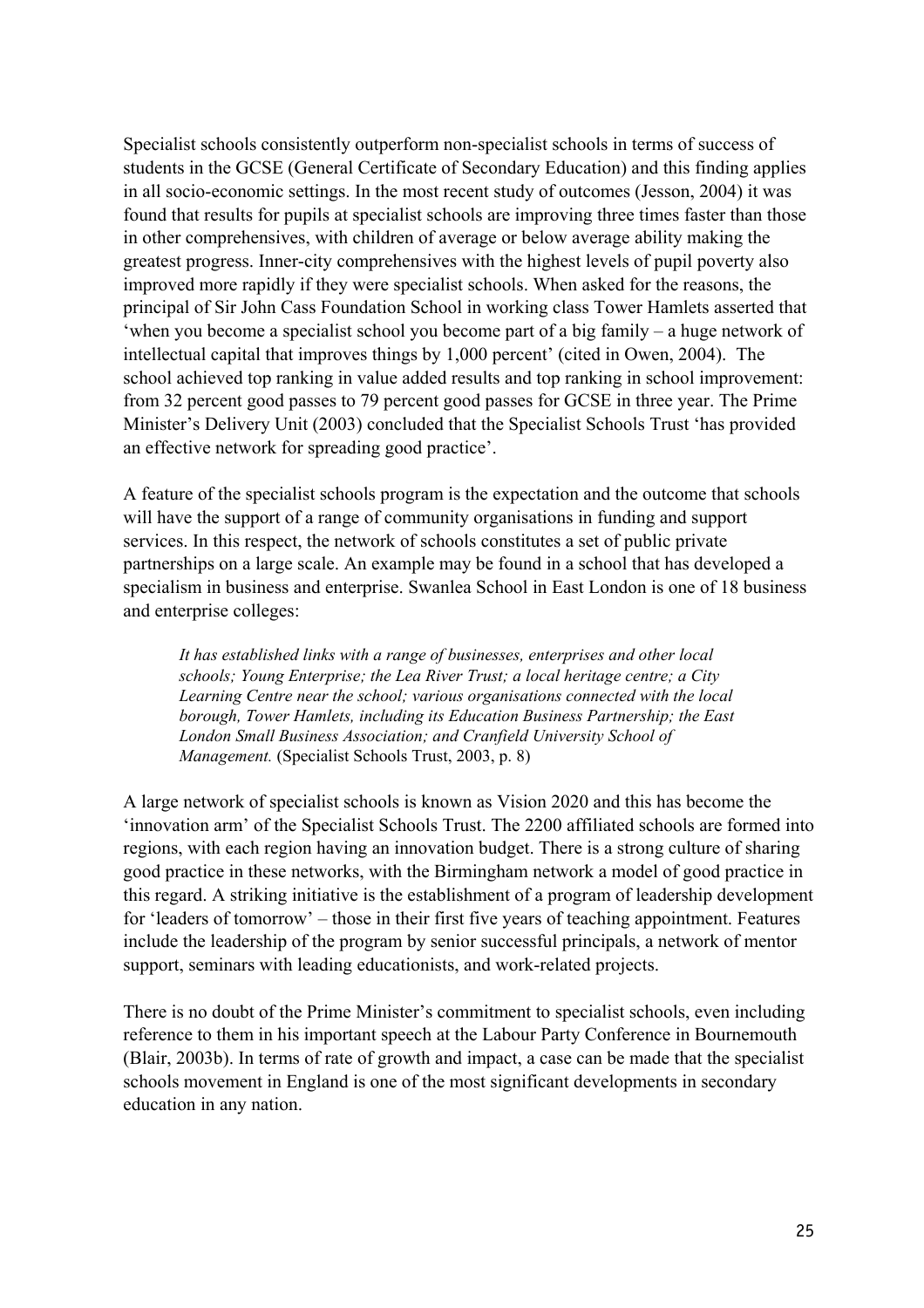A network of affiliated schools in a number of countries is being assembled, with 90 schools in Victoria providing the foundation for an Australian project (details are available from the head of the project Dr Wendy Cahill at wcahill@unimelb.edu.au). Since 'specialist school' has currency in England only, and given that the focus is on networking rather than specialism, a more generic titled initiative is under way with the title international Networking for Educational Transformation (iNET).

#### *Community action networks*

Reference was made earlier in the paper to the Community Action Network in England and its adoption of the concept of 'social entrepreneur'. Established about twenty years ago it has, in partnership with Rural Net, built the largest network of voluntary organisations in the country, with over 750 members connecting the social, business and public sectors. It works in some of the most deprived areas in the country. Examples include its work with CISCO in 'wiring up' more than 5000 homes in Tower Hamlets to the educational and community facilities at the Bromley by Bow Centre.

The network has developed a CAN Academy Model for application at the local, regional and national levels. The aims of the model include to:

- Improve the quality of educational achievement in schools by developing partnerships beyond the classroom with local social entrepreneurs, voluntary groups, health and social services, further and higher education, business, crime prevention and others
- Tackle the causes and effects of poverty by integrating education, health, welfare and employment opportunities
- Integrate schools with their communities by building on these partnerships to tackle disadvantage
- Support schools to become a visible and positive force in the local community and develop the infrastructure they need to manage community links and programs
- Connect failing schools with a support network of both successful, enterprising schools and less successful schools beyond the local boundaries
- Develop strong school leadership teams who are committed social entrepreneurs
- Establish in all schools an 'enterprise culture' that creates a flexible workforce ready to respond to a changing job market
- Create a pathfinder model that can be replicated across the country and share best practice between partnership schools (Adapted from CAN, 2003, pp.  $6 - 7$ )

Nine CAN Academies were in the planning stages in mid-2003 with one at the Greig City Academy in Haringey under the leadership of Executive Principal David Triggs described earlier. The network has the strong and active support of the Innovations Unit of the Department for Education and Skills and the Policy Unit of 10 Downing Street.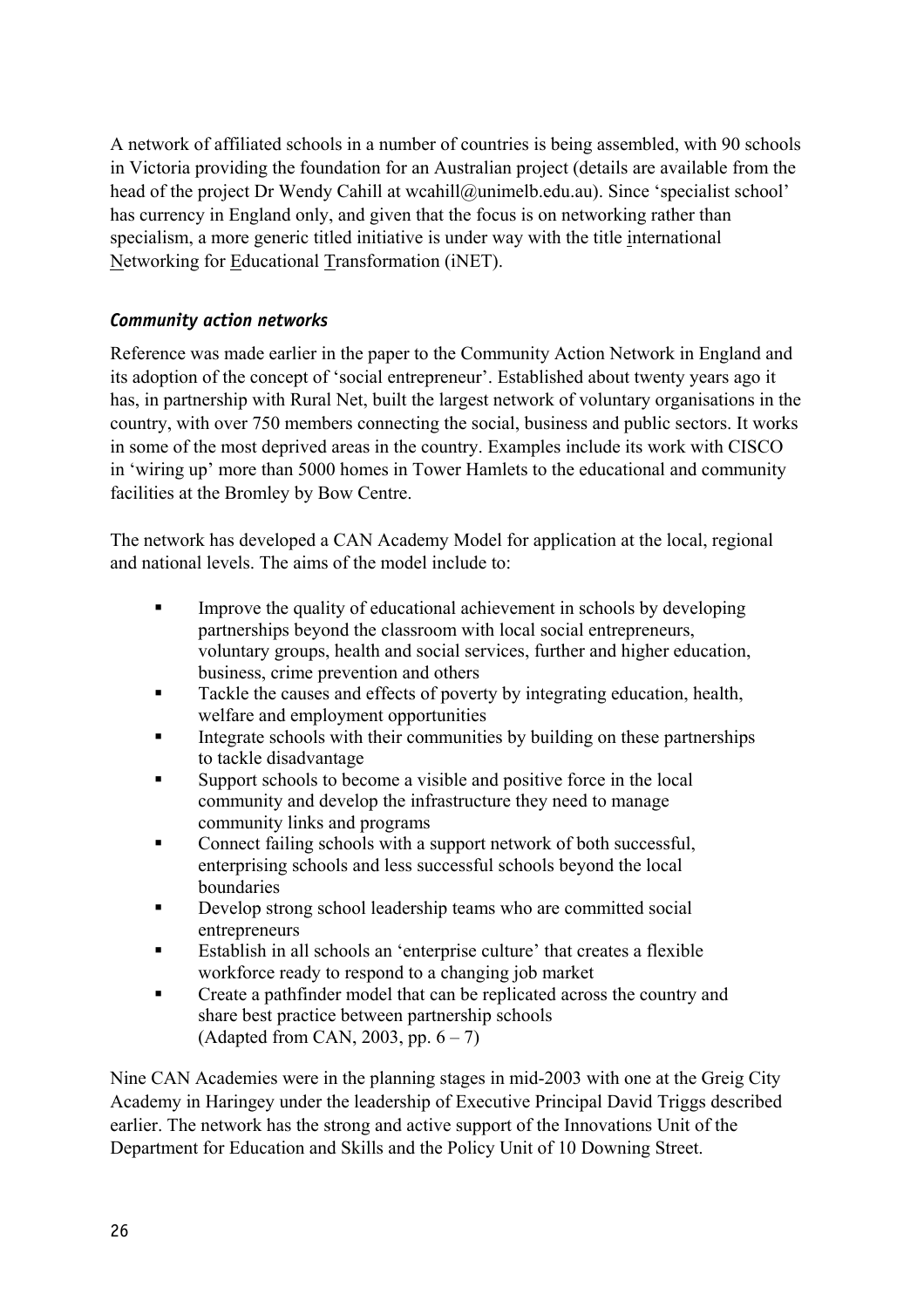#### *Moral persuasion*

A unique approach to public private partnerships is evident in the work of Nelson Mandela in the Republic of South Africa. By the sheer power of public persuasion with moral purpose he has succeeded in raising funds from private sources to establish a large number of new schools to serve the interests of the poor. Funds for 127 schools were raised during the time he was President. Recently, in the week of his 85<sup>th</sup> birthday, he launched the Mindset Network, which is a \$AU50 million public-private partnership aimed at providing television channels for learning in schools using a satellite network. The first educational channel provides mathematics, science and English support to 300 schools around the nation.

It was interesting to learn some of the strategies that Mandela uses to raise funds for schools. For example, TV talk-show host Oprah Winfrey gave him the \$AU16 million he asked for to start a school. On another occasion, when he had a little time to spare, he phoned a number of banks and in 15 minutes obtained money to send 20 learners to university. In his very characteristic style he described how he intended to continue this work in the future. He said that when he went to 'the next world', the first thing he would do would be to seek out the billionaires 'and I am going to say to them, "raise money" ' because 'I know the poor are everywhere and these children need to go to school'.

Nelson Mandela is clearly pre-eminent in his support of schools and for his efforts in establishing public-private partnerships by moral persuasion. Tony Blair is also noteworthy with his public presentations and regular appearances at schools where such partnerships have been a feature of the reform effort.

#### *Community design and the creation of education precincts*

An interesting model in the Australian setting is the development of The Brookside Learning Centre in Caroline Springs, on the western boundary of Melbourne in Victoria. Delfin Lendlease was the developer of this new residential community that included an education precinct in the design. Three schools from the government and non-government sectors are located on site, including Brookside School (government primary), Mowbray College (independent), and Christ the Priest Catholic Primary, with co-location of a kindergarten, municipal health and community services and a private childcare facility. Principal of the Brookside School (soon to be extended to become the Caroline Springs College) Gabrielle Leigh describes the approach as a 'Multiple Ownership Design Model' (Leigh, 2002).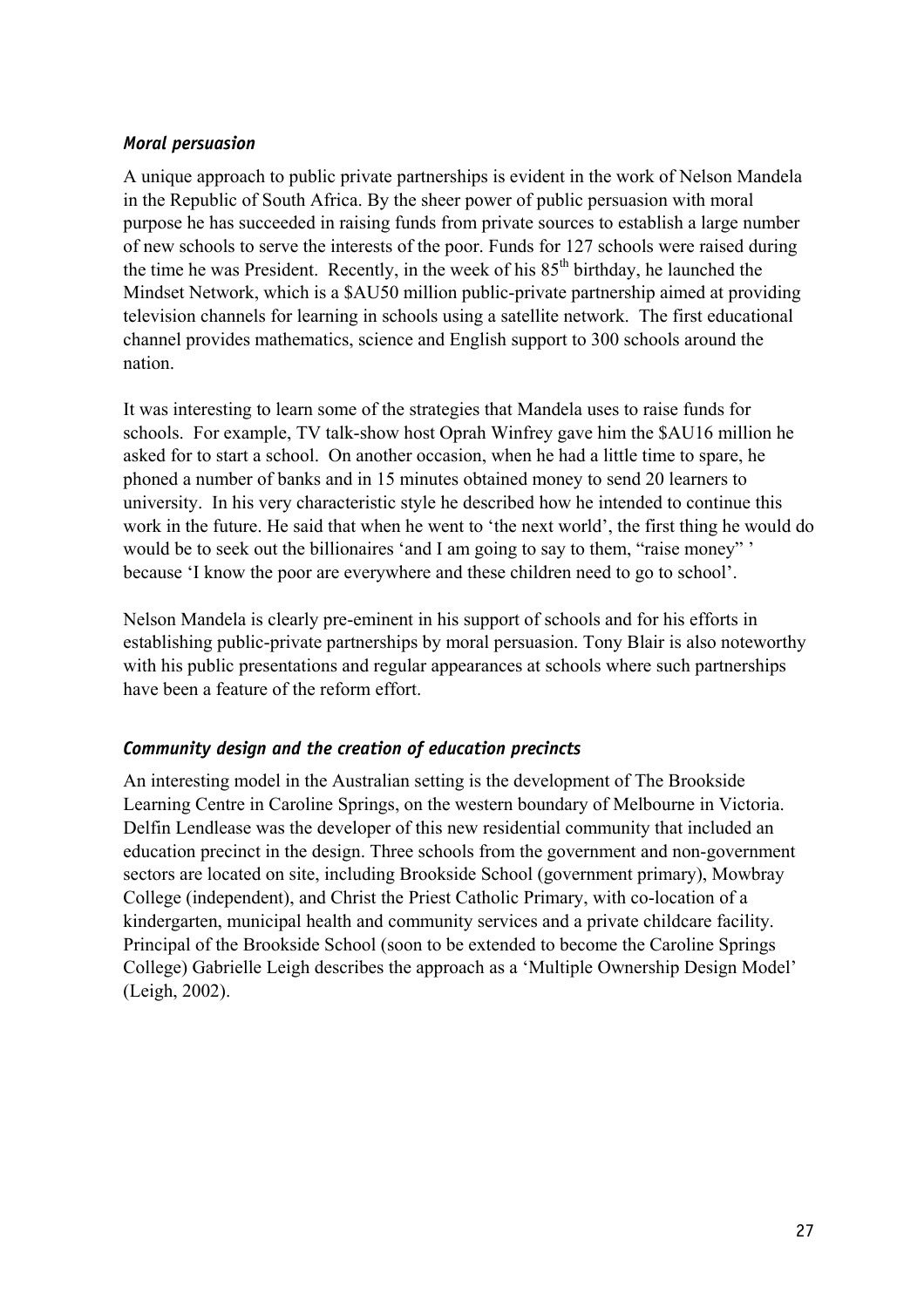The development at Caroline Springs is just one of several initiatives by Delfin Lendlease that has been keen to involve a range of stakeholders in shaping its designs. An example was a recent one-day event in Sydney to consider the requirements for public private partnerships in education in the early years of the  $21<sup>st</sup>$  century as it considered the possibilities for a new development in New South Wales. A range of school and system personnel from different states were involved, including these with direct experience in earlier developments, along with experts from the tertiary sector and others from public and private sectors that offer services to the community. Other projects already completed by Delfin Lendlease include Golden Grove and Mawson Lakes in South Australia and Varsity Lakes in Queensland.

#### *Large-scale philanthropy*

Philanthropy on a large scale in support of public schools is rare in Australia. An early example is the gift by confectioner Macpherson Robertson that led to the construction in the 1930s of the government school for girls in Melbourne now known as Mac.Robertson Girls High. Along with Melbourne Boys High, it is the most selective of government schools in Victoria, achieving high academic results. More recently in the same state, and responding to quite different needs in dramatically different settings, is the contribution of Richard Pratt through the Pratt Foundation. In close partnership with local government schools in southeast Melbourne, support has focused on the needs of primary age children who have ceased to attend school. Individualised programs have proved successful in securing their engagement in most instances. Also in Victoria, under the leadership of Ellen Koshland, the Education Foundation has emerged from Small Change to fund a range of projects in government schools, each with an evaluation element that reveals positive and highly valued outcomes.

The number of philanthropic endeavours in the United States is too numerous to mention, and the context for such engagement is so different to that in Australia that detailed attention is beyond the scope of the paper. It is sufficient to note that most are focused on schools in disadvantaged settings, with design and implementation by educational experts working in close partnership with schools a feature of engagement. The trust or foundation invariably works to a specific statement of mission, with the donor at arms length providing that mission is reflected in the programs that are funded. Large philanthropies include the Bill and Melinda Gates Foundation, the Pew Charitable Trust and the Annenberg Challenge. The Annenberg Challenge is focused on the needs of disadvantaged schools in urban settings, with impressive gains in educational outcomes in most settings.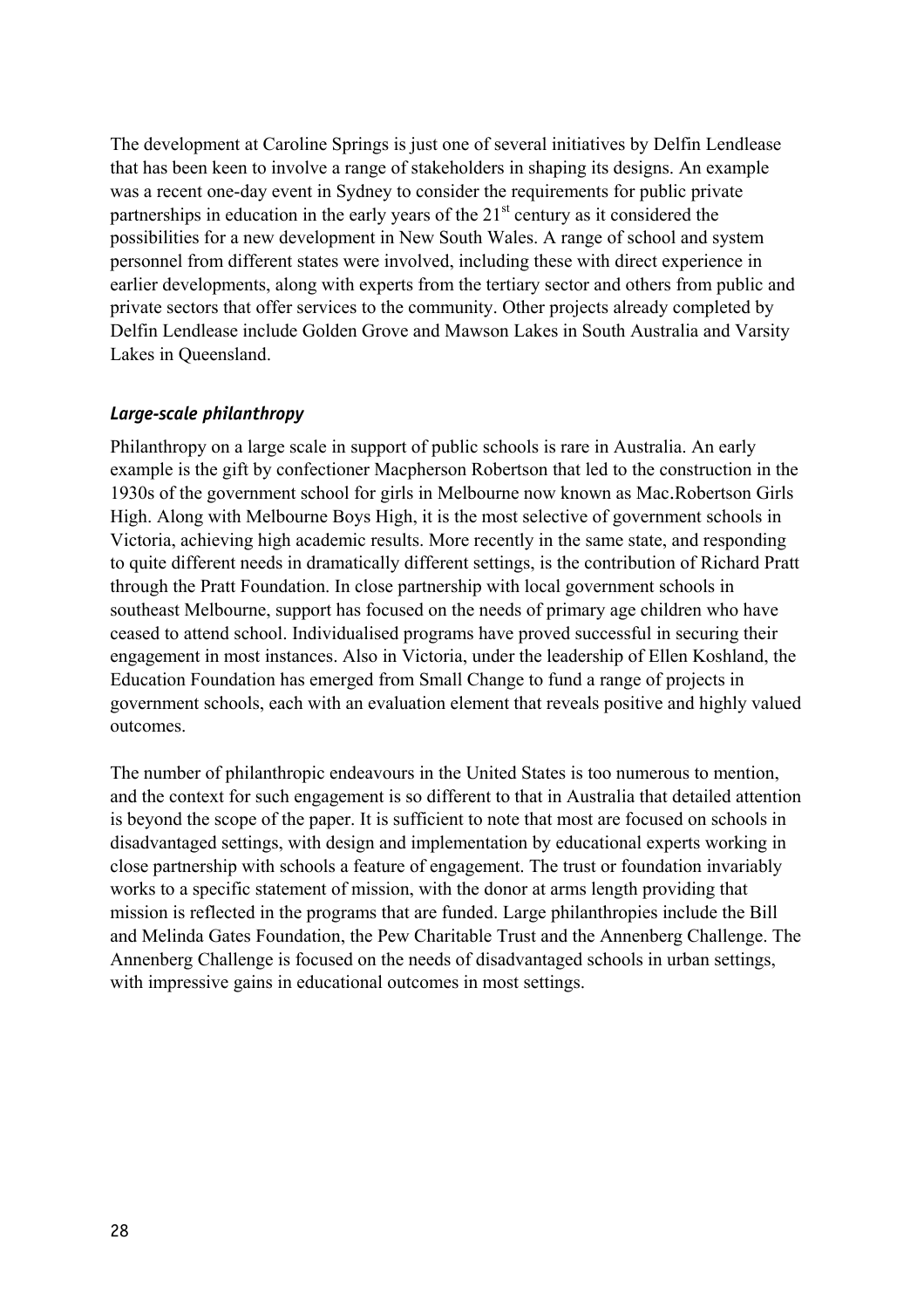Developments in England warrant closer attention because a culture of engagement has emerged over the last ten years, gathering momentum in the first and second terms of the Blair Government. Prime Minister Blair cited the following examples in his address at the recent opening of the Bexley Business Academy. Each is a specialist school in London and he highlights the leadership of the principal, the support of sponsors, and the increase in the percentage of five good passes in the GCSE (the standard measure of school achievement in England over many decades).

- The Harris City Technology College has improved its five GCSE success rate from just 11% in 1990 to 92% this year. Much of this success is due to its outstanding headteacher Carol Bates and its inspired sponsors Philip and Pauline Harris.
- Sir John Cass Language College in Tower Hamlets has transformed its results from just 8% in 1995 to 80% this year. It was the most improved school in the country last year. It is one of the few secondary schools in Europe that teaches Mandarin Chinese. Again, its success is due to the outstanding leadership of its headteacher, Haydon Evans and the marvelous support of its sponsors HSBC and the Sir John Cass Foundation.
- The St Marylebone School of the Performing Arts in Westminster has improved its results from 33% in 1994 to 93% this summer under the outstanding leadership of Elizabeth Phillips with strong support from its sponsor British Airways. (Blair, 2003a)

#### *Emerging models at the upper secondary level*

There are several signs that the traditional school modes of upper secondary education are changing across Australia. At the curriculum and program level all state and territories have large numbers of students undertaking vocational programs. Most systems now allow students that are well advanced in their education to undertake some university subjects in year 12. At the provider level there is a variety of types. All states and territories in Australia have variations to the secondary school model of  $7 - 12$  or  $8 - 12$ . In most cases, however, they are senior colleges, which are the standard model in Tasmania and the ACT. There are examples of cross-sectoral institutions in NSW, South Australia, Western Australia, and Tasmania. There have been proposals for cross-sectoral institutions in Queensland. All of these institutions involve upper secondary provision.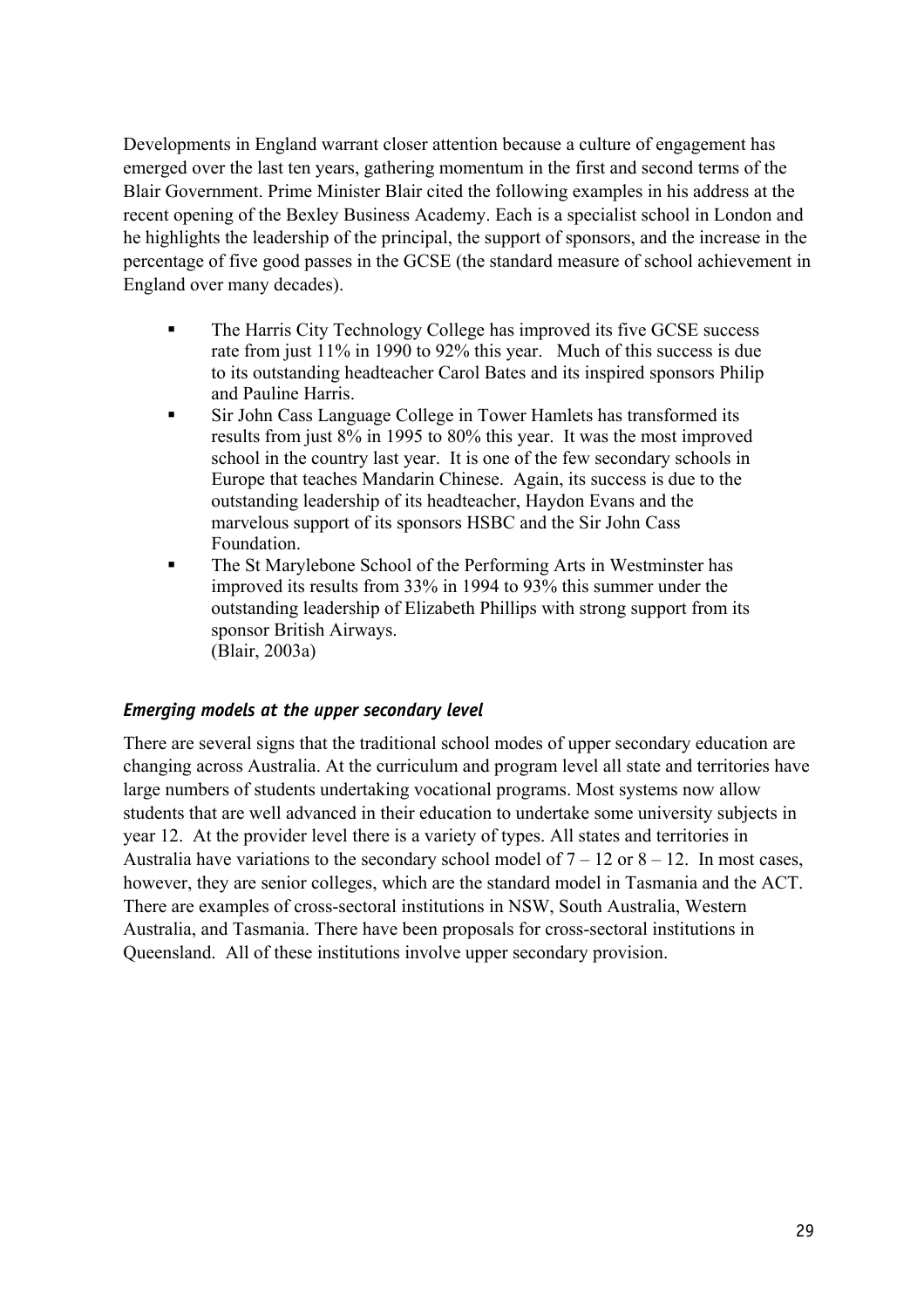The NSW Education Department has taken a deliberate and sustained approach to reducing the barriers between the secondary and TAFE sectors, including the implementation of a common industrial award. Both Coffs Harbour and Nirimba Colleges comprise a senior secondary school, a TAFE Institute and a higher education institution on a shared site. In both cases these are new, custom-built facilities designed with this cross-sectoral mission in mind. In the case of Nirimba, a Catholic senior college is also included. The Nirimba education precinct, situated in the western suburbs of Sydney, comprises a senior secondary college (Wyndham), a Catholic senior high school (Terra Sancta), a campus of the University of Western Sydney and Western Sydney Institute of TAFE. Students at the government senior school are able to undertake TAFE and university courses while at school, and facilities (including sports and library) are shared with the Catholic college. Three government junior high schools in the surrounding suburbs are linked to the senior site and "feed" their students in to it.

The best-known example of a precinct is that of Coffs Harbour Senior College. It has been much studied, and it informed a new educational precinct in the La Trobe Valley in Victoria described below. It shares a site with a university and a TAFE Institute. Many students are enrolled in TAFE and university courses while at school, with proximity contributing to the ease with which this can occur. Another option, canvassed in the section on senior colleges, involves the location of a senior secondary school in the TAFE sector. This is the case with Bradfield College in Sydney, which operates as a stand-alone senior school (no dedicated 7- 10 feeder schools) and which is administered by Northern Sydney Institute of TAFE.

The Gippsland Education Precinct in Victoria will commence operations in January 2004. It will link Kurnai College, a government year 11 and 12 secondary school, Gipps TAFE, Monash University, and Gippsland Group Training. Education programs in the precinct will be developed in close consultation with local industry. All links are expected to be fully operational in 2005. Located in Churchill, it will meet the needs of youth in a community where unemployment rates are high and tertiary study rates are low. It will be the first of its kind in Victoria and the largest in Australia. It is intended to serve as a model for precinct development around the country.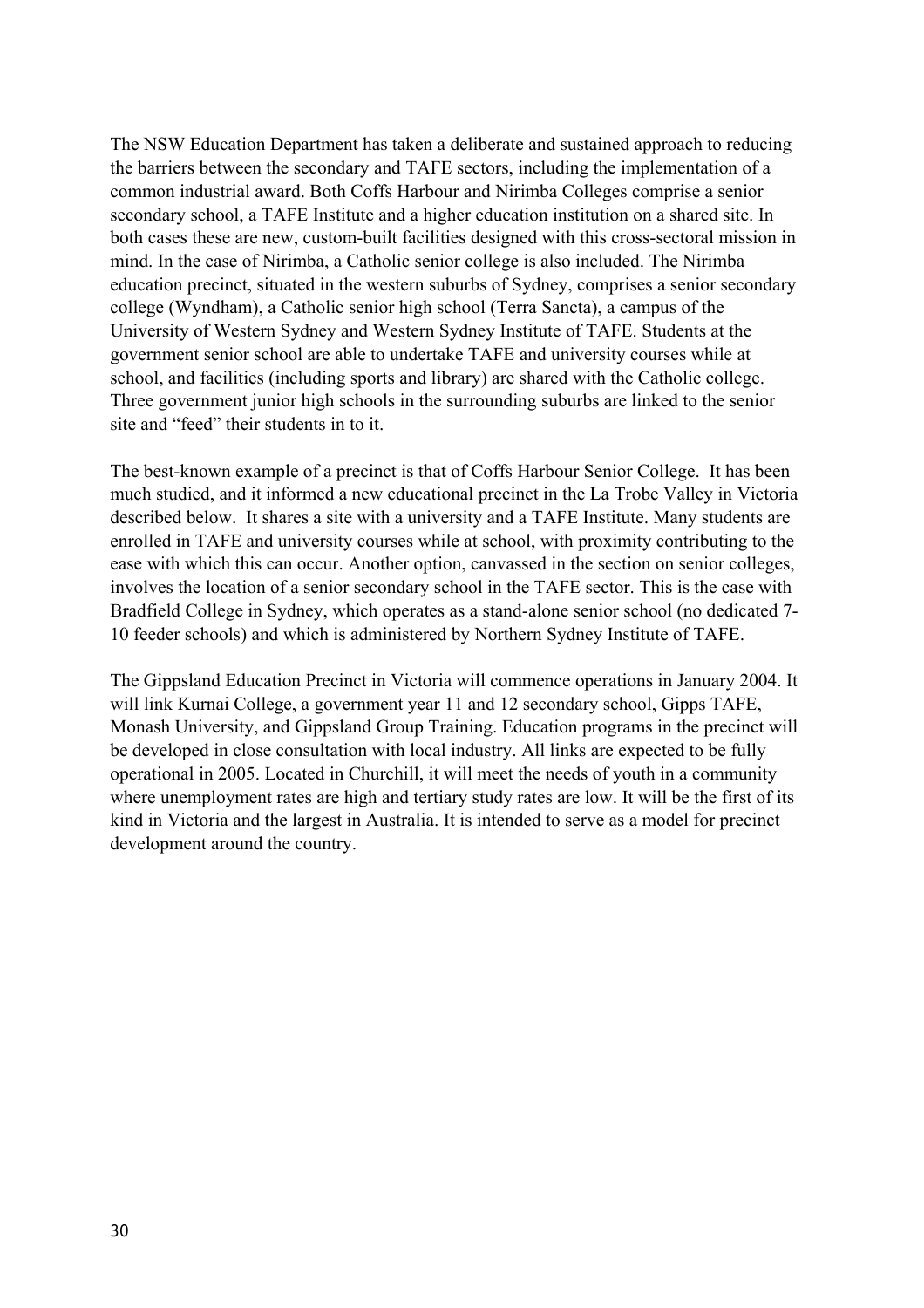There are several initiatives in Queensland that involve cross-sectoral developments or collaboration. They are:

- Northern Corridor Education Precinct
- **Mackay School Industry Links Scheme**
- **Mount Isa State High school/TAFE**
- Keebra Park High School and Ridgeway TAFE

The Northern Corridor Precinct (the northern area of Brisbane) was a grass roots response to cross-sectoral issues in the senior secondary years (similar to the Southern Vale Community College in South Australia). The Mackay scheme grew out of VET in schools programs and the long tradition in Queensland of close cooperation between schools and TAFE and the practice of TAFE institutes delivering programs for secondary school students. The proposed Mt Isa development includes two secondary schools, a school for the Arts, TAFE and a group training company. It faces typical problems of resistance from some providers or elements of them.

In Western Australia Mandurah College consists of a secondary school that has been colocated with a TAFE institute in Fremantle, which has links with Murdoch University. Funding for this development has totalled \$35 million, with \$25 million from the Education Department and \$10 million from TAFE. Murdoch has recently made some financial commitments. Another college is being developed at Seven Oaks.

Northern Territory has cross-sectoral providers in Alice Springs (Centralia – schools/TAFE), and Darwin (schools/TAFE/university). Both Edith Cowan University (WA) and Flinders University (SA) have schools located on their campuses. In South Australia a number of schools and a TAFE have formed a cluster that involves MOUs – such as Southern Community College. In Tasmania a type of cross-sectoral colleges – such as the Central Tasmanian Community College – has evolved, although under a single school governance system. They involve school, TAFE and adult education provision. The Tasmanian initiatives appear to be based upon flexible regulatory funding and industrial arrangements that have allowed an integration of school, VET and adult provision. The utilisation of the skills centres as a base for building a range of flexible programs has been a key factor in the developments.

Skills centres offer another opportunity for cross-sectoral partnerships. In Ballarat in Victoria a skills centre is being established and involves government and Catholic schools and the TAFE college, which is part of the University of Ballarat.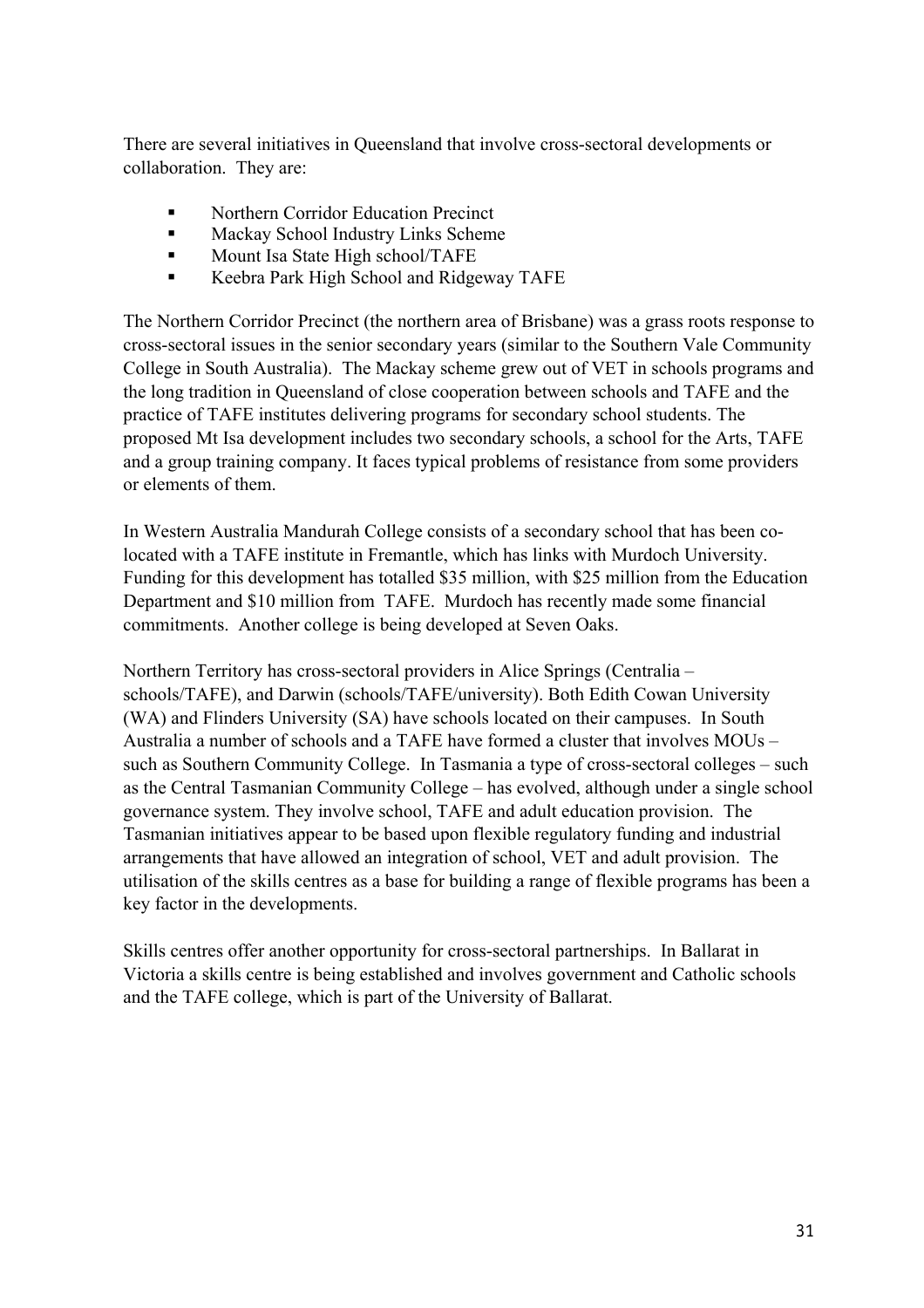The main development in public-private partnerships in schooling in Australia over the past decade has been that of Vocational Education in Schools (VET in Schools). The partnerships have been multiple. Apart from the involvement of the private industry sector in these programs, government and non-government schools have worked together to run joint programs, exchange students between programs, and jointly initiate programs (see Malley et al 1999 for examples of these programs). There are multiple examples of these in various publications).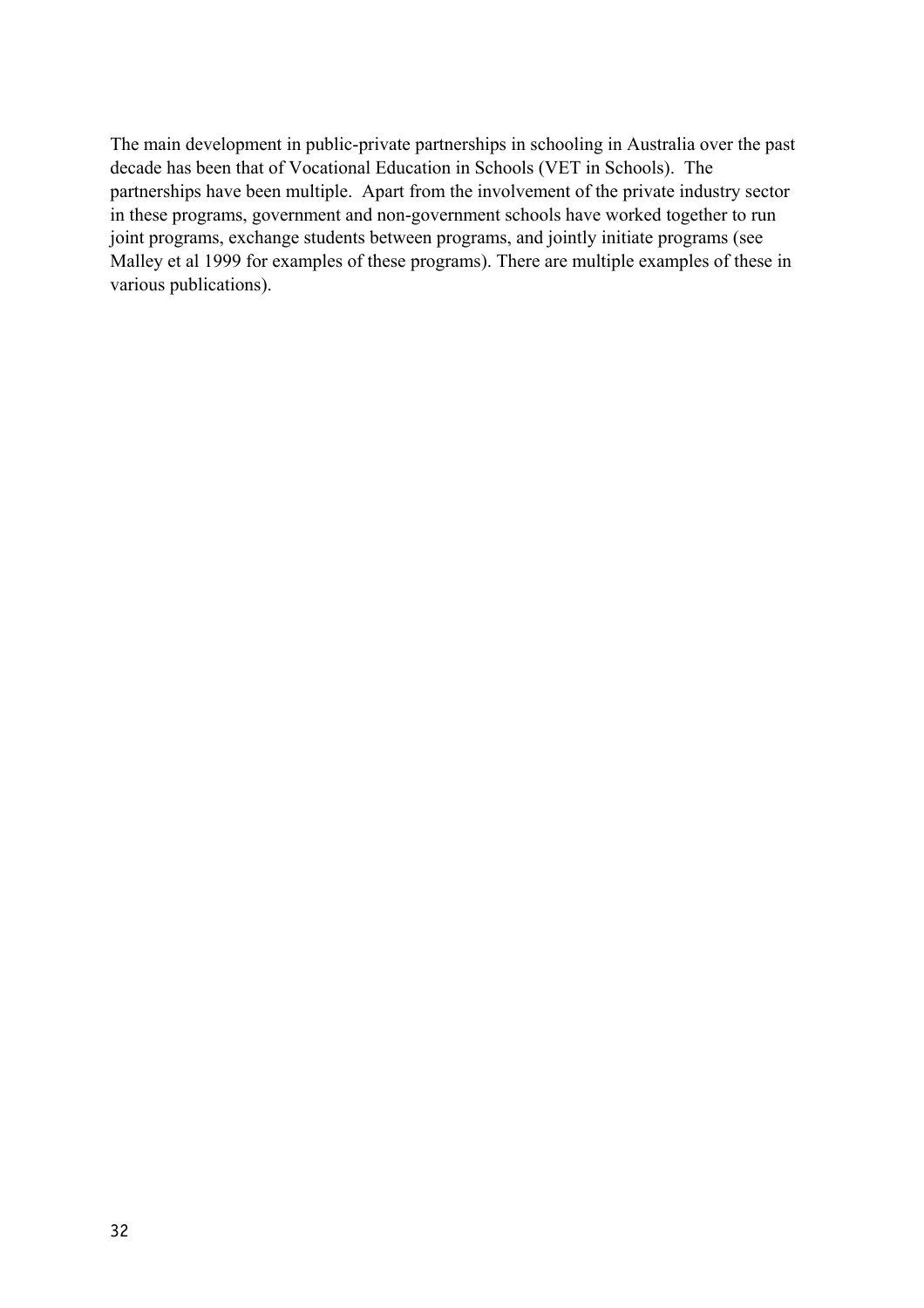## **Part 3: Implications for Australia**

Public private partnerships are emerging in a range of public services. This is the case in health, employment services, transport, postal services and telecommunications and public utilities. There is a pressing case for such partnerships in education, not only upon the basis of these precedents and the advantages that have been detailed in this paper, but because the public – private divide that so heavily characterises the Australian school system is unhealthy. It contributes to resource wastage, and inconsistent and sometimes divisive policy and accountability arrangements.

It is timely, therefore, to consider options that can encourage partnerships or new relationships between public and private provision and contributions to schooling in Australia. These options at the same time should be designed to embrace wider changes in the context for schooling, and key issues for schooling. School system authorities are aware of these issues as they are articulated in various policy statements through goals, objectives and targets. They include issues in universal early literacy and numeracy, school completion, middle years growth in student learning, post school transition, the distribution of educational outcomes, and school improvement. Several options are explored here.

# *Area based planning and resourcing*

One problem with the current arrangements is that schooling tends to be viewed through sectors rather than through students and communities. The area of place- based management has aroused a considerable degree of interest in public policy and administration in recent years (Adams and Hess, 2002; Rhodes, 2002; OECD, 2001b). There are numerous reports in Australia (Eldridge, 2001) and overseas (OECD, 2001b) that acknowledge that different communities have different educational needs and require different mixes of provision.

There is an opportunity for state governments, potentially in partnership with the Commonwealth Government, to look towards the provision of schooling (and possibly other elements of education and training) on a regional / subregional or area basis. This would provide for planning decisions that are locally based and for a platform for schools to work with each other in maximising the quality and range of their provision. It also would be possible for some of the recurrent resources for schooling to be allocated on an area basis and be directed towards programs that are developed by partnerships of schools, government and non-government.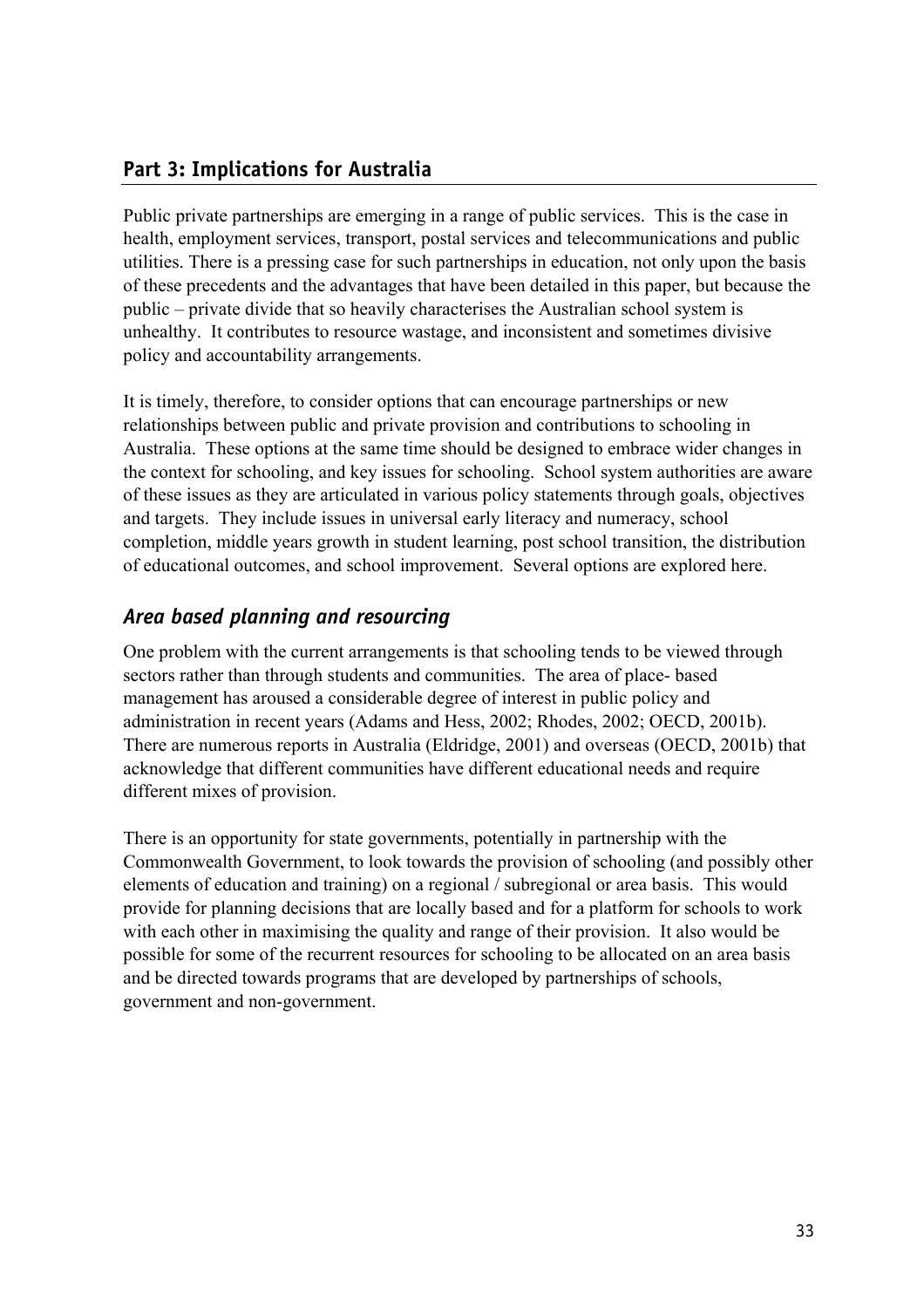## *Governance models that accommodate provider diversity*

Public – private partnerships in schooling in part are an expression of growing provider diversity, of which public-private is only one variable. Other variables are the combination of sectors, geographic and virtual clusters, specialist schools, agencies such as group training companies that provide services to schools, and exchange relationships between schools and other providers. This diversity is growing, and there is every reason to assume that it will continue to grow. In England and Wales, where governance arrangements were liberalised in the early 1990s, there has been significant change in the patterns of provision at the upper secondary levels.

Governance arrangements continue to hinder provision options in Australia. States such as NSW, Western Australia, Queensland and Victoria, which have invested in education precincts, have found that governance arrangements are a major obstacle to partnerships between the sectors.

As education and training systems mature from the era of standardised and centralised systems they will need to look at the governance arrangements for both providers and systems in order to accommodate the greater pressure for diversity and flexibility, including mixtures of public and private provision.

There is something to be learnt from the governance arrangements for VET in Australia. The idea of an 'open training market' that was adopted by the Commonwealth Government in the late 1980s, with the subsequent support of all of the state and territories and business and unions, has allowed for a more robust integration of public and private training. From this principle has evolved an infrastructure of common sets of learning outcomes in the form of training packages, common quality assurance standards and systems, and funding systems that acknowledge public and private funding of training. The funding system effectively consolidates state and Commonwealth funding so that it is allocated in a consistent manner.

If the proposals of the Commonwealth Minister for Education, Science and Training for a national curriculum were extended to a nationally consistent approach for school system governance models that, like the VET system, recognised a variety of providers, it might be possible to better integrate the public and private systems, for their mutual benefit.

## *Industrial models that are conducive to mobility and exchange*

Another significant obstacle to partnerships across sectors has been the industrial model, especially of the public systems. Public school systems are the last of the company-based workforce and industrial systems. They are located more firmly in the Fordist age of mass standardised production with company-based unions than any other industry.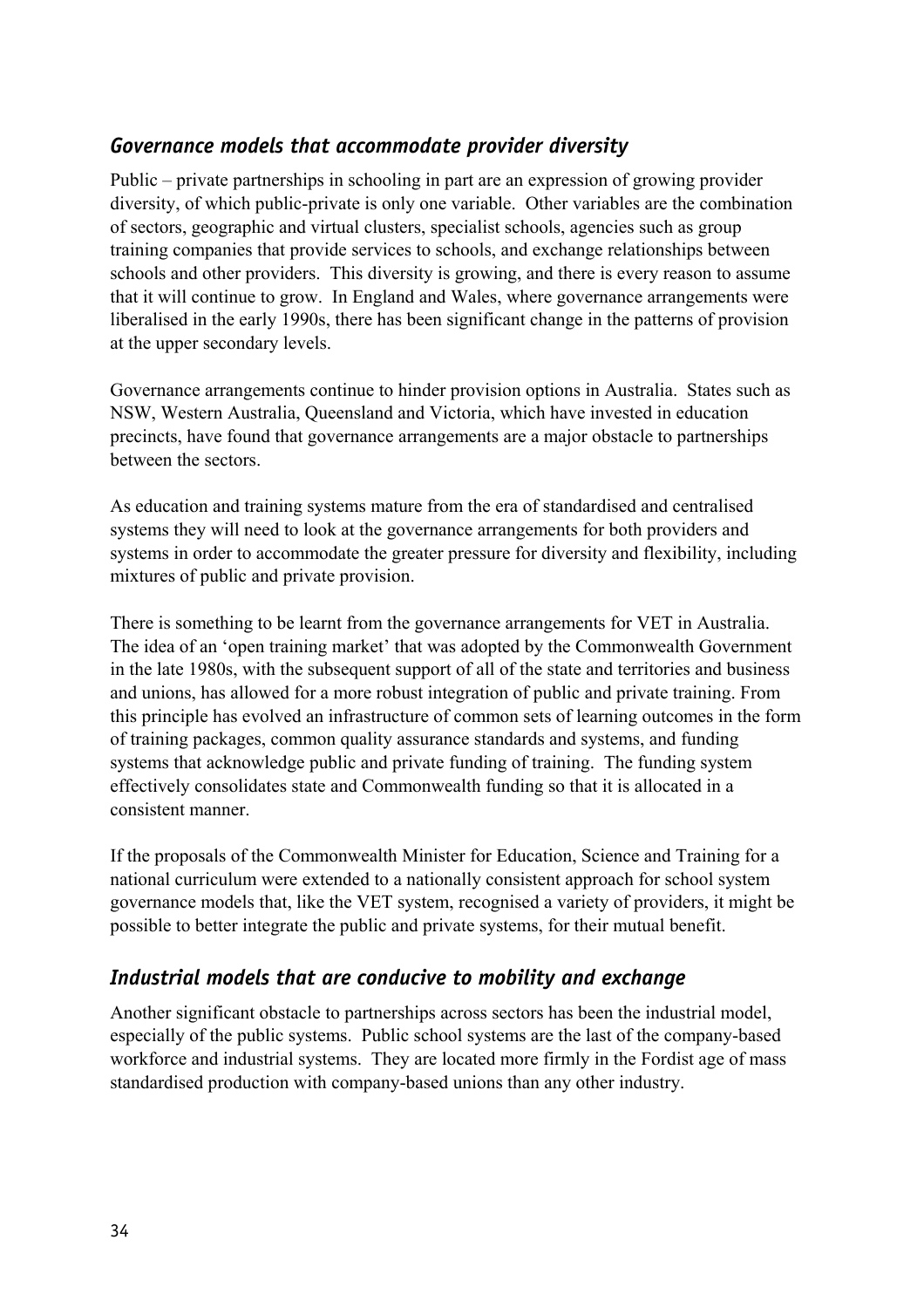The issue of teacher quality, professional growth and rewards, and teacher support and development are central to the quality of schooling. There are strong arguments that greater flexibility and variety in work and employment modes would enhance quality and professional growth and satisfaction for teachers.

This issue needs to be addressed not only by state school systems, but also by the nongovernment authorities and organisations, and teacher unions. The capacity for teachers to work across sectors would be a positive outcomes of public-private partnerships. If combined with area based planning and governance it could enhance provision in specialist areas and be rewarding for teachers.

# *Continued diversification and sectoral merging at the upper secondary levels*

The most dynamic area of schooling in Australia is upper secondary. No state or territory appears to be satisfied with its current arrangements, as all have initiated several reviews and reports over the past two decades. The impact of labour market changes has been greatest at this level, and it can be expected that continued changes in the fortunes of regional economies and the overall labour market will continue to create pressure for change at this level.

In accommodating this change it is imperative that governments should embrace all options and opportunities, including those offered by the private sector. In fact there are multiple partnerships at this level. Apart from those between schools there are those with the hundreds of thousands of private businesses that provide work placements, and with private registered training providers, as well as those between public and private schools.

It is fair to conclude that the weight of evidence supports the proposition that public private partnerships can add value to public education. It is also fair to conclude that the creation of public private partnerships does not constitute the privatisation of public education.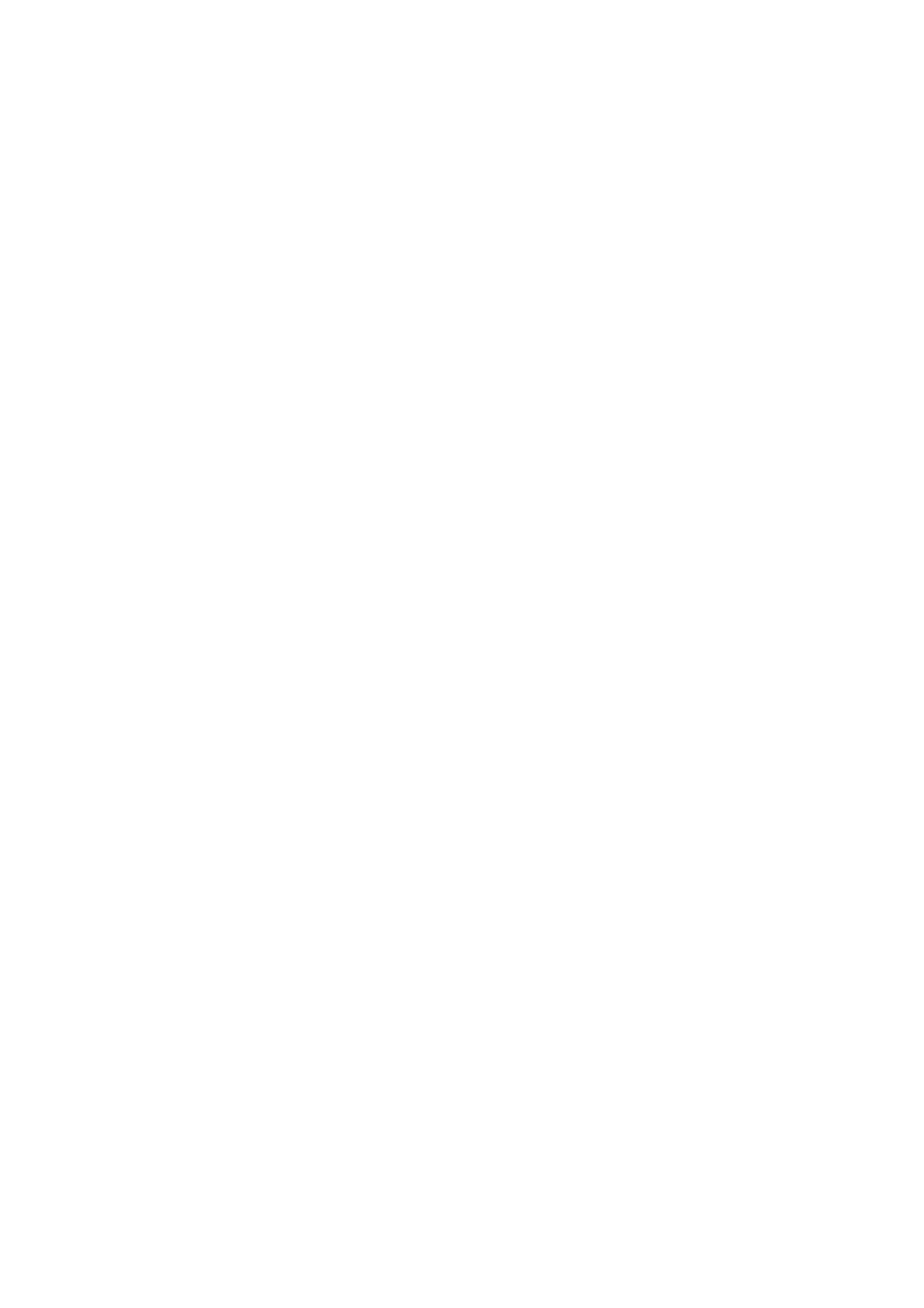#### **References**

Adams, D. and Hess, M. (2002) 'Knowing and Skilling in Contemporary Public Administration'. Paper presented to the International Political Science Association Committee Conference 'Knowledge, Networks and Joined-Up Government', Centre for Public Policy, University of Melbourne, June.

Adler, P.S. and Kwon, S-W (2000) 'Social capital: The good, the bad and the ugly' in Lesser, E.L. (Ed.) *Knowledge and Social Capital: Foundations and Applications*. Boston: Butterworth Heinemann. Chapter 5.

Allen Consulting Group; Deloitte Touche Tohmatsu; National Centre for Vocational Education Research (NCVER) (2003) *The Cost of VET in Schools: An Analysis of the Costs of Delivering VET in Schools including an Analysis of Cost Efficiencies.* Adelaide: NCVER.

Archer, M. (1979) *Social Origins of Educational Systems* London: Sage Publications.

Blair, T. (2003a) 'Radical Reform is the Route to Social Justice'. Remarks delivered by the Prime Minister at the Official Opening of the Bexley Business Academy, 2003.

Blair, T. (2003b) 'I want us to go faster and further'. Address by the Prime Minister to the Annual Conference of the Labour Party'. Bournemouth, 30 September.

CAN (Community Action Network) (2003) 'The CAN Academy'. Unpublished document prepared for the Community Action Network by Christine Megson and Kevin Davis, 31 July.

Carnoy, M. (1998) 'National Voucher Plans in Chile and Sweden: Did Privatization Reform Make for Better Education' *Comparative Education Review.* 42(3) 309-25.

Coleman, J.S. (1988) 'Social capital in the creation of human capital'. *American Journal of Sociology*. 94: S95 – S120.

Coleman, J.S. and Hoffer, J. (1987) *Public and Private High Schools: The Impact of Communities*. New York: Basic Books.

Collins, R. (1975) *Conflict Sociology: Toward an Explanatory Science***.** New York: Academic Press.

Collins, R. (1979) *The Credential Society: An Historical Sociology of Education and Stratification.* New York: Academic Press.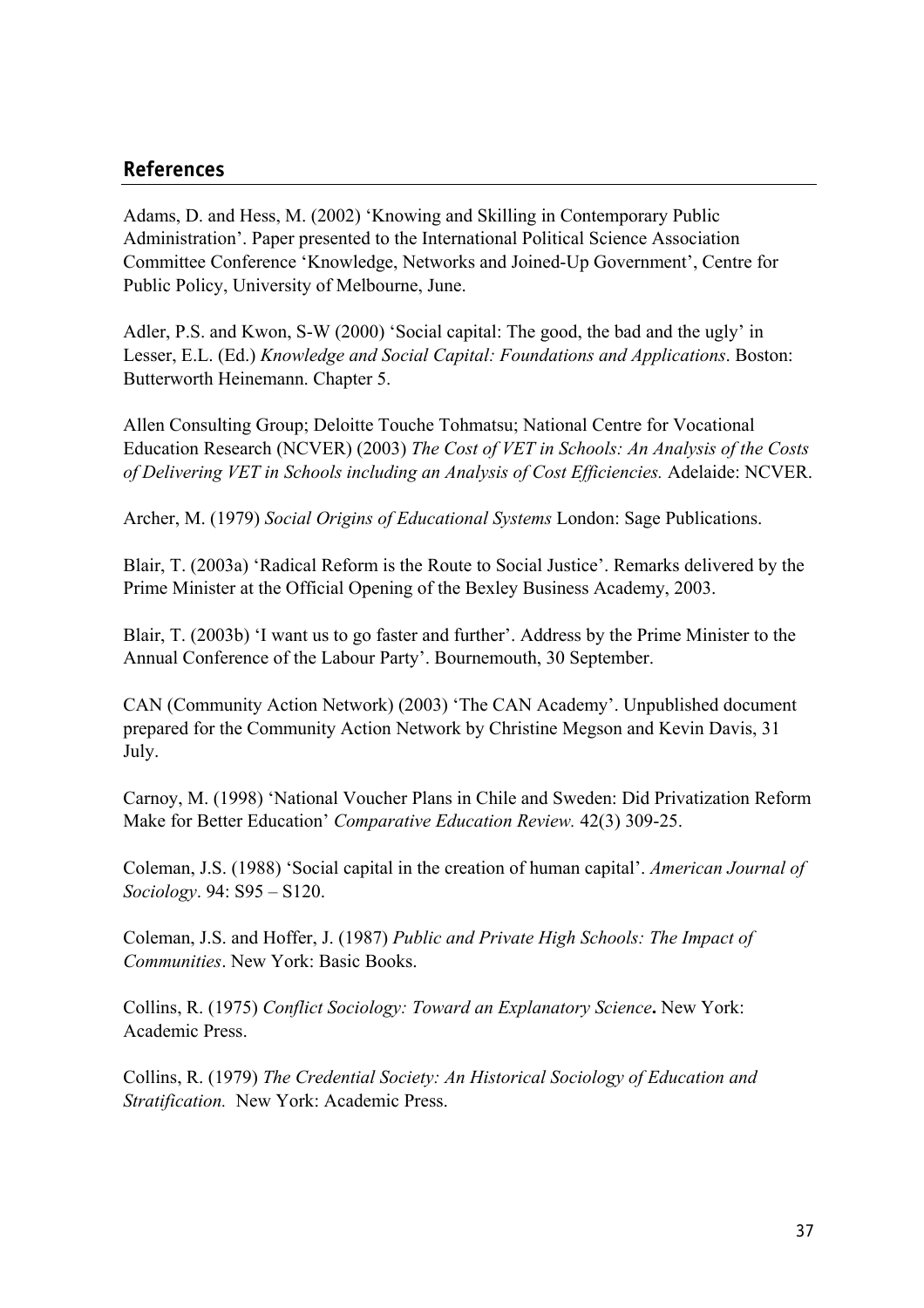Crossley, D. (2002) 'The Challenge of Integrating Individual and Organisation: From Factory School to a Modern Teaching and Learning Environment'. Paper contributed to a web-based symposium of the Technology Colleges Trust (now Specialist Schools Trust) on the theme 'What Future – What Learning – What Teachers – What Schools?' (Available at www.cybertext.net.au/tct2002/dis\_papers/organisation/crossley.htm).

Crossley, D. (2003) 'The role of the private sector on the UK in turning around a failing school: A case example'. In Davies, B. and West-Burnham, J. (Eds.) *Handbook of Educational Leadership and Management*. London: Pearson Publishing. Chapter 33.

Dore, R. (1976) *The Diploma Disease: Education, Qualification and Development.* London: Allen and Unwin.

Eldridge. D (Chair) (2001) *Footprints to the Future*. Report from the Prime Minister's Youth Pathways Action Plan Taskforce. Canberra : Department. of Education, Training and Youth Affairs

Eurydice (2001) *Private Education in the European Union,*  http://www.eurydice.org/Documents/private/en/FrameSet.htm

Green, A. (1990) *Education and State Formation.* London: Macmillan.

Farrell, M. (2003a) 'Popular schools at risk of closure'. *Times Educational Supplement*. 26 September. p. 1.

Farrell, M. (2003b) 'Cracks in private cash deals'. *Times Educational Supplement*. 26 September. p. 6.

Fitz, J. and Beers, B. (2002) 'Education Management Organisations and the Privatisation of Public Education: A Cross-National Comparison of the USA and Britain'. *Comparative Education*. 38(2) 137 – 154.

Fukuyama, F. (1995) *Trust: Social Virtues and the Creation of Prosperity.* London: Hamish Hamilton.

Haukka S., Marr B., and Keating J. (2002) *Young People in ACE. Report to the Victorian Adult and Community Education Board*. Melbourne: RMIT University (Unpublished draft).

Istance, D. and Kobayashi, M. (2003) *'Introduction' in OECD Networks of Innovation: Towards New Models for Managing Schools and Systems.* Paris: OECD.

Jesson, D. (2004) Educational Outcomes and Value Added by Specialist Schools. London: Specialist Schools Trust.

Available as a pdf from http://www.specialistschoolstrust.org.uk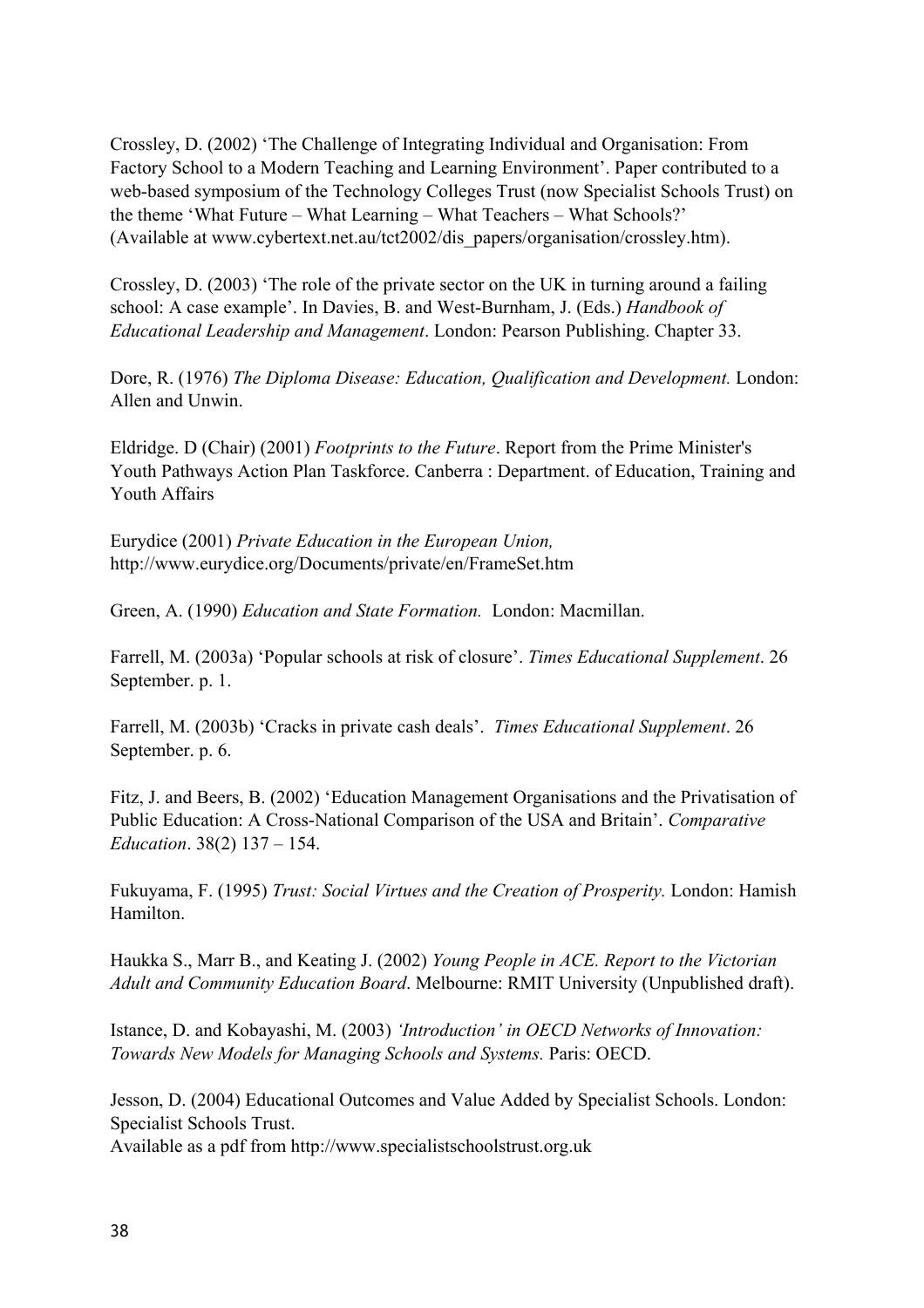Keating J. and Marshall G. (2002) *Educational Precincts.* Report to the Victorian Department of Education and Training, Melbourne.

Leadbeater, C. (1999) 'Towards the knowledge society'. *New Statesman.* July 12, pp. 25 - 27.

Leigh, G. (2002) 'Education Triggers Community to Spring to Life'. Paper contributed to a web-based symposium of the Technology Colleges Trust (now Specialist Schools Trust) on the theme 'What Future – What Learning – What Teachers – What Schools?' (Available at www.cybertext.net.au/tct2002/dis\_papers/community/leigh.htm).

Malley, J., Frigo, T., and Robinson, L. (1999) *Case Studies of Australian School Industry Programs*. Enterprise & Career Education Foundation (ECEF). Sydney: Australian Council for Educational Research (ACER).

Midgley, S. (1998) 'Third Way: A challenge for all in education'. *Times Educational Supplement*. June 26, pp. 44-45.

Odening, G.R. (2001) A report on Edison Schools Inc prepared by Education Equity Research for JP Morgan Securities Inc. March 22.

OECD (2000) *Thematic Review of the Transition from Education to Employment.* Paris: OECD.

OECD (2001a) *Programme of International Student Assessment.* Paris: OECD.

OECD (2001b) *Cities and Regions in the New Learning Economy.* Paris: OECD.

OECD (2001c) *The Well-being of Nations, The Role of Human and Social Capital.* Paris: OECD.

Owen, G. (2004) 'The secret of success is in the teaching'. *The Times*. 15 January.

Prime Minister's Delivery Unit (2003) 'Key Stage 4 Priority Review: Final Report'. London: PMDU.

Putnam, R. D. (2000) *Bowling Alone: The Collapse and Revival of American Community.* New York: Touchstone.

Rhodes. R. (2002) 'Decentering British Governance: From Bureaucracy to Networks' Paper presented to the International Political Science Association Committee Conference 'Knowledge, Networks and Joined-Up Government'. Centre for Public Policy, University of Melbourne, June.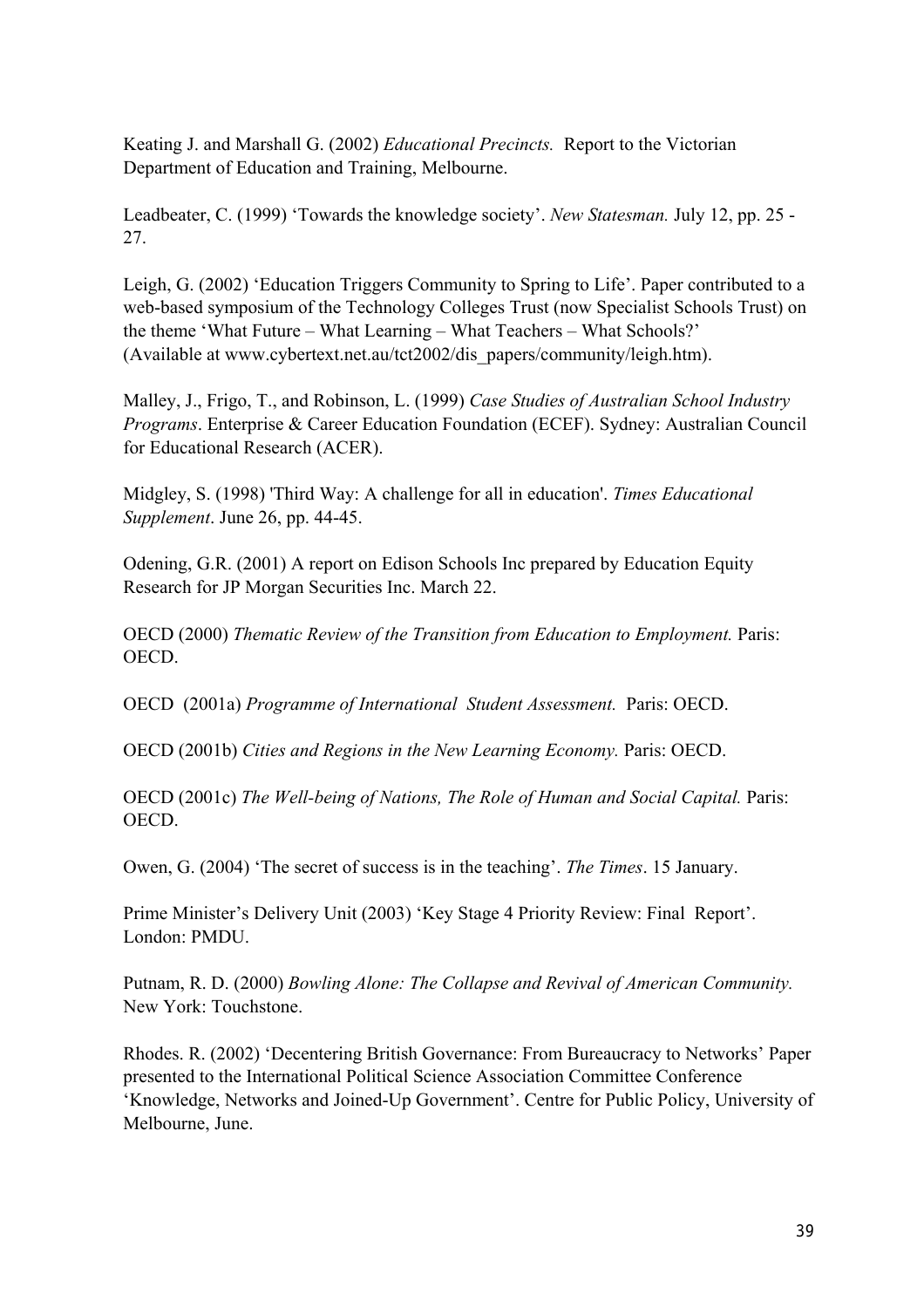Schiff, M (1999) *Labour Market Integration in the Presence of Social Capital.* World Bank Policy Research Working Paper 2222, Washington D.C.: World Bank.

Sexton F. (2003) 'Dangerous Liaisons'. (37) 12-13.

Specialist Schools Trust (2002) *News*. Issue 23. Winter 2002 / 3.

Teese R., Polesel J., and Keating J. (2002) *The Latter Year: Report to The Victorian Department of Education and Training,* Unpublished paper, Educational Outcomes Research Unite, Faculty of Education, University of Melbourne.

Teese, R. (2002) *Educational Outcomes,* Paper for the 'Key Influences upon Educational Outcomes Paper'. Victoria: Department of Education and Training.

Trivers, A. (2002) 'Looking beyond Traditional Resources' *School Planning & Management*. 41(7)16-19.

UNESCO (n.d.) *UNESCO and Education*. Paris: UNESCO.

World Competitiveness Yearbook (2003) http://www01.imd.ch/wcy/criteria/